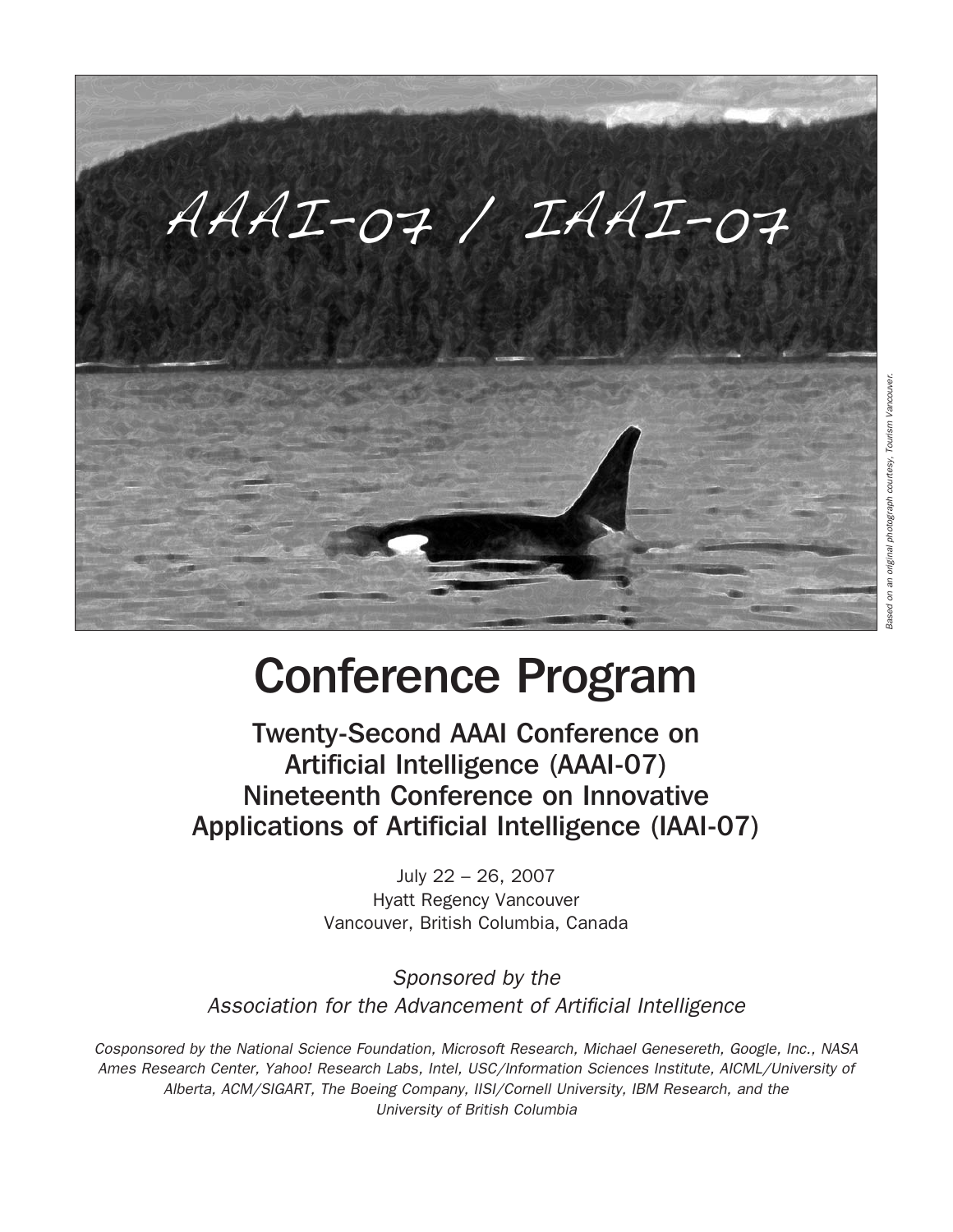## **Contents**

Acknowledgments / 2 AI Video Competition / 18 Awards / 2–3 Competitions / 18–19 Computer Poker Competition / 18 Conference at a Glance / 5 Doctoral Consortium / 4 Exhibition / 16 General Game Playing Competition / 18 General Information / 19–20 IAAI-07 Program / 8–13 Intelligent Systems Demos / 17 Invited Talks / 3, 7 Man vs. Machine Poker Challenge / 18 Posters / 14–15 Registration / 21 Robot Competition and Exhibition / 19 Social Events / 3 Special Meetings / 6 Student Programs / 4 Sponsoring Organizations / 2 Technical Program / 8–13 Trading Agents Competition / 19 Tutorial Forum / 6 Workshop Program / 4

### Acknowledgments

The Association for the Advancement of Artificial Intelligence acknowledges and thanks the following individuals for their generous contributions of time and energy to the successful creation and planning of the Twenty-Second AAAI Conference on Artificial Intelligence and the Nineteenth Conference on Innovative Applications of Artificial Intelligence.

#### AAAI Conference Chair

Yolanda Gil (USC/Information Sciences Institute)

AAAI-07 Technical Program Cochairs Robert C. Holte (University of Alberta) Adele Howe (Colorado State University)

#### IAAI-07 Chair and Cochair

William Cheetham (General Electric Research) Mehmet Göker (PricewaterhouseCoopers)

Special Track on Artificial Intelligence and the Web Cochairs Tim Finin (University of Maryland,

Baltimore County) Peter Norvig (Google Inc.)

#### Special Track on Integrated Intelligence **Cochairs**

Reid Simmons (Carnegie Mellon University) Pat Langley (Arizona State University / ISLE)

#### Senior Member Papers Cochairs

Michael Wellman (University of Michigan) Charles Rich (Mitsubishi Electric Research Labs) Bill Swartout (USC/Institute for Creative Technologies)

#### AAAI Nectar Papers Cochairs

Elaine Rich (University of Texas at Austin) Sven Koenig (University of Southern California)

## Tutorial Forum Cochairs

Carla Gomes (Cornell University) Andrea Danyluk (Williams College)

Workshop Cochairs

Bob Givan (Purdue University) Simon Parsons (Brooklyn College, CUNY)

Doctoral Consortium Chair and Cochair

Terran Lane (The University of New Mexico) Colleen van Lent (California State University Long Beach)

#### Student Abstract and Poster Cochairs

Mehran Sahami (Google Inc.) Kiri Wagstaff (Jet Propulsion Laboratory) Matt Gaston (University of Maryland, Baltimore County)

#### Intelligent Systems Demonstrations **Cochairs**

Rob Miller (Massachusetts Institute of Technology)

Holger Hoos (University of British Columbia)

General Game Playing Competition Chair and Cochair

Michael Genesereth (Stanford University) Eric Schkufza (Stanford University)

Mobile Robot Competition and Exhibition General Cochairs Jeffrey Forbes (Duke University) Paul Oh (Drexel University)

Computer Poker Competition Chair Martin Zinkevich (University of Alberta)

Man Versus Machine Poker Challenge Chair Jonathan Schaeffer (University of Alberta)

Video Competition Cochairs David Aha (Naval Research Laboratory) Sebastian Thrun (Stanford University)

Student Participation Associate Cochairs Martin Michalowski and Matt Michelson (USC/Information Sciences Institute)

Technical Program Software Chair Ken Barker (University of Texas at Austin)

A complete listing of the AAAI-07 and IAAI-07 Program Committee members appears in the conference proceedings.

## Sponsoring Organizations

AAAI gratefully acknowledges the generous contributions of the following organizations to AAAI-07:

Platinum Sponsor National Science Foundation

#### Gold Sponsor

Microsoft Research

Silver Sponsors

Michael Genesereth Google, Inc. NASA Ames Research Center

#### Bronze Sponsors

Yahoo! Research Labs AICML / University of Alberta Intel

USC/Information Sciences Institute

## Sponsors

ACM/SIGART The Boeing Company IISI / Cornell University IBM Research University of British Columbia

## Awards

All AAAI-07, IAAI-07, AAAI Special Awards, and the IJCAI-JAIR Best Paper Prize will be presented Tuesday, July 24, 8:30–9:00 AM, in the Regency Ballroom on the Convention Level.

## AAAI-07 Awards

Presented by Robert C. Holte and Adele Howe, AAAI-07 program chairs.

#### AAAI-07 Outstanding Paper Awards

PLOW: A Collaborative Task Learning Agent James Allen, Nathanael Chambers, George Ferguson, Lucian Galescu, Hyuckchul Jung, Mary Swift, and William Taysom

Thresholded Rewards: Acting Optimally in Timed, Zero-Sum Games Colin McMillen and Manuela Veloso

AAAI-07 Outstanding Senior Program

Committee Member Award Gerhard Brewka (University of Leipzig)

## AAAI-07 Outstanding Program

Committee Member Awards

Kiri Wagstaff (Jet Propulsion Laboratory) Honorable Mention Malte Helmert (Albert-Ludwigs-Universität

Freiburg)

## IAAI-07 Awards

#### Deployed Applications Awards

The eight IAAI-07 Deployed Application Awards will be announced by the IAAI-07 chair William Cheetham and cochair Mehmet Goker. Please see the schedule for paper titles. Certificates will be presented during paper sessions.

#### Robert S. Engelmore Memorial Award and Lecture

The Robert S. Engelmore Award is sponsored by IAAI-07 and AI Magazine, and will be presented by William Cheetham and Mehmet Goker, IAAI-07 chair and cchair, and David B. Leake, editor-in-chief, AI Magazine. The award and lecture was established in 2003 to honor Dr. Engelmore's extraordinary service to AAAI, AI Magazine, and the AI applications community, and his contributions to applied AI. The 2007 award will be presented to Oren Etzioni, professor of computer science at the University of Washington, for longstanding technical and entrepreneurial contributions to artificial intelligence, including seminal research on AI on the web and the deployment of AI technologies in high-impact applications. The lecture will be held Wednesday, July 25, 10:20 AM, in Regency B.

### AAAI Special Awards

The AAAI special awards will be presented by Ronald J. Brachman, Awards Committee chair and AAAI past president, and Alan Mackworth, AAAI president.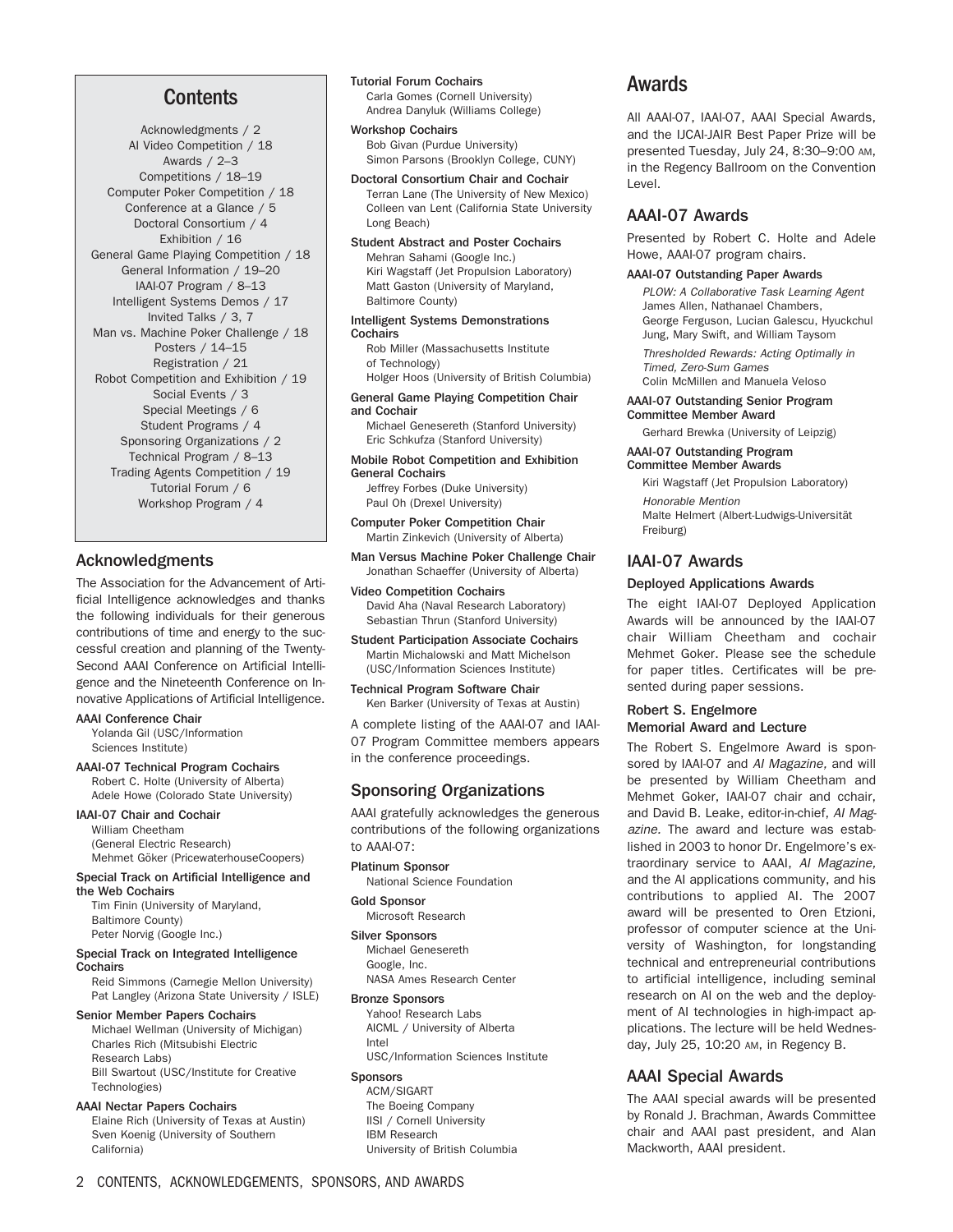#### Classic Paper Award

The 2007 AAAI Classic Paper award honors the authors of the paper deemed most influential from the Seventh National Conference on Artificial Intelligence, held in 1988

in St. Paul, Minnesota. Bayesian Classification Peter Cheeseman, Matthew Self, Jim Kelly, Will Taylor, Don Freeman

Honorable Mention

A Robust, Qualitative Method for Robot Spatial Learning

Benjamin J. Kuipers, Yung-Tai Byun

#### Distinguished Service Award

The AAAI Distinguished Service award recognizes one individual each year for extraordinary service to the AI community. The 2007 recipient is Tom Mitchell, Fredkin Professor of AI and Machine Learning, Carnegie Mellon University, for outstanding service to artificial intelligence and computer science, including seminal intellectual and service contributions to machine learning and leadership at Carnegie Mellon University and in AAAI, NRC, and AAAS.

## IJCAI-*JAIR* Best Paper Prize

The IJCAI-JAIR Best Paper Prize, which will be presented by Toby Walsh, editor-in-chief of JAIR, is awarded to an outstanding paper published in JAIR in the preceding five calendar years. The award is presented to:

Efficient Solution Algorithms for Factored MDPs C. Guestrin, D. Koller, R. Parr, and S. Venkataraman (2003). JAIR 19(2003), 399–468

#### Honorable Mention

Additive Pattern Database Heuristics A, Felner, R, E, Korf, and S. Hanan. JAIR 22(2004), 279–318

### 2007 AAAI Fellows Recognition

Each year, the Association for the Advancement of Artificial Intelligence recognizes a small number of members who have made significant sustained contributions to the field of artificial intelligence, and who have attained unusual distinction in the profession. AAAI is pleased to announce the seven newly elected Fellows for 2007, who will be honored during the annual Fellows dinner on Tuesday, July 24:

- Pierre F. Baldi (University of California, Irvine)
- Adnan Y. Darwiche (University of California, Los Angeles)
- Hector A Geffner (ICREA and Universitat Pompeu Fabra)
- Carla P. Gomes (Cornell University)
- Russell Greiner (University of Alberta)
- Stephen F. Smith (Carnegie Mellon University)
- Milind Tambe (University of Southern California)

## Presidential Address



#### Alan K. Mackworth

(Professor of Computer Science, University of British Columbia and Canada Research Chair in AI)

Tuesday, July 24, 9:00 – 10:00 AM

Regency Ballroom, Hyatt Regency Vancouver

Artificial intelligence focuses on agents carrying out tasks in an environment. Consider the evolution of the agent-task-environment triple. In good old fashioned AI and robotics (GOFAIR), a single agent typically solved a puzzle in a fully-observable, fully-predictable world. Constraintbased agents were initially proposed in that paradigm. Robot soccer, developed in our lab in 1991, caught on as an international challenge task. The community had to deal with multiagent, dynamic, online, situated, embodied activity in a partially-observable, partially-predictable world. We evolved new constraint-based hybrid agent controllers for such tasks. The main challenge is to design agents that are both proactive and reactive. As our systems migrate into the real world, critical issues of reliability, trust and ethics must be addressed. For example, making ethical choices about our mutual interactions with robots presupposes that we are able to foresee the possible future effects of that interaction (or inaction). This presupposition puts strong requirements on the design space for robot architectures. We cannot use ad hoc or opaque models of robot structure or function. We need languages for modeling the constraints on an agent's dynamics (where we may take "dynamics" quite abstractly) and languages for writing constraint-based behavioral specifications. Moreover, we need techniques for determining if an agent will, or is likely to, satisfy its specifications. Some of the exciting new applications of our science, such as assistive technology, require that we pay particular attention to these concerns of reliability and trust.

AAAI President Alan Mackworth is a professor of computer science and Canada Research Chair in Artificial Intelligence at the University of British Columbia. He works on constraintbased computational intelligence with applications in vision, robotics, and situated agents, and is a pioneer in the areas of constraint satisfaction, robot soccer, and constraint-based agents. He has published over 100 scientific papers, and coauthored Computational Intelligence: A Logical Approach. In addition, he has served as president of IJCAI and CSCSI. He was the founding director of the UBC Laboratory for Computational Intelligence.

## Social Events

#### Opening Reception

The AAAI-07 Opening Reception will be held Monday, July 23, 6:00–7:00 PM in the Regency Ballroom of the Hyatt Regency Vancouver. This event will provide the traditional opportunity for attendees to socialize in a relaxed setting prior to the beginning of the first day of technical sessions. A variety of hors d'oeuvres and a nohost bar will be available. Admittance to the reception is free to AAAI-07 registrants. A \$30.00 per person fee (\$10.00 for children) will be charged for spouses and other nontechnical conference registrants.

#### AAAI-07 Poster / Demonstration Session

A conference-wide poster and demonstration session will be held on Wednesday, July 25, 6:30–10:00 PM and will feature AAAI-07 technical posters, Nectar posters, student abstracts, doctoral consortium abstracts, and intelligent systems demonstrations. (For a complete listing of posters, please refer to page 14.) The accompanying reception will include a light dinner buffet and a no-host bar. Admittance to the reception is free to AAAI-07 registrants. A \$45.00 per person fee (\$10.00 for children) will be charged for spouses and other nontechnical conference registrants.

For information about the special competition awards, please see the section on AAAI-07 Competitions on page 18 of this program.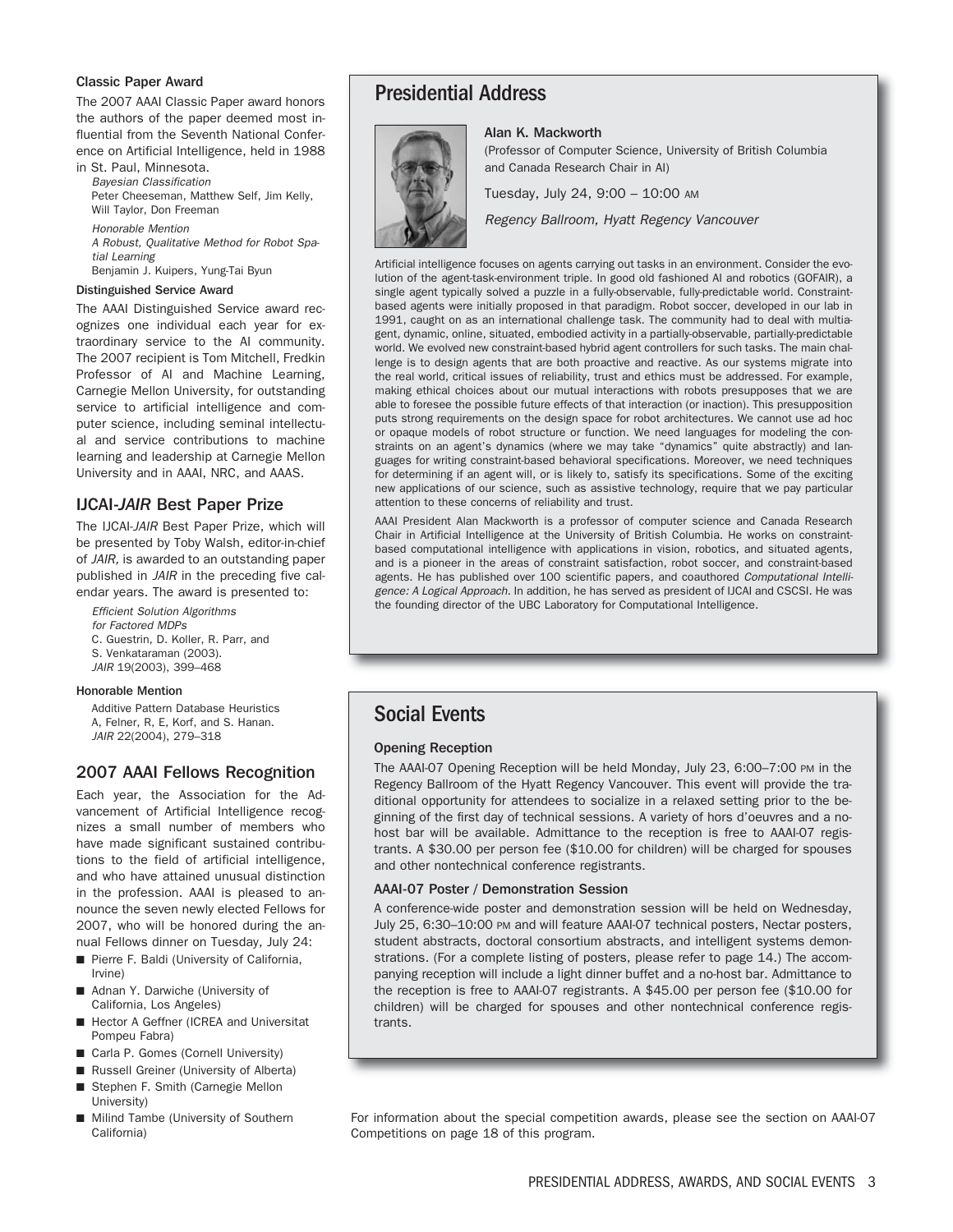## Workshop Program

Registration for a workshop requires a supplemental fee for AAAI-07 technical registrants. Individuals who do not wish to participate in any other AAAI-07 programs or events may elect the workshop only registration fee. Workshops will be held in the Hyatt Regency Vancouver.

#### Sunday and Monday, July 22–23

#### W2: Configuration

Organizers: Barry O'Sullivan, Klas Orsvarn Cypress, 34th Floor

#### W3: Evaluating Architectures for Intelligence

Organizers: Gal A. Kaminka, Catherina R. Burghart Kensington, Fourth Floor

#### W5: Explanation-Aware Computing

Organizers: Thomas Roth-Berghofer, Stefan Schulz, David B. Leake Seymour, 34th Floor 8:45 AM–4:30 PM Sunday, 9:15 AM–5:00 PM Monday

#### Sunday, July 22

#### W4: Evaluation Methods for Machine Learning II

Organizers: Chris Drummond, William Elazmeh, Nathalie Japkowicz, Sofus A. Macskassy Regency A, Third Floor 9:00 AM–6:00 PM

#### W6: Human Implications

of Human-Robot Interaction Organizer: Ted Metzler Brighton, Fourth Floor 8:30 AM–5:30 PM

#### W10: Preference Handling for Artificial Intelligence

Organizers: Jon Doyle, Judy Goldsmith, Ulrich Junker, Jérôme Lang Regency B, Third Floor 8:30 AM–6:00 PM

#### W13: Spatial and Temporal Reasoning

Organizers: Hans W. Guesgen, Gerard Ligozat, Jochen Renz, Rita V. Rodriguez Cavendish, Fourth Floor 9:00 AM–5:30 PM

#### Monday, July 23

#### W1: Acquiring Planning Knowledge via Demonstration

Organizers: Mark Burstein, Jim Hendler Regency B, Third Floor 9:00 AM–5:00 PM

#### W7/W11: Joint Workshop on Intelligent Techniques for Web Personalization and Recommender Systems in E-Commerce

Organizers: Bamshad Mobasher, Sarabjot Singh Anand, Alfred Kobsa, Dietmar Jannach Brighton, Fourth Floor 8:30 AM–5:30 PM

#### W8: Mobile Robot Workshop

Organizer: Jeffrey Forbes Regency A, Third Floor

#### 8:45 AM–3:45 PM W9: Plan, Activity, and Intent

Recognition (PAIR) Organizers: Christopher Geib, David Pynadath Constable, Fourth Floor 8:30 AM–6:00 PM

#### W12: Semantic e-Science

Organizers: Huajun Chen, Yimin Wang, Kei Cheung, Zhaohui Wu Cavendish, Fourth Floor 9:00 AM–6:00 PM

#### W14: Trading Agent Design and Analysis

Organizer: John Collins Plaza C, Second Level 9:00 AM–5:30 PM

#### W15: Information Integration on the Web (IIWeb)

Organizers: Ullas Nambiar, Zaiqing Nie Regency E, Third Floor 8:30 AM–5:50 PM

A limited number of workshop technical reports will be available for sale after the conclusion of the workshop program at the AAAI-07 registration desk.

## Student Programs

#### AAAI-07 Student Only Reception

USC/Information Sciences Institute will host the first AAAI Student Only Reception, Tuesday, July 24, 7:30-10:30 PM in the ballroom and Thea's Lounge of the Graduate Student Center at the University of British Columbia. Snacks and beverages will be served. All AAAI-07 registered students are welcome. Public transportation is available between downtown Vancouver (Granville and West Georgia Street) and the University of British Columbia campus via busses #4 and #17.

#### AAAI/SIGART Doctoral Consortium (DC-07)

The Twelfth AAAI/SIGART Doctoral Consortium program will be held on Sunday and Monday, July 22–23, in Grouse on the 34th floor of the Hyatt. The Doctoral Consortium provides an opportunity for a group of Ph.D. students to discuss and explore their research interests and career objectives in an interdisciplinary workshop together with a panel of established researchers. The eighteen students accepted to participate in this program will also participate in the AAAI-07 Poster/Demo Session. All interested AAAI-07 student registrants are invited to observe the presentations and participate in discussions at the workshop. AAAI and SIGART gratefully acknowledge grants from the National Science Foundation and Microsoft that provide partial funding for this event.

#### AAAI Fellow / Student Lunches

First held in 2006, this program provides an opportunity for a small number of students to chat with a AAAI Fellow over an informal lunch during the conference. Preregistration prior to the conference was required. Preregistered students should meet their designated Fellow in onsite registration in the Regency Ballroom foyer on their assigned day.

#### AAAI-07 Student Blog/Forums

The AAAI-07 Student Blog is a student run blog that describes and documents AAAI-07 and IAAI-07 from a student's perspective. A small group of student bloggers attending the conferences will post daily items describing their observations, experiences, reactions, thoughts and questions. Pictures from the conference will be uploaded to the linked photo blog. Other students attending AAAI are welcome to participate by adding their own observations via comments attached to posts and photographs. In addition, several student-run forums are available via the AAAI-07 Student Activities website. The website and blog are available from the following site: pegasus2.isi.edu/aaai07-studentinfo/.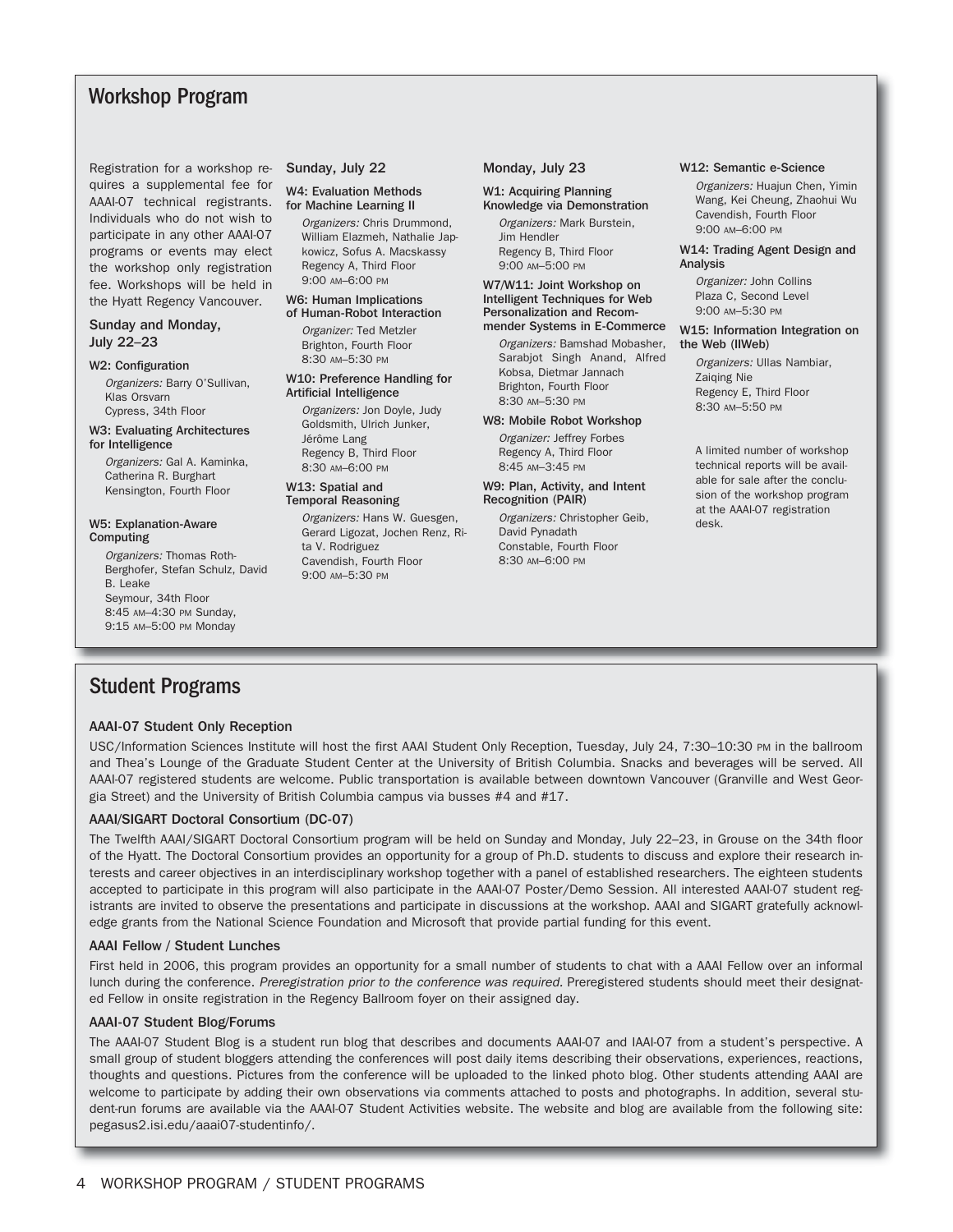| Morning                                                                                                                                                                                                   | <b>AFTERNOON</b>                                                                                                                                                                                               | <b>EVENING</b>                                                                         |
|-----------------------------------------------------------------------------------------------------------------------------------------------------------------------------------------------------------|----------------------------------------------------------------------------------------------------------------------------------------------------------------------------------------------------------------|----------------------------------------------------------------------------------------|
| Registration<br><b>Tutorial Forum</b><br>Workshops<br>AAAI/SIGART DC<br><b>Game Playing Competition</b>                                                                                                   | Sunday, July 22<br>Registration<br><b>Tutorial Forum</b><br>Workshops<br>AAAI/SIGART DC<br><b>Game Playing Competition</b>                                                                                     |                                                                                        |
| Registration<br><b>Tutorial Forum</b><br>Workshops<br>AAAI/SIGART DC<br><b>Game Playing Competitition</b>                                                                                                 | Monday, July 23<br>Registration<br><b>AAAI</b> Business Meeting<br><b>Tutorial Forum</b><br>Workshops<br>AAAI/SIGART DC<br><b>Game Playing Competition</b>                                                     | <b>Opening Reception</b><br>Video Competition<br>Man Versus Machine Poker<br>Challenge |
| Registration<br><b>AAAI-07 Presidential Address</b><br>AAAI-07 and IAAI-07<br><b>Exhibits and Robots</b><br><b>Poker Competition</b><br>Man Versus Machine Exhibition<br><b>Trading Agent Competition</b> | Tuesday, July 24<br>Registration<br>IAAI-07 Invited Talk<br>AAAI-07 and IAAI-07<br><b>Exhibits and Robots</b><br><b>Poker Competition</b><br>Man Versus Machine Exhibition<br><b>Trading Agent Competition</b> | Student Reception at the<br>University of British Columbia                             |
| Registration<br><b>Invited Talks</b><br>AAAI-07 and IAAI-07<br><b>Exhibits and Robots</b><br><b>Poker Tournament</b><br>Man Versus Machine Exhibition<br><b>Trading Agent Competition</b>                 | <b>Wednesday, July 25</b><br>Registration<br>AAAI-07 and IAAI-07<br><b>Exhibits and Robots</b><br><b>Poker Tournament</b><br>Man Versus Machine Exhibition<br><b>Trading Agent Competition</b>                 | Posters and Demos<br>Reception                                                         |
| Registration<br><b>AAAI-07 Invited Talks</b><br>AAAI-07 and IAAI-07<br><b>Exhibits and Robots</b><br><b>Poker Competition</b><br>Man Versus Machine Exhibition                                            | Thursday, July 26<br>AAAI-07 and IAAI-07                                                                                                                                                                       |                                                                                        |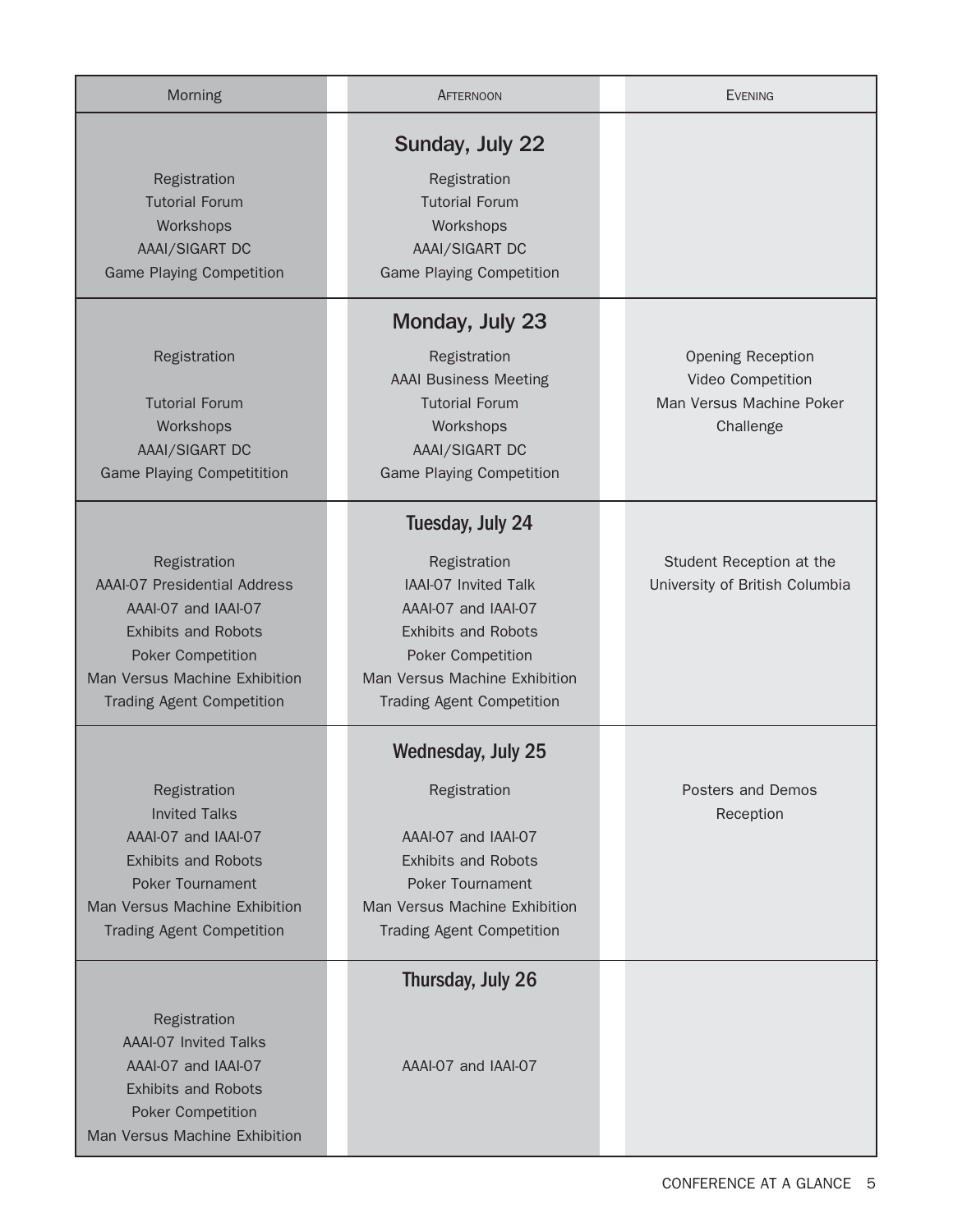## Tutorial Forum

AAAI-07 technical registrants may attend up to four consecutive tutorials for an additional registration fee. All tutorials will be held on the second level of the Hyatt Regency Vancouver.

#### Session I: Sunday, July 22

#### 9:00 AM–1:00 PM

SA1: Autonomous Bidding Agents Michael Wellman and Peter Stone Georgia A

SA2: Information Integration on the Web Subbarao Kambhampati and Craig Knoblock Georgia B

SA3: Domain Modeling for Planning Mark Boddy and Robert P. Goldman Plaza A

SA4: Algorithms for Satisfiability Testing Anbulagan and Jussi Rintanen Plaza B

#### Session II: Sunday, July 22

#### 2:00 PM–6:00 PM

SP1: Human-Computer Interaction Based on Discourse Modeling: Theory from AI and Application in HCI Hermann Kaindl Georgia A SP2: Constraint Processing for Planning and Scheduling Roman Bartak Georgia B SP3: Beyond Traditional SAT Reasoning: QBF, Model Counting, and Solution Sampling Ashish Sabharwal and Bart Selman Plaza A SP4: General Game Playing Michael Thielscher Plaza B

#### Session III: Monday, July 23

#### 9:00 AM–1:00 PM

MA1: New Frontiers in Representation Discovery Sridhar Mahadevan Georgia A MA2: Automatic Semantic Role Labeling Scott Wen-tau Yih and Kristina Toutanova Georgia B MA3: Constraint-based Local Search in Comet Pascal Van Hentenryck and Laurent Michel Plaza A MA4: Topics in Automated Planning and Scheduling Part I: Planning and Scheduling with Over-Subscribed Resources, Preferences, and Soft Constraints Minh Do, Terry Zimmerman, and Subbarao Kambhampati Plaza B

#### Session IV: Monday, July 23

#### 2:00 PM–6:00 PM

MP1: Managing Uncertainty and Vagueness in Semantic Web Languages Thomas Lukasiewicz and Umberto Straccia Georgia A MP2: Representing, Eliciting, and Reasoning with Preferences Ronen Brafman and Carmel Domshlak Georgia B MP3: Practical Statistical Relational AI Pedro Domingos Plaza A MP4: Topics in Automated Planning and Scheduling Part II: Coordinating Distributed Planning and Scheduling Agents Stephen F. Smith, Bradley J. Clement, and Keith S. Decker Plaza B

## Special Meetings

#### AAAI Business Meeting

The AAAI Annual Business Meeting will be held Monday, July 23, 12:45–1:15 PM, Regency B, Third Floor

#### AAAI Conference Committee Meeting

AAAI Conference Committee Meeting will be held Thursday, July 26, 7:45–8:45 AM, Windsor, Third Floor

#### AAAI Executive Council Meeting

The AAAI Executive Council Meeting will be held Monday, July 23, 9:00 AM–4:00 PM, Stanley Room, 34th Floor. Continental breakfast will be available at 8:30 AM.

#### AAAI Press Editorial Board Meeting

The AAAI Press Editorial Board Meeting will be held Wednesday, July 25, 7:45–8:45 AM, Windsor, Third Floor

#### AAAI Publications Committee Meeting

The AAAI Publications Committee Meeting will be held Monday, July 23, 7:30-9:00 PM, Windsor, Third Floor

#### AAAI Strategic Planning Board Meeting

The AAAI Strategic Planning Board Meeting will be held Wednesday, July 25, 7:30–9:00 AM, Cavendish, Fourth Floor

#### *AI Journal* Editorial Board Meeting

The AI Journal Editorial Board Meeting will be held Tuesday, July 24, 12:30–3:30 PM, Cavendish, Fourth Floor

#### *AI Magazine* Editorial Board Meeting

The AI Magazine Editorial Board Meeting will be held Wednesday, July 25, 12:30–2:00 PM, Cavendish, Fourth Floor

#### *JAIR* Meeting

The JAIR Meeting of Advisory Board and Associate Editors will be Wednesday, July 25, 12:30–1:50 PM, Tropika Restaurant, 1128 Robson, Second Floor

#### IJCAI Trustees Meetings

The IJCAI Trustees Meetings will be held Thursday, July 26, 12:00–6:00 PM and Friday, July 27, 8:00 AM–12:00 PM, Tennyson, Fourth Floor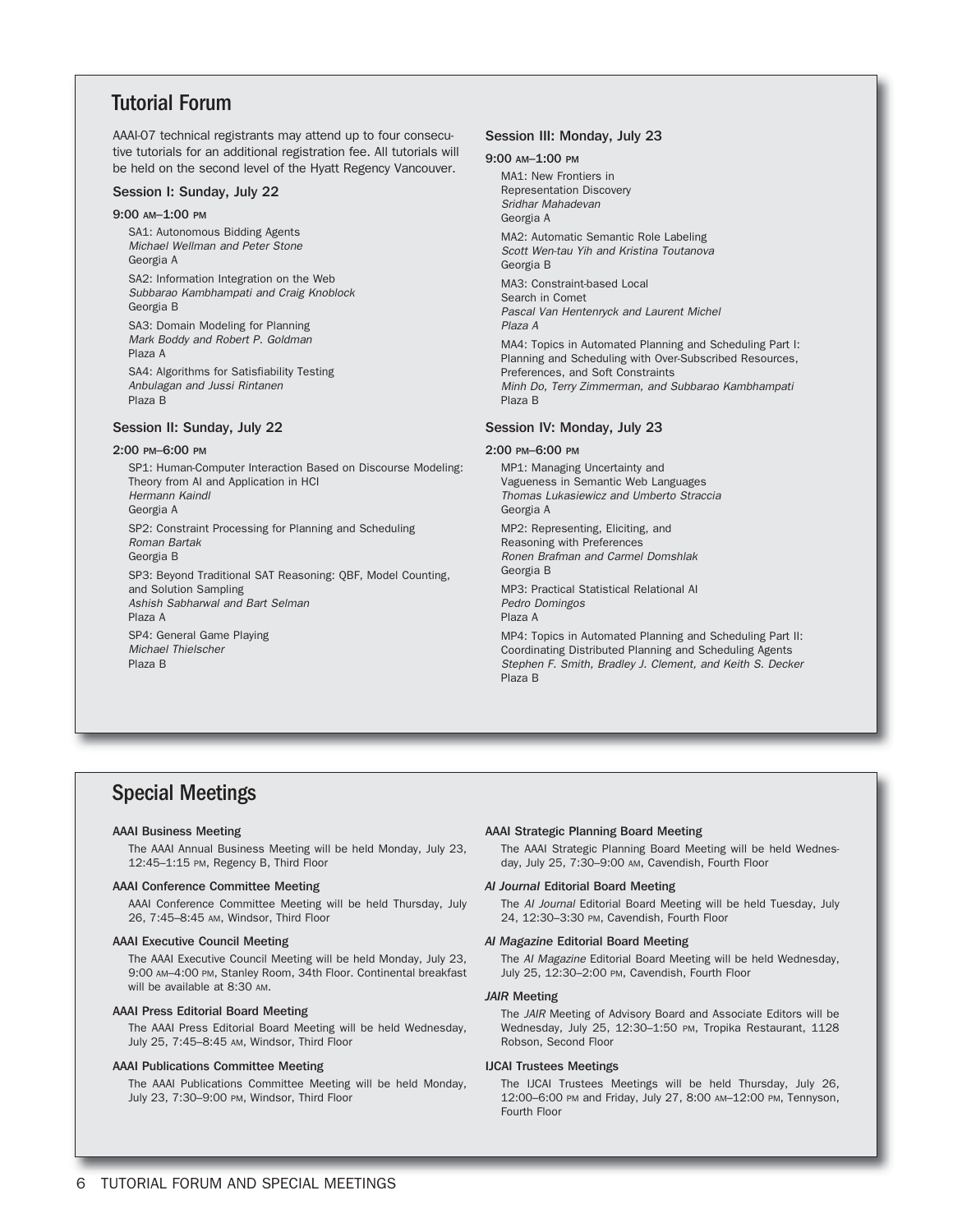## AAAI-07 / IAAI-07 Invited Talks

#### Tuesday, July 24

9:00–10:00 AM

AAAI Presidential Address Agents, Bodies, Constraints and Dynamics Alan K. Mackworth (University of British Columbia) Regency Ballroom

#### 1:50–2:50 PM

IAAI-07 Invited Talk

Revolutionizing Prostheses: A Program of the Defense Advanced Research Projects Agency (DARPA) Geoffrey S. F. Ling (DARPA)

Regency B

The Defense Advanced Research Projects Agency (DARPA) sponsors revolutionary research targeted at bridging gaps between the needs of the warfighter and current technological, medical, and scientific capabilities. In the realm of neurology, specifically, the Human Assisted Neural Devices (HAND) and Revolutionizing Prosthesis programs are efforts aimed at advancing the interfaces between assistive devices and users by leveraging off of biological capabilities. Both programs have provided the basis for paradigm shifts in treatment of extremity injury and traumatic brain injury.

#### Wednesday, July 25

9:00–10:00 AM

AAAI-07 Invited Talk Graph Identification Lise Getoor (University of Maryland, College Park)

Regency C

Within the machine learning community, there has been a growing interest in learning structured models from input data that is itself structured. Graph identification refers to methods that transform an observed input graph into an inferred output graph. Examples include inferring organizational hierarchies from social network data and identifying gene regulatory networks from protein-protein interactions. The key processes in graph identification are entity resolution, link prediction, and collective classification. Getoor will overview algorithms for these processes, discuss the need for integrating the results to solve the overall problem collectively, and show how these methods are relevant to foundational problems in AI such as knowledge representation, reformulation, and reasoning.

#### 9:00–10:00 AM

AAAI-07 Invited Talk Logic for Automated Mechanism Design — A Progress Report Michael Wooldridge (University of Liverpool, UK) Regency D

Cooperation logics, such as Coalition Logic and ATL, have proved to be a powerful formal tool for reasoning about game-like mechanisms such as social choice procedures. In this talk, Wooldridge presents a survey of his work in this area. He will begin by introducing ATL-like logics, and demonstrating that they form a natural tool for the specification of social choice procedures. He will show how ATL model checkers can be used to verify economic properties of social choice mechanisms. He will then discuss the main research issues in the area, discussing, for example, the succinct representation of social choice rules, the complexity of reasoning with such representations, and the handling of preferences. This talk will report joint work with Thomas Agotnes (Bergen), Wiebe van der Hoek (Liverpool), Marc Pauly (Stanford), and Paul E. Dunne (Liverpool).

#### 10:20–11:20 AM

IAAI-07 Invited Talk: Robert S. Engelmore Memorial Award Lecture

AI in a Moore's Law World: The Stories of Farecast and KnowItAll

Oren Etzioni (University of Washington) Regency B

What is the role for AI as CPUs, disks, and networks become exponentially more powerful? Perhaps, as some have suggested, the application of simple processing techniques to unprecedented mountains of data will suffice. Alternatively, perhaps Luis von Ahn's paradigm of "Human Computation" will yield any intelligence that is required. Etzioni will argue, to the contrary, that sophisticated AI techniques such as data mining and information extraction are necessary for exciting new applications. But these techniques have to be improved in important ways. He will make these points through the stories of Farecast. com and the KnowItAll research project.

#### Thursday, July 26

9:00–10:00 AM

AAAI-07 Invited Talk Moving toward Peer-to-Peer Human-Robot Interaction Alan C. Schultz (Naval Research Laboratory) Regency C

As we move from teleoperation toward collaboration, human-robot interactions become more complex and require that the human and the robot share more common knowledge about the world. At the collaborative level of interaction, the robot and human must exercise mixed initiative in problem solving, each taking advantage of their unique skills, location, and perspective of the current situation. Working toward solutions to human-robot collaboration requires a highly multi-disciplinary approach, as well as integration of very different areas of research, as can be seen in the emerging field of human-robot interaction. This talk will describe recent multidisciplinary approaches in shared perspective.

#### 9:00–10:00 AM

AAAI-07 Invited Talk

Representing and Reasoning about Preferences

Toby Walsh (NICTA and

University of New South Wales) Regency D

Preferences turn up in many AI applications. How do we represent preferences? How do we elicit them from a user? How do we aggregate preferences of multiple agents? Can we do this fairly and efficiently? How do we reason about preferences ("I'd prefer a ski trip to a city break") and constraints ("It must cost less than my budget"). In this talk, Walsh will describe ongoing work to answer such questions. Research in this area is an interesting intersection between knowledge representation, decision theory, and multiagent systems. It is also an area where computational intractability can be our friend.

#### 10:20–11:20 AM

IAAI-07 Invited Talk

Big "A," Small "I": Smart Ends from Simple Means

Matt Brown (Maxis / Electronic Arts) Regency B

The talk will cover various elements of the game design, behavioral AI and structure behind The Sims 2 as well as future efforts in products such as The Sims and SimCity. Emphasis will be on simplification of abstraction and underlying world representations, prototyping and demonstration of practical results. Discussion will focus around players' perceptual models and manipulating available information and expectations to simplify design.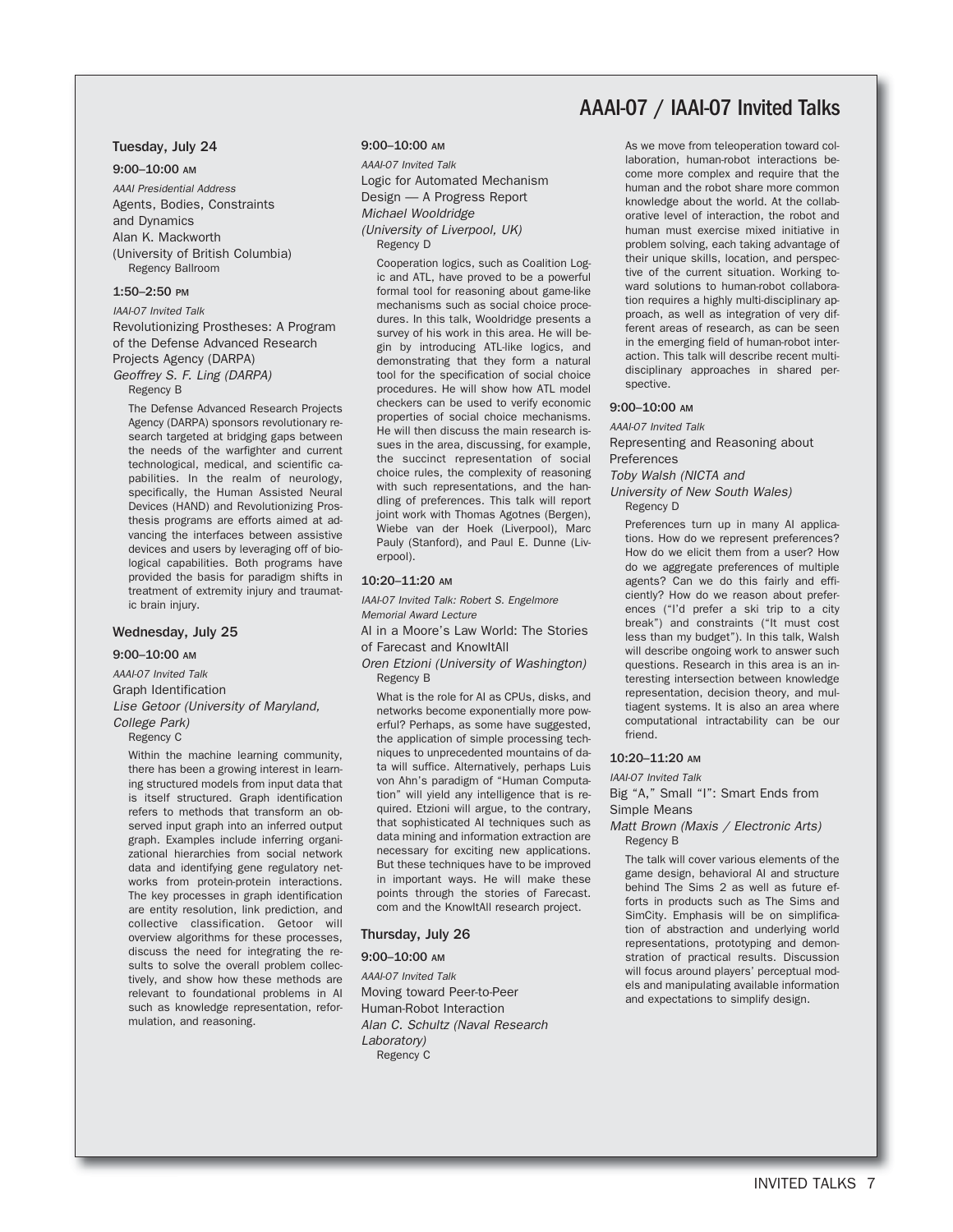|                   | <b>REGENCY A</b>                                                                                                                                                                                                                                                                                                                                                                                                                                                                                                                    | <b>REGENCY C</b>                                                                                                                                                                                                                                                                                                                                                                                                                                                               | <b>REGENCY F</b>                                                                                                                                                                                                                                                                                                                                                                                                      | <b>GEORGIA A</b>                                                                                                                                                                                                                                                                                                                                                                                                                                                                            |
|-------------------|-------------------------------------------------------------------------------------------------------------------------------------------------------------------------------------------------------------------------------------------------------------------------------------------------------------------------------------------------------------------------------------------------------------------------------------------------------------------------------------------------------------------------------------|--------------------------------------------------------------------------------------------------------------------------------------------------------------------------------------------------------------------------------------------------------------------------------------------------------------------------------------------------------------------------------------------------------------------------------------------------------------------------------|-----------------------------------------------------------------------------------------------------------------------------------------------------------------------------------------------------------------------------------------------------------------------------------------------------------------------------------------------------------------------------------------------------------------------|---------------------------------------------------------------------------------------------------------------------------------------------------------------------------------------------------------------------------------------------------------------------------------------------------------------------------------------------------------------------------------------------------------------------------------------------------------------------------------------------|
| 8:30-10:00 AM     | AAAI-07/IAAI-07 Opening Ceremony<br>and Presidential Address<br>(All events from 8:30-10:00 AM will be held in<br>the Regency Ballroom)                                                                                                                                                                                                                                                                                                                                                                                             | <b>Welcome and Opening Remarks</b><br>(Regency Ballroom)<br>AAAI Welcome, Outstanding Paper<br>and Program Committee Awards<br>Robert C. Holte and Adele Howe.<br>AAAI-07 Program Chairs                                                                                                                                                                                                                                                                                       | IAAI-07 Welcome, Robert S. Engelmore Award,<br>Deployed Application Award Announcements<br>William Cheetham, IAAI-07 Conference Chair,<br>Mehmet Goker, IAAI-07 Program Cochair, and David<br>Leake, AI Magazine Editor-in-Chief                                                                                                                                                                                      | Awards (Regency Ballroom)<br><b>UCAI-JAIR Best Paper Prize</b><br>Toby Walsh, Editor-in-Chief of the Journal of Artificial<br>Intelligence Research (JAIR)                                                                                                                                                                                                                                                                                                                                  |
| 10:20-11:20 AM    | AI and the Web: Semantic Web<br>Session Chair: Thomas Lukasiewicz<br>Towards Large Scale Argumentation<br>Support on the Semantic Web<br>Iyad Rahwan, Fouad Zablith, Chris Reed<br>Making the Difference in Semantic<br>Web Service Composition<br>Freddy Lécue, Alexandre Delteil<br>Partial Matchmaking Using<br>Approximate Subsumption<br>Heiner Stuckenschmidt                                                                                                                                                                 | <b>Constraint Reasoning-1</b><br>Session Chair: Toby Walsh<br>Learning to Solve QBF<br>Horst Samulowitz, Roland Memisevic<br><b>Combining Multiple Heuristics Online</b><br>Matthew Streeter, Daniel Golovin, Stephen F. Smith<br><b>Restart Schedules for</b><br>Ensembles of Problem Instances<br>Matthew Streeter, Daniel Golovin, Stephen F. Smith                                                                                                                         | Knowledge Representation<br>and Reasoning<br>Session Chair: Jim Delgrande<br>A Temporal Mereology for Distinguishing<br>between Integral Objects and Portions of Stuff<br>Thomas Bittner, Maureen Donnelly<br>Forgetting Actions in Domain Descriptions<br>Esra Erdem, Paolo Ferraris<br>A Generalized Gelfond-Lifschitz Transformation<br>for Logic Programs with Abstract Constraints<br>Yi-Dong Shen, Jia-Huai You | <b>Unsupervised Learning-1</b><br>Session Chair: Kagan Tumer<br>A Meta-learning Approach for Selecting<br>between Response Automation Strategies<br>in a Help-desk Domain<br>Y. Marom, I. Zukerman, N. Japkowicz<br>Nectar: Manifold Denoising as Preprocessing<br>for Finding Natural Representations of Data<br>Matthias Hein, Markus Maier<br>COD: Online Temporal Clustering for<br><b>Outbreak Detection</b><br>Tomás Singliar, Denver H. Dash                                         |
| 11:30 AM-12:30 PM | AI and the Web: Wikipedia<br>Session Chair: James Fan<br>Deriving a Large-Scale Taxonomy from Wikipedia<br>Simone Paolo Ponzetto, Michael Strube<br>Relation Extraction from Wikipedia<br><b>Using Subtree Mining</b><br>Dat P. T. Nguyen, Yutaka Matsuo, Mitsuru Ishizuka<br>Finding Related Pages Using Green Measures:<br>An Illustration with Wikipedia<br>Yann Ollivier, Pierre Senellart                                                                                                                                      | <b>Consistency and Resolution</b><br>Session Chair: Willem-Jan van Hoeve<br>Data Structures for Generalised Arc<br>Consistency for Extensional Constraints<br>lan P. Gent, Chris Jefferson, Ian Miguel, Peter<br>Nightingale<br><b>Conservative Dual Consistency</b><br>Christophe Lecoutre, Stéphane Cardon, Julien Vion<br>Nectar: Refutation by Randomised<br><b>General Resolution</b><br>Steven Prestwich, Inês Lynce                                                     | <b>Fundamental Algorithms</b><br>Session Chair: Ashish Sabharwal<br>Computational Aspects of Covering in<br>Dominance Graphs<br>Felix Brandt, Felix Fischer<br>Graph Partitioning Based on Link Distributions<br>Bo Long, Mark (Zhongfei) Zhang, Philip S. Yu<br>Discovering Near Symmetry in Graphs<br>Maria Fox, Derek Long, Julie Porteous                                                                         | <b>Semisupervised Learning</b><br>Session Chair: Kiri Wagstaff<br>Improving Learning in Networked Data by<br><b>Combining Explicit and Mined Links</b><br>Sofus A. Macskassy<br>Semisupervised Learning by Mixed<br>Label Propagation<br>Wei Tong, Rong Jin<br>Semisupervised Learning with Very<br>Few Labeled Training Examples<br>Zhi-Hua Zhou, De-Chuan Zhan, Qiang Yang                                                                                                                |
| 1:50-2:50 PM      | AI and the Web: User Interactions<br>Session Chair: Vinay Chaudhri<br>Modeling Contextual Factors of Click Rates<br>Hila Becker, Christopher Meek, David Maxwell<br>Chickering<br>KA-CAPTCHA: An Opportunity for<br>Knowledge Acquisition on the Web<br>Bruno Norberto da Silva, Ana Cristina<br>Bicharra Garcia<br>PhotoSlap: A Multi-player Online<br>Game for Semantic Annotation<br>Chien-Ju Ho, Tsung-Hsiang Chang,<br>Jane Yung-jen Hsu                                                                                       | <b>NL-Based Inference</b><br>Session Chair: TBA<br>Semantic Inference at the<br>Lexical-Syntactic Level<br>Roy Bar-Haim, Ido Dagan, Iddo Greental,<br>Eyal Shnarch<br>Recognizing Textual Entailment<br>Using a Subsequence Kernel Method<br>Rui Wang, Günter Neumann<br>Nectar: Learning and Inference<br>for Hierarchically Split PCFGs<br>Slav Petrov, Dan Klein                                                                                                            | <b>Causal Models</b><br>Session Chair: Denver Dash<br>On the Identification of a Class of Linear Models<br>Jin Tian<br>Possibilistic Causal Networks for Handling<br>Interventions: A New Propagation Algorithm<br>Salem Benferhat, Salma Smaoui<br>Learning Causal Models for Noisy Biological<br>Data Mining: An Application to<br><b>Ovarian Cancer Detection</b><br>Ghim-Eng Yap, Ah-Hwee Tan, Hwee-Hwa Pang      | Reinforcement Learning-1<br>Session Chair: Shimon Whiteson<br>Nectar: Temporal Difference and Policy Search<br>Methods for Reinforcement Learning<br>Matthew Taylor, Shimon Whiteson, Peter Stone<br>A Reinforcement Learning Algorithm with<br>Polynomial Interaction Complexity for<br>Only-Costly-Observable MDPs<br>Roy Fox, Moshe Tennenholtz<br>Compact Spectral Bases for Value Function<br>Approximation Using Kronecker Factorization<br>Jeff Johns, Sridhar Mahadevan, Chang Wang |
| $3:00 - 4:00$ PM  | AI and the Web: Supporting Business<br>Session Chair: Norman Sadeh-Koniecpol<br><b>Towards Efficient Dominant Relationship</b><br>Exploration of the Product Items on the Web<br>Zhenglu Yang, Lin Li, Botao Wang,<br>Masaru Kitsuregawa<br>Design of a Mechanism for Promoting<br>Honesty in E-Marketplaces<br>Jie Zhang, Robin Cohen<br>Representing and Reasoning about<br><b>Commitments in Business Processes</b><br>Nirmit Desai, Amit K. Chopra, Munindar P. Singh                                                           | <b>Information Gathering</b><br>Session Chair: TBA<br>Nonmyopic Informative Path Planning<br>in Spatio-Temporal Models<br>Alexandra Meliou, Andreas Krause, Carlos Guestrin,<br>Joseph M. Hellerstein<br>Purely Epistemic Markov Decision Processes<br>Régis Sabbadin, Jérôme Lang,<br>Nasolo Ravoanjanahry<br>VOILA: Efficient Feature-value<br>Acquisition for Classification<br>Mustafa Bilgic, Lise Getoor                                                                 | <b>Action/Agent Logics</b><br>Session Chair: Iyad Rahwan<br>A Logic of Agent Programs<br>N. Alechina, M. Dastani, B. S. Logan,<br>J.-J. Ch. Meyer<br>Optimal Regression for Reasoning about<br>Knowledge and Actions<br>Hans van Ditmarsch, Andreas Herzig,<br>Tiago de Lima<br>ESP: A Logic of Only-Knowing,<br>Noisy Sensing and Acting<br>Alfredo Gabaldon, Gerhard Lakemeyer                                      | <b>Transfer Learning</b><br>Session Chair: Pedro Domingos<br>Measuring the Level of Transfer Learning<br>by an AP Physics Problem-Solver<br>Matthew Klenk, Kenneth D. Forbus<br>Mapping and Revising Markov Logic Networks<br>for Transfer Learning<br>Lilyana Mihalkova, Tuyen Huynh, Raymond J.<br>Mooney<br>Transferring Naive Bayes Classifiers for Text<br>Classification<br>Wenyuan Dai, Gui-Rong Xue, Qiang Yang, Yong Yu                                                            |
| 4:20-5:20 PM      | Planning on the Web<br>Session Chair: Craig Knoblock<br>Senior Member: Model-lite Planning for the Web<br>Age Masses: The Challenges of Planning with<br>Incomplete and Evolving Domain Models<br>Subbarao Kambhampati<br>Web Service Composition as Planning,<br>Revisited: In Between Background Theories and<br>Initial State Uncertainty<br>Jörg Hoffmann, Piergiorgio Bertoli, Marco Pistore<br>AIW: A Planning Approach for Message-Oriented<br>Semantic Web Service Composition<br>Zhen Liu, Anand Ranganathan, Anton Riabov | Search Algorithm<br>Synthesis/Comparison<br>Session Chair: Steve Minton<br>Nectar: An Experimental Comparison of<br>Constraint Logic Programming and<br>Answer Set Programming<br>Agostino Dovier, Andrea Formisano, Enrico Pontelli<br>Synthesis of Constraint-Based Local<br>Search Algorithms from High-Level Models<br>Pascal Van Hentenryck, Laurent Michel<br>Automatic Algorithm Configuration<br>Based on Local Search<br>Frank Hutter, Holger H. Hoos, Thomas Stützle | <b>Models of Agency</b><br>Session Chair: Yoav Shoham<br>A Logic of Emotions for Intelligent Agents<br>Bas R. Steunebrink, Mehdi Dastani,<br>John-Jules Ch. Meyer<br>Intention Guided Belief Revision<br>Timothy William Cleaver, Abdul Sattar<br>A Modal Logic for Beliefs and Pro Attitudes<br>Kaile Su, Abdul Sattar, Han Lin, Mark Reynolds                                                                       | <b>Collective Inference</b><br>Session Chair: Kagan Tumer<br>Joint Inference in Information Extraction<br>Hoifung Poon, Pedro Domingos<br>Cautious Inference in Collective Classification<br>Luke K. McDowell, Kalyan Moy Gupta, David W. Aha<br><b>Nectar: Online Collective Entity Resolution</b><br>Indrajit Bhattacharya, Lise Getoor                                                                                                                                                   |
| EVENING           |                                                                                                                                                                                                                                                                                                                                                                                                                                                                                                                                     |                                                                                                                                                                                                                                                                                                                                                                                                                                                                                | Coffee breaks will be held at $10:00 - 10:20$ am and $4:00 - 4:20$ pm. The lunch break will be held from $12:30 - 1:50$ pm.<br>AAAI-07 Students-Only Reception, 7:30–10:30 PM, University of British Columbia                                                                                                                                                                                                         |                                                                                                                                                                                                                                                                                                                                                                                                                                                                                             |

8 CONFERENCE SCHEDULE—TUESDAY JULY 24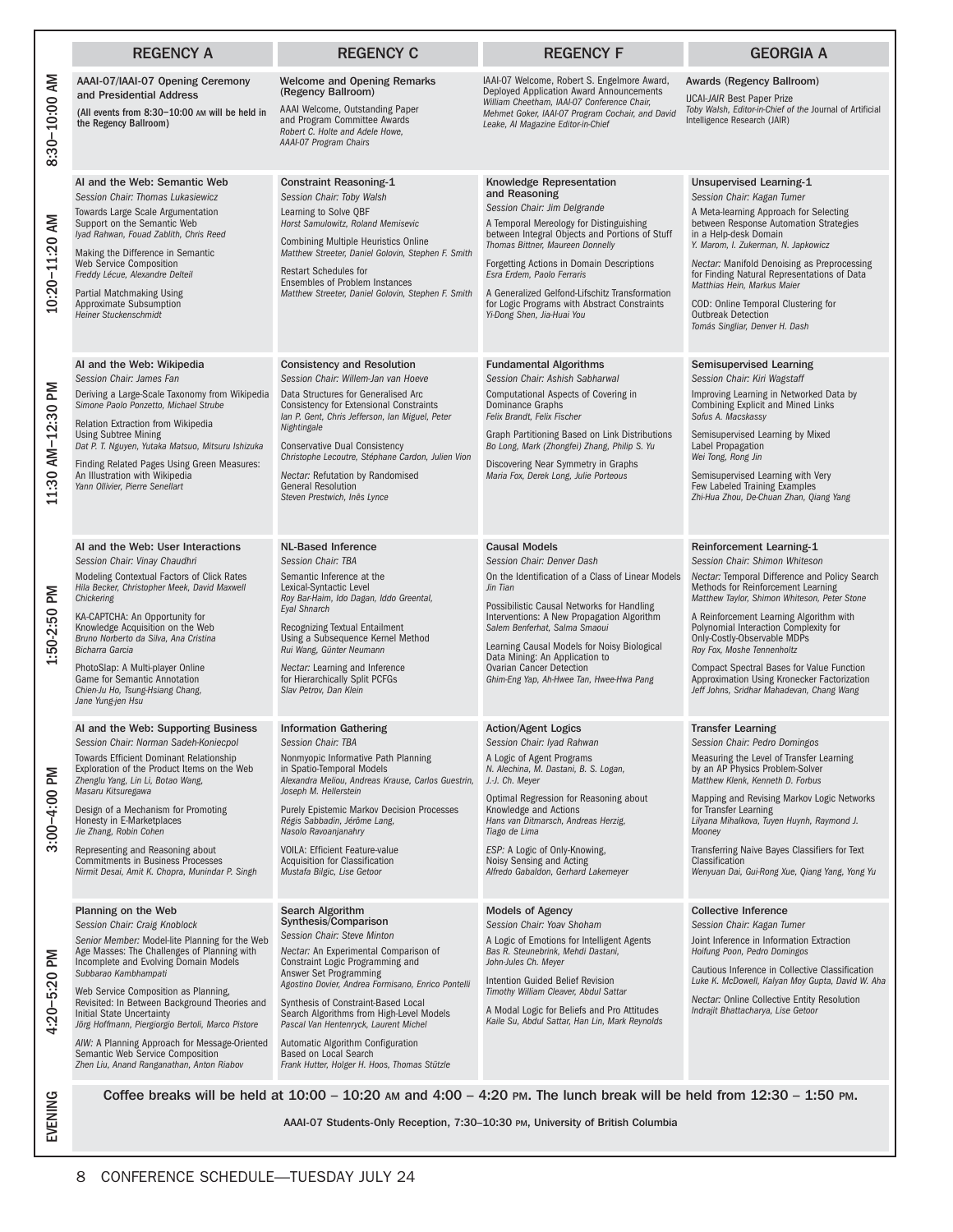|                        | <b>REGENCY D</b>                                                                                                                                                                                                                                                                                                                                                                                                                                     | <b>GEORGIA B</b>                                                                                                                                                                                                                                                                                                                                                                                                                                               | <b>REGENCY E</b>                                                                                                                                                                                                                                                                                                                                                                                                                                                                                                                 | <b>REGENCY B</b>                                                                                                                                                                                                                                                                                                                                                                                                                                         |
|------------------------|------------------------------------------------------------------------------------------------------------------------------------------------------------------------------------------------------------------------------------------------------------------------------------------------------------------------------------------------------------------------------------------------------------------------------------------------------|----------------------------------------------------------------------------------------------------------------------------------------------------------------------------------------------------------------------------------------------------------------------------------------------------------------------------------------------------------------------------------------------------------------------------------------------------------------|----------------------------------------------------------------------------------------------------------------------------------------------------------------------------------------------------------------------------------------------------------------------------------------------------------------------------------------------------------------------------------------------------------------------------------------------------------------------------------------------------------------------------------|----------------------------------------------------------------------------------------------------------------------------------------------------------------------------------------------------------------------------------------------------------------------------------------------------------------------------------------------------------------------------------------------------------------------------------------------------------|
| ⋛<br>$30 - 10.00$<br>ထ | Awards (Regency Ballroom)<br>AAAI Classic Paper and Distinguished<br>Service Awards<br>Ronald J. Brachman, AAAI Past President and<br>Awards Committee Chair<br>Alan Mackworth, AAAI President                                                                                                                                                                                                                                                       | <b>AAAI Presidential Address</b><br>(Regency Ballroom)<br>9:00-10:00 AM (Regency Ballroom)<br>Agents, Bodies, Constraints and Dynamics<br>Alan Mackworth (University of British Columbia)                                                                                                                                                                                                                                                                      |                                                                                                                                                                                                                                                                                                                                                                                                                                                                                                                                  |                                                                                                                                                                                                                                                                                                                                                                                                                                                          |
| ξ<br>11.20<br>$-0.20$  | <b>Multiagent Systems</b><br>Session Chair: Shlomo Zilberstein<br>A Multi-Dimensional Trust Model<br>for Heterogeneous Contract Observations<br>Steven Reece, Stephen Roberts, Alex Rogers,<br>Nicholas R. Jennings<br>Improved State Estimation in Multiagent<br>Settings with Continuous or Large<br>Discrete State Spaces<br>Prashant Doshi<br>An œapproximation Protocol for<br>the Generalized Mutual Assignment Problem<br>Katsutoshi Hirayama | <b>POMDPs</b><br>Session Chair: Sridhar Mahadevan<br>Indefinite-Horizon POMDPs with<br><b>Action-Based Termination</b><br>Eric A. Hansen<br>Scaling Up: Solving POMDPs through<br><b>Value Based Clustering</b><br>Yan Virin, Guy Shani, Solomon Eyal Shimony,<br>Ronen Brafman<br>Point-Based Policy Iteration<br>Shihao Ji, Ronald Parr, Hui Li,<br>Xuejun Liao, Lawrence Carin                                                                              | <b>Human Studies</b><br>Session Chair: Brian Scassellati<br>Humans Perform Semisupervised<br><b>Classification Too</b><br>Xiaojin Zhu, Timothy Rogers, Ruichen Qian,<br><b>Chuck Kalish</b><br>Modeling Reciprocal Behavior in<br>Human Bilateral Negotiation<br>Ya'akov Gal, Avi Pfeffer<br>Nectar: Using Eye-Tracking Data for High-Level<br>User Modeling in Adaptive Interfaces<br>Cristina Conati, Christina Merten,<br>Saleema Amershi, Kasia Muldner                                                                      | IAAI-07: Machine Learning<br>Session Chair: Samy Uthurusamy<br>Emerging: Stochastic Optimization for<br><b>Collision Selection in High Energy Physics</b><br>Shimon Whiteson, Daniel Whiteson<br>Emerging: Adaptive Timeout Policies for Fast<br>Fine-Grained Power Management<br>Branislav Kveton, Prashant Gandhi, Georgios<br>Theocharous, Shie Mannor, Barbara Rosario,<br>Nilesh Shah                                                               |
| L1:30 AM-12:30 PM      | Negotiation<br>Session Chair: Shlomo Zilberstein<br>On the Benefits of Exploiting Underlying<br>Goals in Argument-based Negotiation<br>Iyad Rahwan, Philippe Pasquier, Liz Sonenberg,<br>Frank Dignum<br>Reasoning about Bargaining Situations<br>Dongmo Zhang                                                                                                                                                                                       | <b>Heuristic Search-1</b><br>Session Chair: Rich Korf<br>Near-Optimal Search in Continuous Domains<br>Samuel leong, Nicolas Lambert, Yoav Shoham,<br>Ronen Brafman<br>Parallel Structured Duplicate Detection<br>Rong Zhou, Eric A. Hansen<br>Best-First Search for Treewidth<br>P. Alex Dow. Richard E. Korf                                                                                                                                                  | Integrated Intelligence: Spatial Cognition<br>Session Chair: Benjamin Kuipers<br>Spatial Representation and Reasoning for<br>Human-Robot Collaboration<br>W. Kennedy, M. Bugajska, M. Marge, W. Adams,<br>B. Fransen, D. Perzanowski, A. Schultz, J. Trafton<br>An Integrated Robotic System for Spatial<br>Understanding and Situated Interaction<br>H. Zender, P. Jensfelt, O. Martínez Mozos,<br>G. Kruijff, W. Burgard<br>Predicate Projection in a Bimodal<br>Spatial Reasoning System<br>Samuel Wintermute, John E. Laird  | IAAI-07: Space Applications<br>Session Chair: Samy Uthurusamy<br>Emerging: Machine Learning for Automatic<br>Mapping of Planetary Surfaces<br>Tomasz F. Stepinski, Soumya Ghosh, Ricardo Vilalta<br>Deployed: The Virtual Solar-Terrestrial<br>Observatory: A Deployed Semantic Web<br>Application Case Study for Scientific Research<br>Deborah McGuinness, Peter Fox, Luca Cinquini,<br>Patrick West, Jose Garcia, James L. Benedict,<br>Don Middleton |
| Σ<br>50-2:50           | Mechanism Design-1<br>Session Chair: Jeff Rosenschein<br>Implementing the Maximum of<br>Monotone Algorithms<br>Liad Blumrosen<br>Automated Online Mechanism Design<br>and Prophet Inequalities<br>Mohammad Taghi Hajiaghayi, Robert Kleinberg,<br>Tuomas Sandholm<br>An Ironing-Based Approach to Adaptive Online<br>Mechanism Design in Single-Valued Domains<br>David C. Parkes, Quang Duong                                                       | <b>Heuristic Search-2</b><br>Session Chair: Rich Korf<br>Domain-Independent Construction of Pattern<br>Database Heuristics for Cost-Optimal Planning<br>Patrik Haslum, Adi Botea, Malte Helmert,<br>Blai Bonet, Sven Koenig<br>Theta*: Any-Angle Path Planning on Grids<br>Alex Nash, Kenny Daniel, Sven Koenig, Ariel Felner<br>On the Value of Good Advice: The Complexity of<br>A* Search with Accurate Heuristics<br>Hang Dinh, Alexander Russell, Yuan Su | Localization<br>Session Chair: Maria Gini<br>Hybrid Inference for Sensor Network<br>Localization Using a Mobile Robot<br>Dimitrios Marinakis, David Meger,<br>Ioannis Rekleitis, Gregory Dudek<br>Online Co-Localization in Indoor Wireless<br>Networks by Dimension Reduction<br>Jeffrey Pan, Qiang Yang, Sinno Jialin Pan<br>Adaptive Localization in a Dynamic WiFi<br>Environment through Multi-view Learning<br>Sinno Jialin Pan, James T. Kwok, Qiang Yang,<br>Jeffrey Junfeng Pan                                         | IAAI-07 Invited Talk<br><b>Revolutionizing Prostheses:</b><br>A Program of the Defense Advanced Research<br>Projects Agency (DARPA)<br>Geoffrey S. F. Ling (DARPA)                                                                                                                                                                                                                                                                                       |
| $3.00 - 4.00$ PM       | <b>Auctions</b><br>Session Chair: Jeff Rosenschein<br>Nectar: Making VCG More Robust in<br>Combinatorial Auctions via<br>Submodular Approximation<br>Makoto Yokoo, Atsushi lwasaki<br>Valuation Uncertainty and Imperfect<br>Introspection in Second-Price Auctions<br>David R. M. Thompson, Kevin Leyton-Brown<br>Revenue Monotonicity in Combinatorial Auctions<br>Baharak Rastegari, Anne Condon,<br>Kevin Leyton-Brown                           | <b>Optimal Planning</b><br>Session Chair: Joerg Hoffmann<br>Filtering, Decomposition and Search Space<br>Reduction for Optimal Sequential Planning<br>Stéphane Grandcolas, Cyril Pain-Barre<br>Planning as Satisfiability with Preferences<br>Enrico Giunchiglia, Marco Maratea<br>Asymptotically Optimal Encodings of<br>Conformant Planning in OBF<br>Jussi Rintanen                                                                                         | <b>Probabilistic Methods-1</b><br>Session Chair: Denver Dash<br>Best-First AND/OR Search for Graphical Models<br>Radu Marinescu, Rina Dechter<br>Sampling with Memoization<br>Avi Pfeffer<br>Generalized Evidence Pre-propagated<br>Importance Sampling for Hybrid<br><b>Bayesian Networks</b><br>Changhe Yuan, Marek J. Druzdzel                                                                                                                                                                                                | IAAI-07: Medical Applications<br>Session Chair: Randy Hill<br>Deployed: Biomind ArrayGenius and<br>GeneGenius: Web Services Offering Microarray<br>and SNP Data Analysis via Novel Machine<br><b>Learning Methods</b><br>Ben Goertzel, Cassio Pennachin, Lucio Coelho,<br>Leonardo Shikida, Murilo Queiroz<br>Emerging: Real-Time Identification of<br>Operating Room State from Video<br>Beenish Bhatia, Tim Oates, Yan Xiao, Peter Hu                  |
| Σ<br>$20 - 5:20$       | Game Theory-1<br>Session Chair: Sam leong<br>A New Algorithm for Generating Equilibria<br>in Massive Zero-Sum Games<br>Martin Zinkevich, Michael Bowling, Neil Burch<br>Learning Equilibrium in<br><b>Resource Selection Games</b><br>Itai Ashlagi, Dov Monderer, Moshe Tennenholtz<br>On the Reasoning Patterns of Agents<br>in Games<br>Avi Pfeffer, Ya'akov Gal                                                                                   | <b>Vision</b><br>Session Chair: TBA<br>A Vision-Based System for a UGV to<br>Handle a Road Intersection<br>Javed Ahmed, Mubarak Shah, Andrew Miller,<br>Don Harper, M. N. Jafri<br>Photometric and Geometric Restoration of<br>Document Images Using Inpainting and<br>Shape-from-Shading<br>Li Zhang, Andy M. Yip, Chew Lim Tan<br>Detection of Multiple Deformable<br>Objects Using PCA-SIFT<br>Stefan Zickler, Alexei Efros                                 | Integrated Intelligence:<br>Learning/Teaching<br>Session Chair: Dragos Margineantu<br>AAAI-07 Outstanding Paper: PLOW:<br>A Collaborative Task Learning Agent<br>J. Allen, N. Chambers, G. Ferguson, L. Galescu,<br>H. Jung, M. Swift, W. Taysom<br>Integrated Introspective Case-Based Reasoning<br>for Intelligent Tutoring Systems<br>Leen-Kiat Soh<br>Integrating Natural Language, KR and R, and<br>Analogical Processing to Learn by Reading<br>K. Forbus, C. Riesbeck, L. Birnbaum, K. Livingston,<br>A. Sharma, L. Ureel | IAAI-07: Information Systems<br>Session Chair: Ted Senator<br>Deployed: Using AI for e-Government Automatic<br>Assessment of Immigration Application Forms<br>Andy Hon Wai Chun<br>Deployed: Journal-Ranking.com: An<br>Online Interactive Journal Ranking System<br>Andrew Lim, Hong Ma, Qi Wen, Zhou Xu,<br>Brenda Cheang, Bernard Tan, Wenbin Zhu                                                                                                     |

Coffee breaks will be held at 10:00 – 10:20 AM and 4:00 – 4:20 PM. The lunch break will be held from 12:30 – 1:50 PM.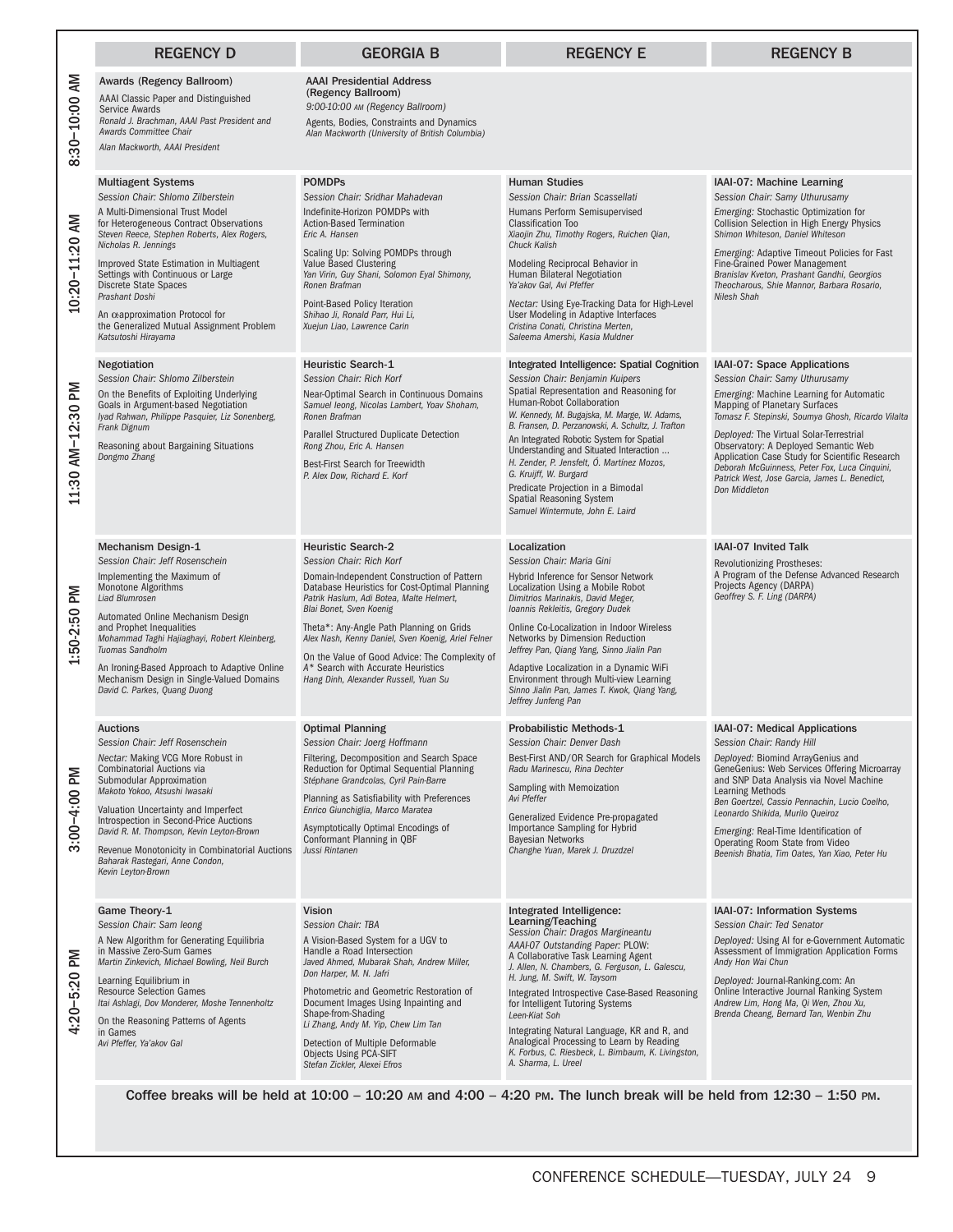|                           | <b>REGENCY A</b>                                                                                                                                                                                                                                                                                                                                                                                                                                                            | <b>REGENCY C</b>                                                                                                                                                                                                                                                                                                                                                                                                                                                                     | <b>REGENCY F / STANLEY</b>                                                                                                                                                                                                                                                                                                                                                                                                                                                                                                   | <b>GEORGIA A</b>                                                                                                                                                                                                                                                                                                                                                                                                                                                                             |
|---------------------------|-----------------------------------------------------------------------------------------------------------------------------------------------------------------------------------------------------------------------------------------------------------------------------------------------------------------------------------------------------------------------------------------------------------------------------------------------------------------------------|--------------------------------------------------------------------------------------------------------------------------------------------------------------------------------------------------------------------------------------------------------------------------------------------------------------------------------------------------------------------------------------------------------------------------------------------------------------------------------------|------------------------------------------------------------------------------------------------------------------------------------------------------------------------------------------------------------------------------------------------------------------------------------------------------------------------------------------------------------------------------------------------------------------------------------------------------------------------------------------------------------------------------|----------------------------------------------------------------------------------------------------------------------------------------------------------------------------------------------------------------------------------------------------------------------------------------------------------------------------------------------------------------------------------------------------------------------------------------------------------------------------------------------|
| 9:00-10:00 AM             |                                                                                                                                                                                                                                                                                                                                                                                                                                                                             | <b>AAAI-07 Invited Talk</b><br>Introduction by Tom Dietterich<br>Graph Identification<br>Lise Getoor (University of Maryland, College Park)                                                                                                                                                                                                                                                                                                                                          |                                                                                                                                                                                                                                                                                                                                                                                                                                                                                                                              |                                                                                                                                                                                                                                                                                                                                                                                                                                                                                              |
| 10:20-11:20 AM            | AI and the Web: Trust and Authority<br>Session Chair: Robin Cohen<br>SUNNY: A New Algorithm for Trust Inference<br>in Social Networks Using Probabilistic<br><b>Confidence Models</b><br>Ugur Kuter, Jennifer Golbeck<br>From Whence Does Your Authority Come?<br>Utilizing Community Relevance in Ranking<br>Lan Nie, Brian D. Davison, Baoning Wu<br>Reasoning about Attribute Authenticity in a Web<br>Environment<br>Thomas Wölfl                                       | <b>Constraint Reasoning-2</b><br>Session Chair: Steve Prestwich<br>Propagating Knapsack Constraints<br>in Sublinear Time<br>Irit Katriel, Meinolf Sellmann, Eli Upfal,<br>Pascal Van Hentenryck<br>Dynamic DFS Tree in ADOPT-ing<br>Marius C. Silaghi, Makoto Yokoo<br>On the Partial Observability of<br><b>Temporal Uncertainty</b><br>Michael D. Moffitt                                                                                                                          | Action/Agent Languages (Regency F)<br>Session Chair: Jussi Rintanen<br>A Modular Action Description Language<br>for Protocol Composition<br>Nirmit Desai, Munindar P. Singh<br>Expressiveness of ADL and Golog:<br>Functions Make a Difference<br>Gabriele Röger, Bernhard Nebel<br>The Semantics of Variables in<br><b>Action Descriptions</b><br>Vladimir Lifschitz, Wanwan Ren                                                                                                                                            | <b>Kernel Methods</b><br>Session Chair: Richard Maclin<br>A Randomized String Kernel and<br>Its Application to RNA Interference<br>Shibin Qiu, Terran Lane, Ljubomir Buturovic<br>Kernel Regression with Order Preferences<br>Xiaojin Zhu, Andrew B. Goldberg<br>Nectar: The Pyramid Match: Efficient<br>Learning with Partial Correspondences<br>Kristen Grauman                                                                                                                            |
| 11:30 AM-12:30 PM         | AI and the Web: Ontologies<br>Session Chair: Chris Welty<br>Approximating OWL-DL Ontologies<br>Jeff Z. Pan, Edward Thomas<br><b>Repairing Ontology Mappings</b><br>Christian Meilicke, Heiner Stuckenschmidt,<br>Andrei Tamilin<br>A Semantic Importing Approach to Knowledge<br>Reuse from Multiple Ontologies<br>Jie Bao, Giora Slutzki, Vasant Honavar                                                                                                                   | <b>Constrained Optimization</b><br>Session Chair: K. Brent Venable<br>Search Space Reduction and<br>Russian Doll Search<br>Kenil C. K. Cheng, Roland H. C. Yap<br>Multi-Objective Russian Doll Search<br>Emma Rollon, Javier Larrosa<br><b>Computing Optimal Subsets</b><br>Maxim Binshtok, Ronen I. Brafman,<br>Solomon E. Shimony, Ajay Martin, Craig Boutilier                                                                                                                    | Logic/Database Query Answering (Regency F)<br>Session Chair: Mirek Truszczynski<br>Scalable Semantic Retrieval through<br>Summarization and Refinement<br>J. Dolby, A. Fokoue, A. Kalyanpur,<br>A. Kershenbaum, E. Schonberg, K. Srinivas, L. Ma<br>Approximate Query Answering in<br><b>Locally Closed Databases</b><br>Á. Cortés-Calabuig, M. Denecker, O. Arieli,<br>M. Bruynooghe<br>Facts Do Not Cease to Exist Because<br>They Are Ignored<br>J. Oetsch, H. Tompits, S. Woltran                                        | <b>Unsupervised Learning-2</b><br>Session Chair: Dragos Margineantu<br>Clustering with Local and Global Regularization<br>Fei Wang, Changshui Zhang, Tao Li<br><b>Isometric Projection</b><br>Deng Cai, Xiaofei He, Jiawei Han<br>Discovering Multivariate Motifs Using<br>Subsequence Density Estimation and<br><b>Greedy Mixture Learning</b><br>David Minnen, Charles L. Isbell, Irfan Essa,<br><b>Thad Starner</b>                                                                       |
| 1:50-2:50 PM              | AI and the Web: Networks and<br><b>Semantics</b><br>Session Chair: Neil Yorke-Smith<br>Provisioning Heterogeneous and Unreliable<br>Providers for Service Workflows<br>Sebastian Stein, Nicholas R. Jennings,<br>Terry R. Payne<br>A Distributed Constraint Optimization<br>Solution to the P2P Video Streaming Problem<br>Theodore Elhourani, Nathan Denny,<br><b>Michael Marefat</b><br>GRIN: A Graph Based RDF Index<br>O. Udrea, A. Pugliese, V. S. Subrahmanian        | <b>Constraint Reasoning-3</b><br>Session Chair: Francesca Rossi<br>Transposition Tables for Constraint Satisfaction<br>Christophe Lecoutre, Lakhdar Sais,<br>Sébastien Tabary, Vincent Vidal<br>Representative Explanations for<br><b>Over-Constrained Problems</b><br>Barry O'Sullivan, Alexandre Papadopoulos,<br>Boi Faltings, Pearl Pu<br>Diagnosis of Discrete-Event Systems<br>Using Satisfiability Algorithms<br>Alban Grastien, Anbulagan, Jussi Rintanen, Elena<br>Kelareva | Reasoning with Beliefs (Stanley, 34th Floor)<br>Session Chair: Mirek Truszczynski<br>Mutual Belief Revision:<br>Semantics and Computation<br>Yi Jin, Michael Thielscher, Dongmo Zhang<br>An Egalitarist Fusion of Incommensurable<br>Ranked Belief Bases under Constraints<br>Salem Benferhat, Sylvain Lagrue, Julien Rossit<br>Belief Change and Cryptographic<br><b>Protocol Verification</b><br>Aaron Hunter, James P. Delgrande                                                                                          | <b>Mathematical Programming</b><br>Session Chair: TBA<br>A Mathematical Programming Formulation for<br>Sparse Collaborative Computer Aided Diagnosis<br>Jinbo Bi, Tao Xiong<br>Refining Rules Incorporated into Knowledge-<br>Based Support Vector Learners Via Successive<br>Linear Programming<br>Richard Maclin, Edward Wild, Jude Shavlik,<br>Lisa Torrey, Trevor Walker<br>A Method for Large-Scale<br>I.-Regularized Logistic Regression<br>Kwangmoo Koh, Seung-Jean Kim, Stephen Boyd |
| Μd<br>$3:00 - 4:00$       | AI and the Web: Language Technology<br>Session Chair: Chris Welty<br>Improving Similarity Measures for<br>Short Segments of Text<br>Wen-tau Yih, Christopher Meek<br>Topic Segmentation Algorithms for Text<br>Summarization and Passage Retrieval:<br>An Exhaustive Evaluation<br>Gaël Dias, Elsa Alves. José Gabriel Pereira Lopes<br>Robust Estimation of Google Counts for Social<br><b>Network Extraction</b><br>Yutaka Matsuo, Hironori Tomobe,<br>Takuichi Nishimura | <b>CSPs</b><br>Session Chair: K. Brent Venable<br>Using Expectation Maximization to Find Likely<br>Assignments for Solving CSP's<br>Eric I. Hsu, Matthew Kitching, Fahiem Bacchus,<br>Sheila A. McIlraith<br>On Balanced CSPs with High Treewidth<br>Carlos Ansótegui, Ramón Béjar,<br>César Fernàndez, Carles Mateu<br>Inference Rules for High-Order<br>Consistency in Weighted CSP<br>Carlos Ansótegui, María L. Bonet, Jordi Levy,<br>Felip Manyà                                | Description Logics-1 (Stanley, 34th Floor)<br>Session Chair: Giuseppe De Giacomo<br><b>Complexity Boundaries for Horn</b><br><b>Description Logics</b><br>Markus Krötzsch, Sebastian Rudolph, Pascal Hitzler<br>DL-Lite in the Light of First-Order Logic<br>Alessandro Artale, Diego Calvanese, Roman<br>Kontchakov, Michael Zakharyaschev<br>Answering Regular Path Queries in Expressive<br>Description Logics: An Automata-Theoretic<br>Approach<br>Diego Calvanese, Thomas Eiter, Magdalena Ortiz                       | <b>Link Mining</b><br>Session Chair: Pedro Domingos<br>Probabilistic Community Discovery Using<br>Hierarchical Latent Gaussian Mixture Model<br>Haizheng Zhang, C. Lee Giles, Henry C. Foley,<br>John Yen<br>Relationship Identification for<br>Social Network Discovery<br>Christopher P. Diehl, Galileo Namata, Lise Getoor<br>L2R: A Logical Method for Reference<br>Reconciliation<br>Fatiha Saïs, Nathalie Pernelle,<br>Marie Christine Rousset                                         |
| Μd<br>$-5.20$<br>$4:20 -$ | Web Mining/Retrieval<br>Session Chair: Shieu-Hong Lin<br>Mining Web Query Hierarchies from<br>Clickthrough Data<br>Dou Shen, Min Qin, Weizhu Chen, Qiang Yang,<br>Zheng Chen<br>TableRank: A Ranking Algorithm for<br>Table Search and Retrieval<br>Ying Liu, Kun Bai, Prasenjit Mitra, C. Lee Giles                                                                                                                                                                        | <b>Model Counting</b><br>Session Chair: Toby Walsh<br>Approximate Counting by Sampling<br>the Backtrack-free Search Space<br>Vibhav Gogate, Rina Dechter<br>Using More Reasoning to Improve #SAT Solving<br>Jessica Davies, Fahiem Bacchus<br><b>Counting CSP Solutions Using</b><br>Generalized XOR Constraints<br>Carla P. Gomes, Willem-Jan van Hoeve,<br>Ashish Sabharwal, Bart Selman                                                                                           | Description Logics-2 (Stanley, 34th Floor)<br>Session Chair: Diego Calvenese<br>Description Logics for Multi-Issue Bilateral<br>Negotiation with Incomplete Information<br>Azzurra Ragone, Tommaso Di Noia,<br>Eugenio Di Sciascio, Francesco M. Donini<br>On the Approximation of Instance Level<br>Update and Erasure in Description Logics<br>Giuseppe De Giacomo, Maurizio Lenzerini,<br>Antonella Poggi, Riccardo Rosati<br>On Capturing Semantics in Ontology Mapping<br>B. Hu, S. Dasmahapatra, P. Lewis, N. Shadbolt | Learning Semantics from Text<br>Session Chair: Shieu-Hong Lin<br>Learning Language Semantics from<br>Ambiguous Supervision<br>Rohit J. Kate, Raymond J. Mooney<br>A Robot That Uses Existing Vocabulary to Infer<br>Non-Visual Word Meanings from Observation<br>Kevin Gold, Brian Scassellati<br>Nectar: Modeling and Learning Vague Event<br>Durations for Temporal Reasoning<br>Feng Pan, Rutu Mulkar-Mehta, Jerry R. Hobbs                                                               |
| EVENING                   | Coffee breaks will be held at $10:00 - 10:20$ am and $4:00 - 4:20$ pm. The lunch break will be held from $12:30 - 1:50$ pm.<br>AAAI-07 Poster Demo Reception, 6:30-10:00 PM                                                                                                                                                                                                                                                                                                 |                                                                                                                                                                                                                                                                                                                                                                                                                                                                                      |                                                                                                                                                                                                                                                                                                                                                                                                                                                                                                                              |                                                                                                                                                                                                                                                                                                                                                                                                                                                                                              |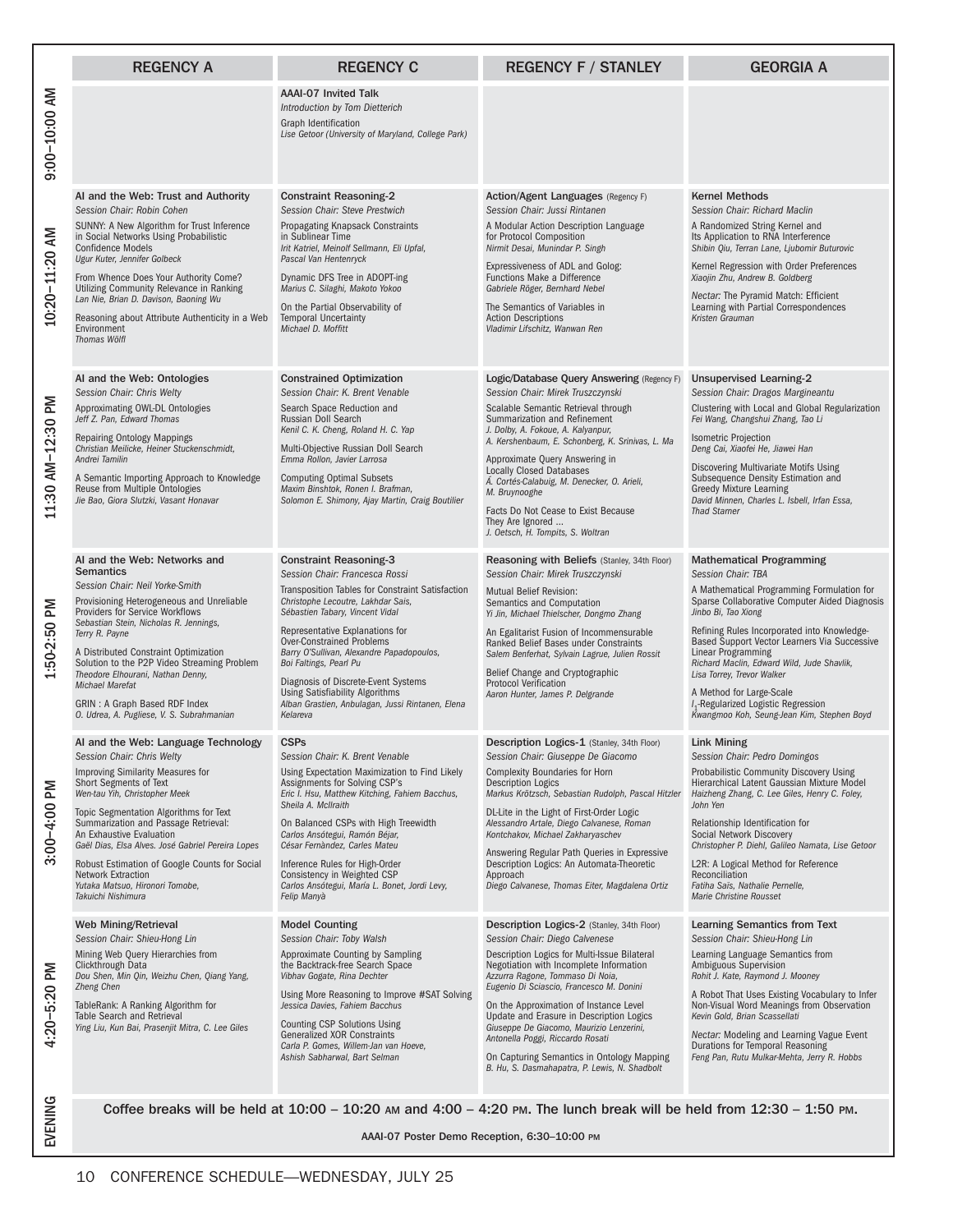|                   | <b>REGENCY D / GROUSE</b>                                                                                                                                                                                                                                                                                                                                                                                                                                                             | <b>GEORGIA B</b>                                                                                                                                                                                                                                                                                                                                                                                                                                                                   | <b>REGENCY E / CYPRESS</b>                                                                                                                                                                                                                                                                                                                                                                                                                                                                                                        | <b>REGENCY B</b>                                                                                                                                                                                                                                                                                                                                                                                                                          |
|-------------------|---------------------------------------------------------------------------------------------------------------------------------------------------------------------------------------------------------------------------------------------------------------------------------------------------------------------------------------------------------------------------------------------------------------------------------------------------------------------------------------|------------------------------------------------------------------------------------------------------------------------------------------------------------------------------------------------------------------------------------------------------------------------------------------------------------------------------------------------------------------------------------------------------------------------------------------------------------------------------------|-----------------------------------------------------------------------------------------------------------------------------------------------------------------------------------------------------------------------------------------------------------------------------------------------------------------------------------------------------------------------------------------------------------------------------------------------------------------------------------------------------------------------------------|-------------------------------------------------------------------------------------------------------------------------------------------------------------------------------------------------------------------------------------------------------------------------------------------------------------------------------------------------------------------------------------------------------------------------------------------|
| 9:00-10:00 AM     | AAAI-07 Invited Talk (Regency D)<br>Introduction by Jeff Rosenschein<br>Logic for Automated Mechanism<br>Design-A Progress Report<br>Michael Wooldridge (University of Liverpool, UK)                                                                                                                                                                                                                                                                                                 |                                                                                                                                                                                                                                                                                                                                                                                                                                                                                    |                                                                                                                                                                                                                                                                                                                                                                                                                                                                                                                                   | IAAI-07: Agents<br>Session Chair: Nestor Rychtyckyj<br>Deployed: Coordinating Hundreds of Coopera-<br>tive, Autonomous Vehicles in Warehouses<br>P. Wurman, R. D'Andrea, Mick Mountz<br>Emerging: A Multi-Agent Approach to<br>Distributed Rendering Optimization<br>C. Gonzalez-Morcillo, G. Weiss, L. Jimenez, D. Vallejo                                                                                                               |
| 10:20-11:20 AM    | Agents Modeling Other Agents (Regency D)<br>Session Chair: Shlomo Zilberstein<br>Approximate Solutions of Interactive Dynamic<br>Influence Diagrams Using Model Clustering<br>Yifeng Zeng, Prashant Doshi, Qiongyu Chen<br><b>Minimal Mental Models</b><br>David V. Pynadath, Stacy C. Marsella<br>Incorporating Observer Biases in<br>Keyhole Plan Recognition (Efficiently!)<br>Dorit Avrahami-Zilberbrand, Gal A. Kaminka                                                          | <b>Sensor-Based Systems</b><br>Session Chair: Maria Gini<br>Nectar: Dominance and Equivalence<br>for Sensor-Based Agents<br>Jason M. O'Kane, Steven M. LaValle<br>Topological Mapping with Weak Sensory Data<br>Gregory Dudek, Dimitri Marinakis<br>Simple Robots with Minimal Sensing:<br>From Local Visibility to Global Geometry<br>Subhash Suri, Elias Vicari, Peter Widmayer                                                                                                  | AI in Art and Science (Regency E)<br>Session Chair: TBA<br>Recognition of Hand Drawn Chemical Diagrams<br>Tom Y. Ouyang, Randall Davis<br>Posterior Probability Profiles for the Automated<br>Assessment of the Recovery of Stroke Patients<br>Gert Van Dijck, Jo Van Vaerenbergh,<br>Marc M. Van Hulle<br>A Corpus-Based Hybrid Approach to<br>Music Analysis and Composition<br>Bill Manaris, Patrick Roos, Penousal Machado,<br>Dwight Krehbiel, Luca Pellicoro, Juan Romero                                                   | <b>IAAI-07 Invited Talk</b><br>Robert S. Engelmore Memorial Award Lecture<br>AI in a Moore's Law World:<br>The Stories of Farecast and KnowltAll<br>Oren Etzioni (University of Washington)                                                                                                                                                                                                                                               |
| 11:30 AM-12:30 PM | Multiagent Coordination (Regency D)<br>Session Chair: Iyad Rahwan<br><b>Anytime Coordination Using</b><br>Separable Bilinear Programs<br>Marek Petrik, Shlomo Zilberstein<br>A Logical Theory of Coordination and<br>Joint Ability<br>Hojjat Ghaderi, Hector Levesque, Yves Lespérance<br>Anytime Optimal Coalition Structure Generation<br>Talal Rahwan, Sarvapali D. Ramchurn,<br>Viet D. Dang, Andrea Giovannucci,<br>Nicholas R. Jennings                                         | Games-1<br>Session Chair: Rich Korf<br>Visualization and Adjustment of Evaluation<br>Functions Based on Evaluation Values<br>and Win Probability<br>Shogo Takeuchi, Tomoyuki Kaneko,<br>Kazunori Yamaguchi, Satoru Kawai<br>Heuristic Evaluation Functions for<br><b>General Game Playing</b><br>James Clune<br>Fluxplayer: A Successful General Game Player<br>Stephan Schiffel, Michael Thielscher                                                                               | Integrated Intelligence: Producing<br>Pictures or Songs (Regency E)<br>Session Chair: Bryan Loyall<br>A Text-to-Picture Synthesis System for<br>Augmenting Communication<br>Xiaojin Zhu, Andrew B. Goldberg, Mohamed Eldawy,<br>Charles R. Dyer, Bradley Strock<br>An Intelligent System for Chinese Calligraphy<br>Songhua Xu, Hao Jiang, Francis C. M. Lau,<br>Yunhe Pan<br>Learning to Sing Like a Bird:<br>The Self-Supervised Acquisition of Birdsong<br>Michael H. Coen                                                     | IAAI-07: Decision Support<br>Session Chair: Reid Smith<br>Deployed: MasDISPO: A Multiagent Decision<br>Support System for Steel Production<br>and Control<br>Sven Jacobi, Esteban León-Soto,<br>Cristián Madrigal-Mora, Klaus Fischer<br>Emerging: Optimizing Anthrax Outbreak<br>Detection Using Reinforcement Learning<br>Masoumeh T. Izadi, David L. Buckeridge                                                                        |
| 1:50-2:50 PM      | Mechanism Design-2 (Grouse, 34th Floor)<br>Session Chair: Jeff Rosenschein<br><b>Partial Revelation Automated</b><br>Mechanism Design<br>Nathanaël Hyafil, Craig Boutilier<br>Strongly Decomposable Voting Rules<br>on Multiattribute Domains<br>Lirong Xia, Jérôme Lang, Mingsheng Ying<br>Llull and Copeland Voting Broadly<br>Resist Bribery and Control<br>Piotr Faliszewski, Edith Hemaspaandra,<br>Lane A. Hemaspaandra, Jörg Rothe                                             | Games-2<br>Session Chair: Nathan Sturtevant<br>M <sup>2</sup> ICAL Analyses HC-Gammon<br>Wee-Chong Oon, Martin Henz<br>Potential-Aware Automated Abstraction of<br>Sequential Games, and Holistic Equilibrium<br>Analysis of Texas Hold'em Poker<br>Andrew Gilpin, Tuomas Sandholm,<br>Troels Bjerre Sørensen<br>Particle Filtering for Dynamic Agent<br>Modeling in Simplified Poker<br>Nolan Bard, Michael Bowling                                                               | Probabilistic Methods-2 (Cypress, 34th Floor)<br>Session Chair: Thomas Lukasiewicz<br>Logical Generative Models for<br>Probabilistic Reasoning about Existence,<br>Roles and Identity<br>David Poole<br>Efficient Structure Learning in<br>Factored-State MDPs<br>Alexander L. Strehl, Carlos Diuk, Michael L. Littman<br>Authorial Idioms for Target Distributions<br>in TTD-MDPs<br>David L. Roberts, Sooraj Bhat, Kenneth St. Clair,<br>Charles L. Isbell                                                                      | IAAI-07: Business Automation<br>Session Chair: Samy Uthurusamy<br>Deployed: The VITA Financial Services Sales<br>Support Environment<br>Alexander Felfernig, Klaus Isak, Kalman Szabo,<br>Peter Zachar<br>Deployed: Custom DU®-A Web Based<br><b>Business User Driven Automated</b><br><b>Underwriting System</b><br>Srinivas Krowidy, Robin Landsman, Steve Opdahl,<br>Nancy Templeton, Sydnor Smalera                                   |
| $3:00 - 4:00$ PM  | Scheduling (Grouse, 34th Floor)<br>Session Chair: David E. Smith<br>Understanding Performance Tradeoffs in Algo-<br>rithms for Solving Oversubscribed Scheduling<br>Laurence A. Kramer, Laura V. Barbulescu, Stephen<br>F. Smith<br>Randomized Adaptive Spatial Decoupling for<br>Large-Scale Vehicle Routing with Time Windows<br>Russell Bent, Pascal Van Hentenryck<br>Population-Based Simulated Annealing<br>for Traveling Tournaments<br>Pascal Van Hentenryck, Yannis Vergados | Games-3<br>Session Chair: Bryan Loyall<br>Acquiring Visibly Intelligent Behavior<br>with Example-Guided Neuroevolution<br>Bobby D. Bryant, Risto Miikkulainen<br>Nectar: Beyond Individualism: Modeling Team<br>Playing Behavior in Robot Soccer through<br>Case-Based Reasoning<br>Raquel Ros, Manuela Veloso, Ramon López de<br>Mántaras, Carles Sierra, Josep Lluis Arcos<br>II: R-CAST: Integrating Team Intelligence<br>for Human-Centered Teamwork<br>Xiaocong Fan, John Yen | Cognitive/Brain Models (Cypress, 34th Floor)   IAAI-07: Human Computer Interaction<br>Session Chair: Bill Swartout<br>Senior Member: On the Prospects for<br>Building a Working Model of the Visual Cortex<br>Thomas Dean, Glenn Carroll, Richard Washington<br>A Connectionist Cognitive Model for<br>Temporal Synchronisation and Learning<br>Luís C. Lamb, Rafael V. Borges, Artur S. d'Avila<br>Garcez<br>Towards a Cognitive Model of Crowd Behavior<br>Based on Social Comparison Theory<br>Natalie Fridman, Gal A. Kaminka | Session Chair: Randy Hill<br>Deployed: Enabling Intelligent Content Discovery<br>on the Mobile Internet<br>Barry Smyth, Paul Cotter, Stephen Oman<br>Emerging: Supporting Feedback and<br>Assessment of Digital Ink Answers to<br>In-Class Exercises<br>Kimberle Koile, Kevin Chevalier, Michel Rbeiz,<br>Adam Rogal, David Singer, Jordan Sorensen,<br>Amanda Smith, Kah Seng Tay, Kenneth Wu                                            |
| 4:20-5:20 PM      | <b>Trading/Negotiating Agents</b><br>(Grouse, 34th Floor)<br>Session Chair: John Collins<br><b>Efficient Statistical Methods for Evaluating</b><br><b>Trading Agent Performance</b><br>Eric Sodomka, John Collins, Maria Gini<br>Allocating Goods on a Graph to Eliminate Envy<br>Yann Chevaleyre, Ulle Endriss, Nicolas Maudet<br>Gender-Sensitive Automated Negotiators<br>Ron Katz, Sarit Kraus                                                                                    | Robots that Learn<br>Session Chair: Benjamin Kuipers<br>Autonomous Development of a Grounded<br>Object Ontology by a Learning Robot<br>Joseph Modayil, Benjamin Kuipers<br>Stochastic Filtering in a Probabilistic<br><b>Action Model</b><br>Hannaneh Hajishirzi, Eyal Amir<br>Detecting Execution Failures Using<br><b>Learned Action Models</b><br>Maria Fox, Jonathan Gough, Derek Long                                                                                         | Diagnosis (Cypress, 34th Floor)<br>Session Chair: Martin Sachenbacher<br>A Qualitative Approach to Multiple<br>Fault Isolation in Continuous Systems<br>Matthew Daigle, Xenofon Koutsoukos,<br>Gautam Biswas<br>Nectar: Efficient Datalog Abduction<br>through Bounded Treewidth<br>Georg Gottlob, Reinhard Pichler, Fang Wei<br>A Spectrum of Symbolic<br>On-line Diagnosis Approaches<br>Anika Schumann, Yannick Pencolé, Sylvie Thiébaux                                                                                       | IAAI-07: Planning and Workflow<br>Session Chair: Reid Smith<br>Emerging: Optimal Multi-Agent Scheduling<br>with Constraint Programming<br>Willem-Jan van Hoeve, Carla P. Gomes,<br>Bart Selman, Michele Lombardi<br>Emerging: Wings for Pegasus: Creating<br>Large-Scale Scientific Applications Using<br>Semantic Representations of Computational<br>Workflows<br>Yolanda Gil, Varun Ratnakar, Ewa Deelman,<br>Gaurang Mehta, Jihie Kim |
| EVENING           |                                                                                                                                                                                                                                                                                                                                                                                                                                                                                       |                                                                                                                                                                                                                                                                                                                                                                                                                                                                                    | Coffee breaks will be held at $10:00 - 10:20$ am and $4:00 - 4:20$ pm. The lunch break will be held from $12:30 - 1:50$ pm.<br>AAAI-07 Poster Demo Reception, 6:30-10:00 PM                                                                                                                                                                                                                                                                                                                                                       |                                                                                                                                                                                                                                                                                                                                                                                                                                           |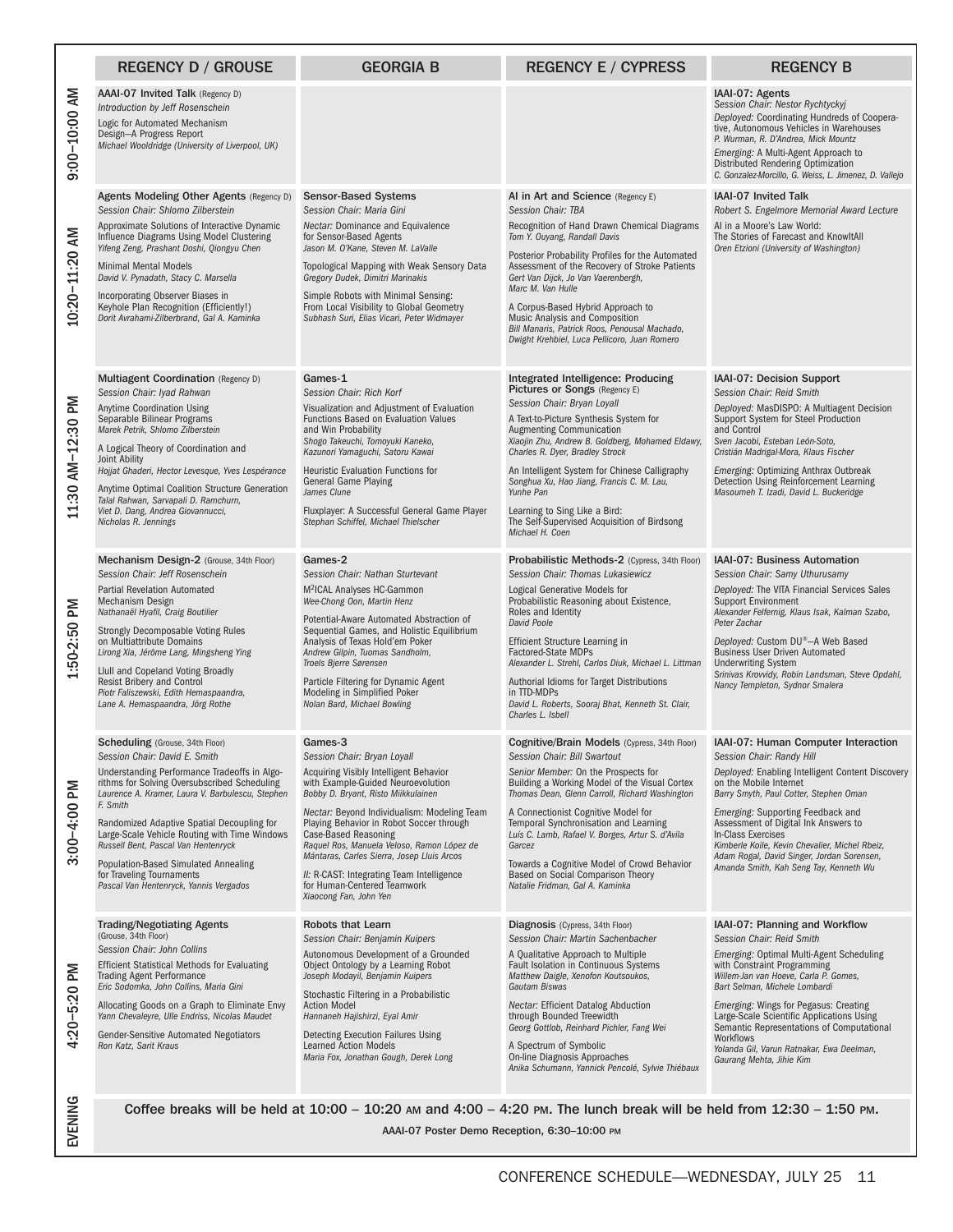|                                                                                                     | <b>REGENCY A</b>                                                                                                                                                                                                                                                                                                                                                                                                                                                               | <b>REGENCY C</b>                                                                                                                                                                                                                                                                                                                                                                                                                                            | <b>REGENCY F</b>                                                                                                                                                                                                                                                                                                                                                                   | <b>GEORGIA A</b>                                                                                                                                                                                                                                                                                                                                                                                  |
|-----------------------------------------------------------------------------------------------------|--------------------------------------------------------------------------------------------------------------------------------------------------------------------------------------------------------------------------------------------------------------------------------------------------------------------------------------------------------------------------------------------------------------------------------------------------------------------------------|-------------------------------------------------------------------------------------------------------------------------------------------------------------------------------------------------------------------------------------------------------------------------------------------------------------------------------------------------------------------------------------------------------------------------------------------------------------|------------------------------------------------------------------------------------------------------------------------------------------------------------------------------------------------------------------------------------------------------------------------------------------------------------------------------------------------------------------------------------|---------------------------------------------------------------------------------------------------------------------------------------------------------------------------------------------------------------------------------------------------------------------------------------------------------------------------------------------------------------------------------------------------|
| 9:00-10:00 AM                                                                                       |                                                                                                                                                                                                                                                                                                                                                                                                                                                                                | <b>AAAI-07 Invited Talk</b><br>Introduction by Reid Simmons<br>Moving Toward Peer-to-Peer Human-Robot Inter-<br>action<br>Alan C. Schultz (Naval Research Laboratory)                                                                                                                                                                                                                                                                                       |                                                                                                                                                                                                                                                                                                                                                                                    |                                                                                                                                                                                                                                                                                                                                                                                                   |
| 10:20-11:20 AM                                                                                      | AI and the Web: Extraction and<br>Understanding<br>Session Chair: Chris Welty<br>Harvesting Relations from the Web-<br>Quantifiying the Impact of Filtering Functions<br>Sebastian Blohm, Philipp Cimiano, Egon Stemle<br>Template-Independent News Extraction<br>Based on Visual Consistency<br>Shuyi Zheng, Ruihua Song, Ji-Rong Wen<br>Comprehending and Generating Apt<br>Metaphors: A Web-driven, Case-based<br>Approach to Figurative Language<br>Tony Veale, Yanfen Hao | NL Summarization and Interfaces<br><b>Session Chair: TBA</b><br>Turning Lectures into Comic Books<br><b>Using Linguistically Salient Gestures</b><br>Jacob Eisenstein, Regina Barzilay, Randall Davis<br>Single Document Summarization with<br><b>Document Expansion</b><br>Xiaojun Wan, Jianwu Yang<br>Enabling Domain-Awareness for a<br>Generic Natural Language Interface<br>Yunyao Li, Ishan Chaudhuri, Huahai Yang,<br>Satinder Singh, H. V. Jagadish | <b>Modal Logic</b><br>Session Chair: Yves Lesperance<br>Probabilistic Modal Logic<br>Afsaneh Shirazi, Eyal Amir<br>Prime Implicates and Prime<br>Implicants in Modal Logic<br>Meghyn Bienvenu<br>The Modal Logic S4F, the Default Logic,<br>and the Logic Here-and-There<br>Miroslaw Truszczynski                                                                                  | <b>Training Sample Selection</b><br>Session Chair: Dragos Margineantu<br><b>Active Algorithm Selection</b><br>Feilong Chen, Rong Jin<br>Actively Exploring Creation of Face Space(s)<br>for <i>Improved</i> Face Recognition<br>Nitesh V. Chawla, Kevin W. Bowyer<br>Nectar: Informed Case Base Maintenance:<br>A Complexity Profiling Approach<br>Susan Craw, Stewart Massie, Nirmalie Wiratunga |
| :30 AM-12:30 PM<br>$\Xi$                                                                            | AI and the Web: Reputation and<br>Sentiment<br>Session Chair: TBA<br><b>Unsupervised Shilling Detection</b><br>for Collaborative Filtering<br><b>B.</b> Mehta<br>Mobile Service for Reputation Extraction from<br>Weblogs-Public Experiment and Evaluation<br>T. Kawamura, S. Nagano, M. Inaba, Y. Mizoguchi<br>The Impact of Time on the Accuracy of Sentiment<br>Classifiers Created from a Web Log Corpus<br>K. Durant, M. Smith                                            | <b>NL Analysis</b><br>Session Chair: James Fan<br><b>Disambiguating Noun Compounds</b><br>Su Nam Kim, Timothy Baldwin<br>Content Analysis for Proactive Intelligence:<br><b>Marshaling Frame Evidence</b><br>A. Sanfilippo, A. Cowell, S. Tratz, A. Boek,<br>A. Cowell, C. Posse, L. Pouchard<br>Mining Sequential Patterns and<br>Tree Patterns to Detect Erroneous Sentences<br>Guihua Sun, Gao Cong, Xiaohua Liu,<br>Chin-Yew Lin, Ming Zhou             | Argumentation<br>Session Chair: Iyad Rahwan<br><b>Action-Based Alternating Transition</b><br>Systems for Arguments about Action<br>Katie Atkinson, Trevor Bench-Capon<br>Reasoning from Desires to Intentions:<br>A Dialectical Framework<br>Nicolás D. Rotstein, Alejandro J. García,<br>Guillermo R. Simari<br>Real Arguments are Approximate Arguments<br><b>Anthony Hunter</b> | <b>Machine Learning</b><br>Session Chair: Kiri Wagstaff<br>Nectar: Learning by Combining<br><b>Observations and User Edits</b><br>Vittorio Castelli, Lawrence Bergman,<br>Daniel Oblinger<br>Multi-Label Learning by Instance Differentiation<br>Min-Ling Zhang, Zhi-Hua Zhou                                                                                                                     |
| ΣÑ<br>1:50-2:50                                                                                     | AI and the Web: Social Networks<br>Session Chair: Mark Greaves<br>Extracting Influential Nodes for<br>Information Diffusion on a Social Network<br>Masahiro Kimura, Kazumi Saito, Ryohei Nakano<br>Temporal and Information Flow Based<br>Event Detection from Social Text Streams<br>Qiankun Zhao, Prasenjit Mitra, Bi Chen<br>Analyzing Reading Behavior by Blog Mining<br>Tadanobu Furukawa, Mitsuru Ishizuka.<br>Yutaka Matsuo, Ikki Ohmukai, Koki Uchiyama                | <b>Decision Diagrams</b><br>Session Chair: TBA<br>Knowledge Compilation Properties<br>of Tree-of-BDDs<br>Sathiamoorthy Subbarayan, Lucas Bordeaux,<br>Youssef Hamadi<br><b>Compressing Configuration Data</b><br>for Memory Limited Devices<br>Esben Rune Hansen, Peter Tiedemann<br>Interactive Configuration with<br><b>Regular String Constraints</b><br>Esben Rune Hansen, Henrik Reif Andersen                                                         | <b>Theory Merging</b><br>Session Chair: Dongmo Zhang<br>A Model-based Approach for Merging Prioritized<br>Knowledge Bases in Possibilistic Logic<br>Guilin Oi<br>Generality and Equivalence Relations<br>in Default Logic<br>Katsumi Inoue, Chiaki Sakama<br>Equilibria in Heterogeneous<br>Nonmonotonic Multi-Context Systems<br>Gerhard Brewka, Thomas Eiter                     | <b>Reinforcement Learning-2</b><br>Session Chair: Shimon Whiteson<br>Efficient Reinforcement Learning with<br><b>Relocatable Action Models</b><br>Bethany R. Leffler, Michael L. Littman,<br><b>Timothy Edmunds</b><br><b>Active Imitation Learning</b><br>Aaron P. Shon, Deepak Verma, Rajesh P. N. Rao<br>Abstraction in Predictive State Representations<br>Vishal Soni, Satinder Singh        |
|                                                                                                     |                                                                                                                                                                                                                                                                                                                                                                                                                                                                                |                                                                                                                                                                                                                                                                                                                                                                                                                                                             |                                                                                                                                                                                                                                                                                                                                                                                    |                                                                                                                                                                                                                                                                                                                                                                                                   |
|                                                                                                     |                                                                                                                                                                                                                                                                                                                                                                                                                                                                                |                                                                                                                                                                                                                                                                                                                                                                                                                                                             |                                                                                                                                                                                                                                                                                                                                                                                    |                                                                                                                                                                                                                                                                                                                                                                                                   |
| A coffee break will be held at 10:00 - 10:20 AM. The lunch break will be held from 12:30 - 1:50 PM. |                                                                                                                                                                                                                                                                                                                                                                                                                                                                                |                                                                                                                                                                                                                                                                                                                                                                                                                                                             |                                                                                                                                                                                                                                                                                                                                                                                    |                                                                                                                                                                                                                                                                                                                                                                                                   |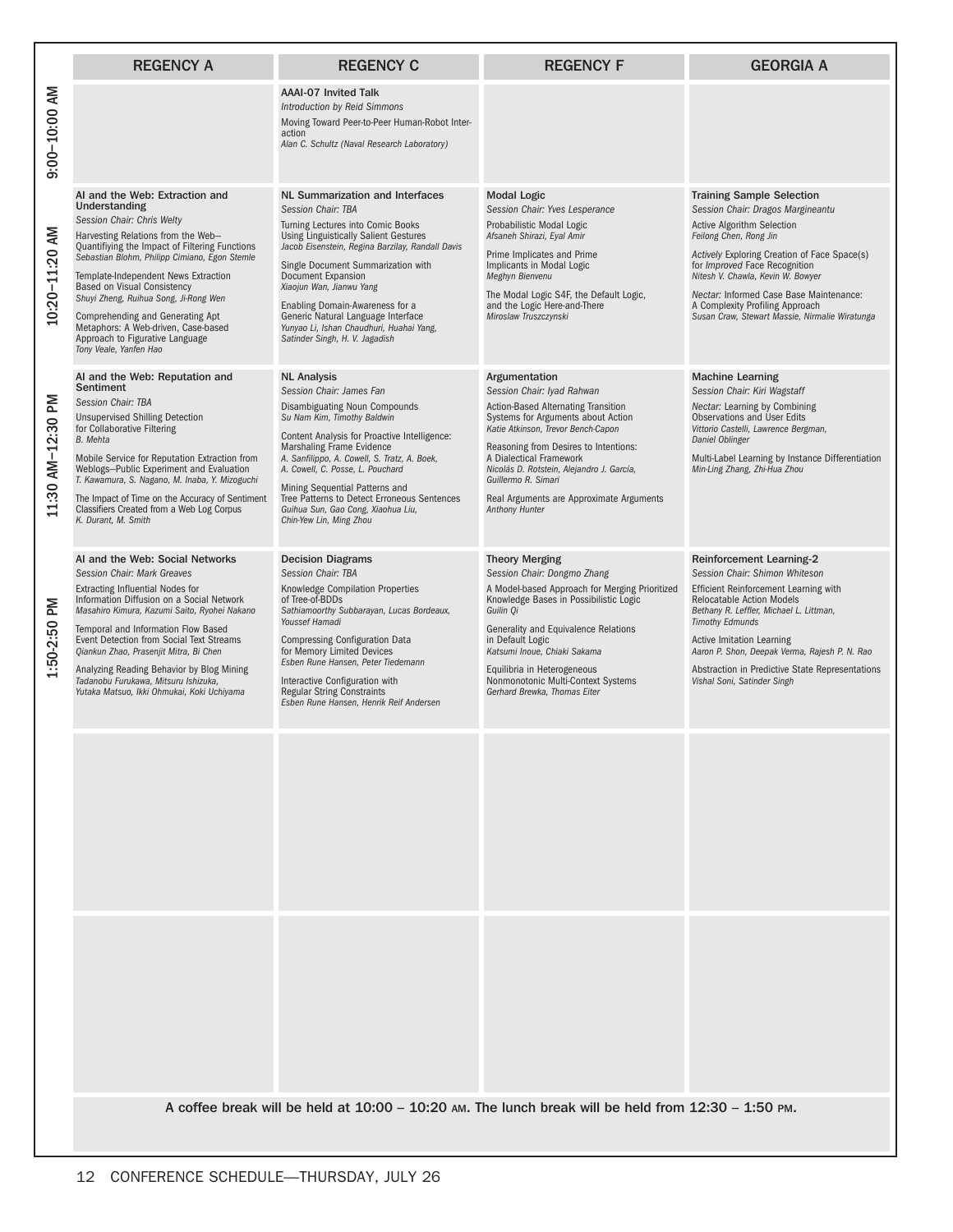|                       | <b>REGENCY D</b>                                                                                                                                                                                                                                                                                                                                                                                                                                                                 | <b>GEORGIA B</b>                                                                                                                                                                                                                                                                                                                                                                                                                                                                                                | <b>REGENCY E</b>                                                                                                                                                                                                                                                                                                                                                                                                                                                                                                                           | <b>REGENCY B</b>                                                                                                                                                                                                                                                                                                                              |
|-----------------------|----------------------------------------------------------------------------------------------------------------------------------------------------------------------------------------------------------------------------------------------------------------------------------------------------------------------------------------------------------------------------------------------------------------------------------------------------------------------------------|-----------------------------------------------------------------------------------------------------------------------------------------------------------------------------------------------------------------------------------------------------------------------------------------------------------------------------------------------------------------------------------------------------------------------------------------------------------------------------------------------------------------|--------------------------------------------------------------------------------------------------------------------------------------------------------------------------------------------------------------------------------------------------------------------------------------------------------------------------------------------------------------------------------------------------------------------------------------------------------------------------------------------------------------------------------------------|-----------------------------------------------------------------------------------------------------------------------------------------------------------------------------------------------------------------------------------------------------------------------------------------------------------------------------------------------|
| 9:00-10:00 AM         | <b>AAAI-07 Invited Talk</b><br>Introduction by Francesca Rossi<br>Representing and Reasoning about Preferences<br>Toby Walsh (NICTA and University of New South<br>Wales)                                                                                                                                                                                                                                                                                                        |                                                                                                                                                                                                                                                                                                                                                                                                                                                                                                                 |                                                                                                                                                                                                                                                                                                                                                                                                                                                                                                                                            |                                                                                                                                                                                                                                                                                                                                               |
| AM<br>$10:20 - 11:20$ | <b>Distributed AI</b><br>Session Chair: John Collins<br>Centralized, Distributed or Something Else?<br>Making Timely Decisions in Multi-Agent Systems<br>Tim Harbers, Rajiv T. Maheswaran, Pedro Szekely<br>Automatic Synthesis of a Global Behavior from<br>Multiple Distributed Behaviors<br>Sebastian Sardina, Fabio Patrizi,<br>Giuseppe De Giacomo<br>Agent Influence as a Predictor of Difficulty<br>for Decentralized Problem-Solving<br>Martin Allen, Shlomo Zilberstein | <b>Planning Representation Issues</b><br>Session Chair: Jussi Rintanen<br>Action-Space Partitioning for Planning<br>Natalia H. Gardiol, Leslie Pack Kaelbling<br><b>Concurrent Action Execution with Shared Fluents</b><br>Michael Buro, Alexander Kovarsky<br>A Situation-Calculus Semantics for an<br><b>Expressive Fragment of PDDL</b><br>Jens Claßen, Yuxiao Hu, Gerhard Lakemeyer                                                                                                                         | Probabilistic Methods-3<br>Session Chair: Xiaoiin Zhu<br>Macroscopic Models of Clique Tree Growth for<br><b>Bayesian Networks</b><br>Ole J. Mengshoel<br>Nectar: A Kernel Approach to<br><b>Comparing Distributions</b><br>Arthur Gretton, Karsten M. Borgwardt, Malte Rasch,<br>Bernhard Schölkopf, Alexander J. Smola<br>Learning Graphical Model Structure Using<br>L1-Regularization Paths<br>Mark Schmidt, Alexandru Niculescu-Mizil,<br>Kevin Murphy                                                                                 | IAAI-07 Invited Talk<br>Big "A," Small "I":<br>Smart Ends from Simple Means<br>Matt Brown (Maxis / Electronic Arts)                                                                                                                                                                                                                           |
| 11:30 AM-12:30 PM     | Game Theory-2<br>Session Chair: Kevin Leyton-Brown<br>AAAI-07 Outstanding Paper: Thresholded<br>Rewards: Acting Optimally in<br>Timed. Zero-Sum Games<br>Colin McMillen, Manuela Veloso<br>Computational Complexity of<br><b>Weighted Threshold Games</b><br>Edith Elkind, Leslie Ann Goldberg,<br>Paul Goldberg, Michael Wooldridge<br>A Unification of Extensive-Form Games and<br><b>Markov Decision Processes</b><br>H. Brendan McMahan, Geoffrey J. Gordon                  | Optimization<br>Session Chair: Xiaojin Zhu<br>Nectar: Near-optimal Observation<br>Selection Using Submodular Functions<br>Andreas Krause, Carlos Guestrin<br>Solving a Stochastic Queueing Design and<br>Control Problem with Constraint Programming<br>Daria Terekhov, J. Christopher Beck,<br>Kenneth N. Brown<br>Evolutionary and Lifetime Learning in Varying<br>NK Fitness Landscape Changing Environments:<br>An Analysis of Both Fitness and Diversity<br>Dara Curran, Colm O'Riordan, Humphrey Sorensen | Integrated Intelligence:<br><b>Integration Issues</b><br>Session Chair: Nick Cassimatis<br><b>Extending Cognitive Architecture</b><br>with Episodic Memory<br>Andrew M. Nuxoll, John E. Laird<br>Towards an Integrated Robot with<br>Multiple Cognitive Functions<br>N. Hawes, A. Sloman, J. Wyatt, M. Zillich, H. Jacob-<br>sson, G. Kruijff, M. Brenner, G. Berginc, D. Skocaj<br>An Architecture for Adaptive Algorithmic Hybrids<br>Nicholas Cassimatis, Magdalena Bugajska, Scott<br>Dugas, Arthi Murugesan, Paul Bello               | IAAI-07: Agents in Virtual Environments<br>Session Chair: Bill Cheetham<br>Emerging: An Integrated Development<br>Environment and Architecture for<br>Soar-Based Agents<br>Ari Yakir, Gal Kaminka<br>Emerging: RETALIATE: Learning Winning<br>Policies in First-Person Shooter Games<br>Megan Smith, Stephen Lee-Urban,<br>Héctor Muñoz-Avila |
| Μd<br>1:50-2:50       | Game Theory-3<br>Session Chair: Sam leong<br>Computing Pure Nash Equilibria in Symmetric<br><b>Action Graph Games</b><br>Albert Xin Jiang, Kevin Leyton-Brown<br>The Impact of Network Topology on<br>Pure Nash Equilibria in Graphical Games<br>Bistra Dilkina, Carla P. Gomes, Ashish Sabharwal<br><b>Learning Voting Trees</b><br>Ariel D. Procaccia, Aviv Zohar, Yoni Peleg,<br>Jeffrey S. Rosenschein                                                                       | <b>Heuristic Search-3</b><br>Session Chair: Sven Koenig<br><b>Inconsistent Heuristics</b><br>Uzi Zahavi, Ariel Felner, Jonathan Schaeffer, Nathan<br><b>Sturtevant</b><br>Analyzing the Performance of<br><b>Pattern Database Heuristics</b><br>Richard E. Korf<br>Nectar: A* Search via Approximate Factoring<br>Aria Haghighi, John DeNero, Dan Klein                                                                                                                                                         | <b>Knowledge Base Construction</b><br>Session Chair: James Fan<br>ASKNet: Automated Semantic Knowledge Network<br>Brian Harrington, Stephen Clark<br>Learning Large Scale Common<br>Sense Models of Everyday Life<br>W. Pentney, M. Philipose, J. Bilmes, H. Kautz<br>Learning by Reading: A Prototype System, Per-<br>formance Baseline and Lessons Learned<br>K. Barker, B. Agashe, S. Chaw, J. Fan, N. Friedland,<br>M. Glass, J. Hobbs, E. Hovy, D. Israel, D. Kim, R.<br>Mulkar-Mehta, S. Patwardhan, B. Porter, D. Tecuci,<br>P. Yeh | IAAI-07: Machine Learning II<br>Session Chair: Nestor Rychtyckyj<br>Emerging: Adaptive Traitor Tracing with<br><b>Bayesian Networks</b><br>Philip Zigoris, Hongxia Jin<br>Deployed: Fish Inspection System Using a<br>Parallel Neural Network Chip and Image<br>Knowledge Builder Application<br>Anne Menendez, Guy Paillet                   |
|                       |                                                                                                                                                                                                                                                                                                                                                                                                                                                                                  |                                                                                                                                                                                                                                                                                                                                                                                                                                                                                                                 |                                                                                                                                                                                                                                                                                                                                                                                                                                                                                                                                            |                                                                                                                                                                                                                                                                                                                                               |
|                       |                                                                                                                                                                                                                                                                                                                                                                                                                                                                                  |                                                                                                                                                                                                                                                                                                                                                                                                                                                                                                                 |                                                                                                                                                                                                                                                                                                                                                                                                                                                                                                                                            |                                                                                                                                                                                                                                                                                                                                               |
|                       | A Coffee break will be held at 10:00 - 10:20 AM. The lunch break will be held from 12:30 - 1:50 PM.                                                                                                                                                                                                                                                                                                                                                                              |                                                                                                                                                                                                                                                                                                                                                                                                                                                                                                                 |                                                                                                                                                                                                                                                                                                                                                                                                                                                                                                                                            |                                                                                                                                                                                                                                                                                                                                               |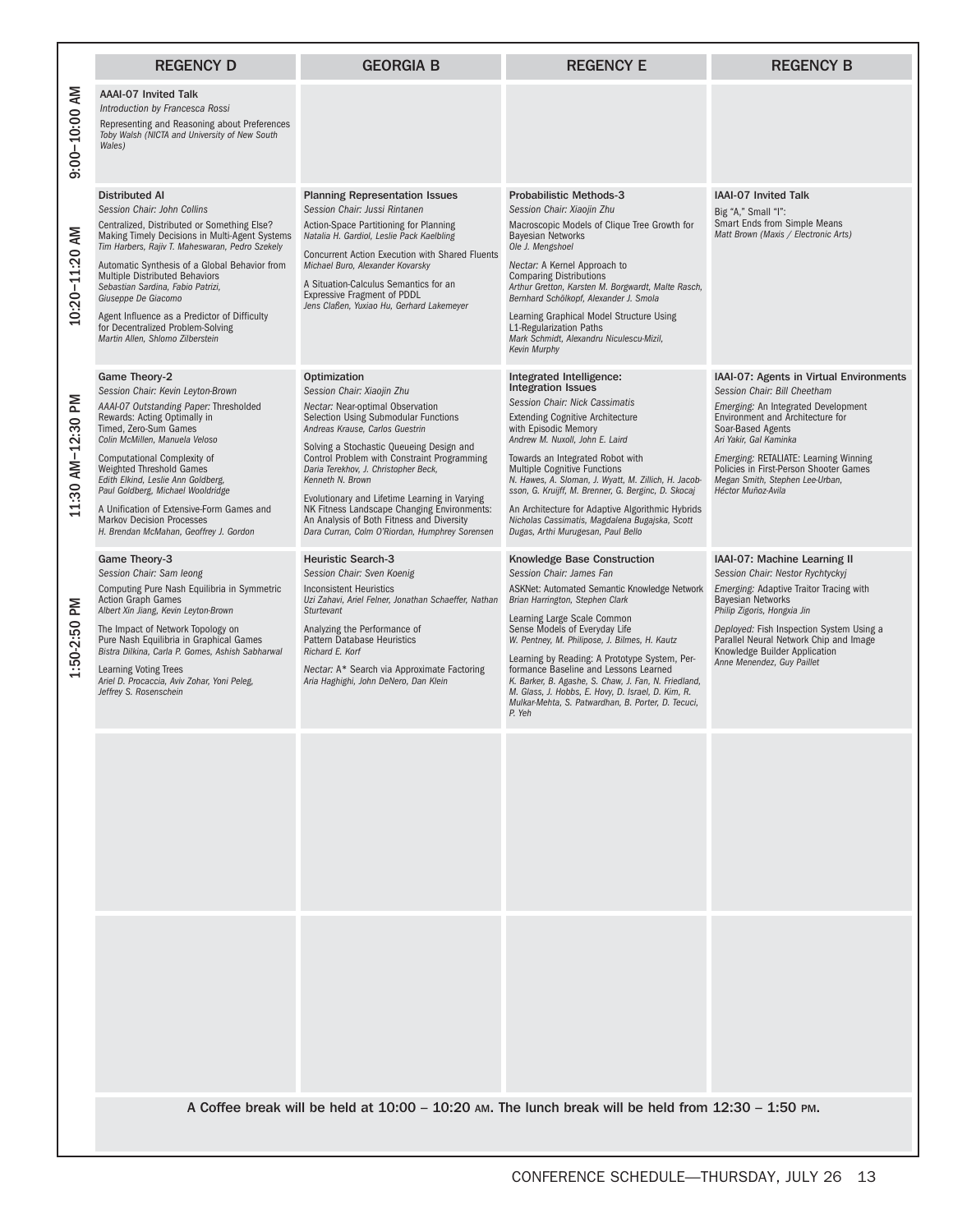## AAAI-07 Poster Session

The poster session will be held Wednesday, July 25, in the Regency Ballroom, from 6:30–10:00 PM.

## Agents, Game Theory, Auctions,

#### and Mechanism Design

- Implementing the Maximum of Monotone Algorithms. Liad Blumrosen
- The Impact of Network Topology on Pure Nash Equilibria in Graphical Games. Bistra Dilkina, Carla P. Gomes, Ashish Sabharwal
- Real Arguments are Approximate Arguments. Anthony Hunter
- On the Reasoning Patterns of Agents in Games. Avi Pfeffer, Ya'akov Gal
- Reasoning about Bargaining Situations. Dongmo Zhang

#### Constraints and Satisfiability

- Interactive Configuration with Regular String Constraints. Esben Rune Hansen, Henrik Reif Andersen
- Conservative Dual Consistency. Christophe Lecoutre, Stéphane Cardon, Julien Vion
- Solving a Stochastic Queueing Design and Control Problem with Constraint Programming. Daria Terekhov, J. Christopher Beck, Kenneth N. Brown
- Population-Based Simulated Annealing for Traveling Tournaments. Pascal Van Hentenryck, Yannis Vergados

#### Knowledge and Information Systems

- Learning by Reading: A Prototype System, Performance Baseline and Lessons Learned. Ken Barker, Bhalchandra Agashe, Shaw-Yi Chaw, James Fan, Noah Friedland, Michael Glass, Jerry Hobbs, Eduard Hovy, David Israel, Doo Soon Kim, Rutu Mulkar-Mehta, Sourabh Patwardhan, Bruce Porter, Dan Tecuci, Peter Yeh
- A Temporal Mereology for Distinguishing between Integral Objects and Portions of Stuff. Thomas Bittner, Maureen Donnelly
- Learning Causal Models for Noisy Biological Data Mining: An Application to Ovarian Cancer Detection. Ghim-Eng Yap, Ah-Hwee Tan, Hwee-Hwa Pang

#### Knowledge Representation and Logic

- Equilibria in Heterogeneous Nonmonotonic Multi-Context Systems. Gerhard Brewka, Thomas Eiter
- Answering Regular Path Queries in Expressive Description Logics: An Automata-Theoretic Approach. Diego Calvanese, Thomas Eiter, Magdalena Ortiz
- Discovering Near Symmetry in Graphs. Maria Fox, Derek Long, Julie Porteous
- Belief Change and Cryptographic Protocol Verification. Aaron Hunter, James P. Delgrande
- Facts Do Not Cease to Exist Because They Are Ignored: Relativised Uniform Equivalence with Answer-Set Projection. Johannes Oetsch, Hans Tompits, Stefan Woltran
- A Generalized Gelfond-Lifschitz Transformation for Logic Programs with Abstract Constraints. Yi-Dong Shen, Jia-Huai You
- Knowledge Compilation Properties of Tree-of-BDDs. Sathiamoorthy Subbarayan, Lucas Bordeaux, Youssef Hamadi

#### Machine Learning

A Method for Large-Scale I<sub>1</sub>-Regularized Logistic Regression. Kwangmoo Koh, Seung-Jean Kim, Stephen Boyd

#### Multiagents

A New Algorithm for Generating Equilibria in Massive Zero-Sum Games. Martin Zinkevich, Michael Bowling, Neil Burch

#### Multidisciplinary Topics and Applications

- A Corpus-Based Hybrid Approach to Music Analysis and Composition. Bill Manaris, Patrick Roos, Penousal Machado, Dwight Krehbiel, Luca Pellicoro, Juan Romero
- Recognition of Hand Drawn Chemical Diagrams. Tom Y. Ouyang, Randall Davis
- Authorial Idioms for Target Distributions in TTD-MDPs. David L. Roberts, Sooraj Bhat, Kenneth St. Clair, Charles L. Isbell
- Humans Perform Semisupervised Classification Too. Xiaojin Zhu, Timothy Rogers, Ruichen Qian, Chuck Kalish

#### Natural-Language Processing

A Robot That Uses Existing Vocabulary to Infer Non-Visual Word Meanings from Observation. Kevin Gold, Brian Scassellati

#### Robotics and Perception

Hybrid Inference for Sensor Network Localization Using a Mobile Robot. Dimitrios Marinakis, David Meger, Ioannis Rekleitis, Gregory Dudek

#### Search and Metareasoning

- Heuristic Evaluation Functions for General Game Playing. James Clune
- Anytime Optimal Coalition Structure Generation. Talal Rahwan, Sarvapali D. Ramchurn, Viet D. Dang, Andrea Giovannucci, Nicholas R. Jennings
- Combining Multiple Heuristics Online. Matthew Streeter, Daniel Golovin, Stephen F. Smith
- Inconsistent Heuristics. Uzi Zahavi, Ariel Felner, Jonathan Schaeffer, Nathan Sturtevant

#### Uncertainty in AI

- VOILA: Efficient Feature-value Acquisition for Classification. Mustafa Bilgic, Lise Getoor
- Computing Optimal Subsets. Maxim Binshtok, Ronen I. Brafman, Solomon E. Shimony, Ajay Martin, Craig Boutilier
- AAAI-07 Outstanding Paper: Thresholded Rewards: Acting Optimally in Timed, Zero-Sum Games. Colin McMillen, Manuela Veloso
- Generalized Evidence Pre-propagated Importance Sampling for Hybrid Bayesian Networks. Changhe Yuan, Marek J. Druzdzel

#### Special Track on Artificial Intelligence and the Web

- A Semantic Importing Approach to Knowledge Reuse from Multiple Ontologies. Jie Bao, Giora Slutzki, Vasant Honavar
- Mobile Service for Reputation Extraction from Weblogs—Public Experiment and Evaluation. Takahiro Kawamura, Shinichi Nagano, Masumi Inaba, Yumiko Mizoguchi
- SUNNY: A New Algorithm for Trust Inference in Social Networks Using Probabilistic Confidence Models. Ugur Kuter, Jennifer Golbeck
- From Whence Does Your Authority Come? Utilizing Community Relevance in Ranking. Lan Nie, Brian D. Davison, Baoning Wu
- Deriving a Large-Scale Taxonomy from Wikipedia. Simone Paolo Ponzetto, Michael Strube
- Design of a Mechanism for Promoting Honesty in E-Marketplaces. Jie Zhang, Robin Cohen

#### Special Track on Integrated Intelligence

- AAAI-07 Outstanding Paper: PLOW: A Collaborative Task Learning Agent. James Allen, Nathanael Chambers, George Ferguson, Lucian Galescu, Hyuckchul Jung, Mary Swift, William Taysom
- An Architecture for Adaptive Algorithmic Hybrids. Nicholas Cassimatis, Magdalena Bugajska, Scott

Dugas, Arthi Murugesan, Paul Bello

- Integrating Natural Language, Knowledge Representation and Reasoning, and Analogical Processing to Learn by Reading. Kenneth D. Forbus, Christopher Riesbeck, Lawrence Birnbaum, Kevin Livingston, Abhishek Sharma, Leo Ureel
- Towards an Integrated Robot with Multiple Cognitive Functions. Nick Hawes, Aaron Sloman, Jeremy Wyatt, Michael Zillich, Henrik Jacobsson, Geert-Jan M. Kruijff, Michael Brenner, Gregor Berginc, Danijel Skocaj
- Spatial Representation and Reasoning for Human-Robot Collaboration. William G. Kennedy, Magdalena D. Bugajska, Matthew Marge, William Adams, Benjamin R. Fransen, Dennis Perzanowski, Alan C. Schultz, J. Gregory Trafton
- An Integrated Robotic System for Spatial Understanding and Situated Interaction in Indoor Environments. Hendrik Zender, Patric Jensfelt, Óscar Martínez Mozos, Geert-Jan M. Kruijff, Wolfram Burgard

#### New Scientific and Technical Advances in Research (NECTAR)

- Online Collective Entity Resolution. Indrajit Bhattacharya, Lise Getoor
- Using Eye-Tracking Data for High-Level User Modeling in Adaptive Interfaces. Cristina Conati, Christina Merten, Saleema Amershi, Kasia Muldner
- Informed Case Base Maintenance: A Complexity Profiling Approach. Susan Craw, Stewart Massie, Nirmalie Wiratunga
- The Pyramid Match: Efficient Learning with Partial Correspondences. Kristen Grauman
- A\* Search via Approximate Factoring. Aria Haghighi, John DeNero, Dan Klein
- Modeling and Learning Vague Event Durations for Temporal Reasoning. Feng Pan, Rutu Mulkar-Mehta, Jerry R. Hobbs
- Learning and Inference for Hierarchically Split PCFGs. Slav Petrov, Dan Klein
- Refutation by Randomised General Resolution. Steven Prestwich, Inês Lynce

#### Student Abstracts

- Data Clustering with a Relational Push-Pull Model. Adam Anthony, Marie desJardins
- UNDERTOW: Multi-Level Segmentation of Real-Valued Time Series. Tom Armstrong, Tim Oates
- Explanation Support for the Case-Based Reasoning Tool myCBR. Daniel Bahls, Thomas Roth-Berghofer
- A Markovian Model for Dynamic and Constrained Resource Allocation Problems. Camille Besse, Brahim Chaib-draa
- Implementing Modal Extensions of Defeasible Logic for the Semantic Web. Nikos Dimaresis, Grigoris Antoniou
- Ungreedy Methods for Chinese Deterministic Dependency Parsing. Xiangyu Duan, Jun Zhao, Bo Xu
- Using Multiresolution Learning for Transfer in Image Classification. Eric Eaton, Marie desJardins, John Stevenson
- Robust Estimation of 3-D Line Segments from Satellite Images for Model Building and Change Detection. Ibrahim Eden, David B. Cooper
- Classifiers Fusion for EEG Signals Processing in Human-Computer Interface Systems. Marvam Esmaeili
- On Policy Learning in Restricted Policy Spaces. Robby Goetschalckx, Jan Ramon
- Two Approaches for Building an Unsupervised Dependency Parser and Their Other Applications. Jagadeesh Gorla, Amit Goyal, Rajeev Sangal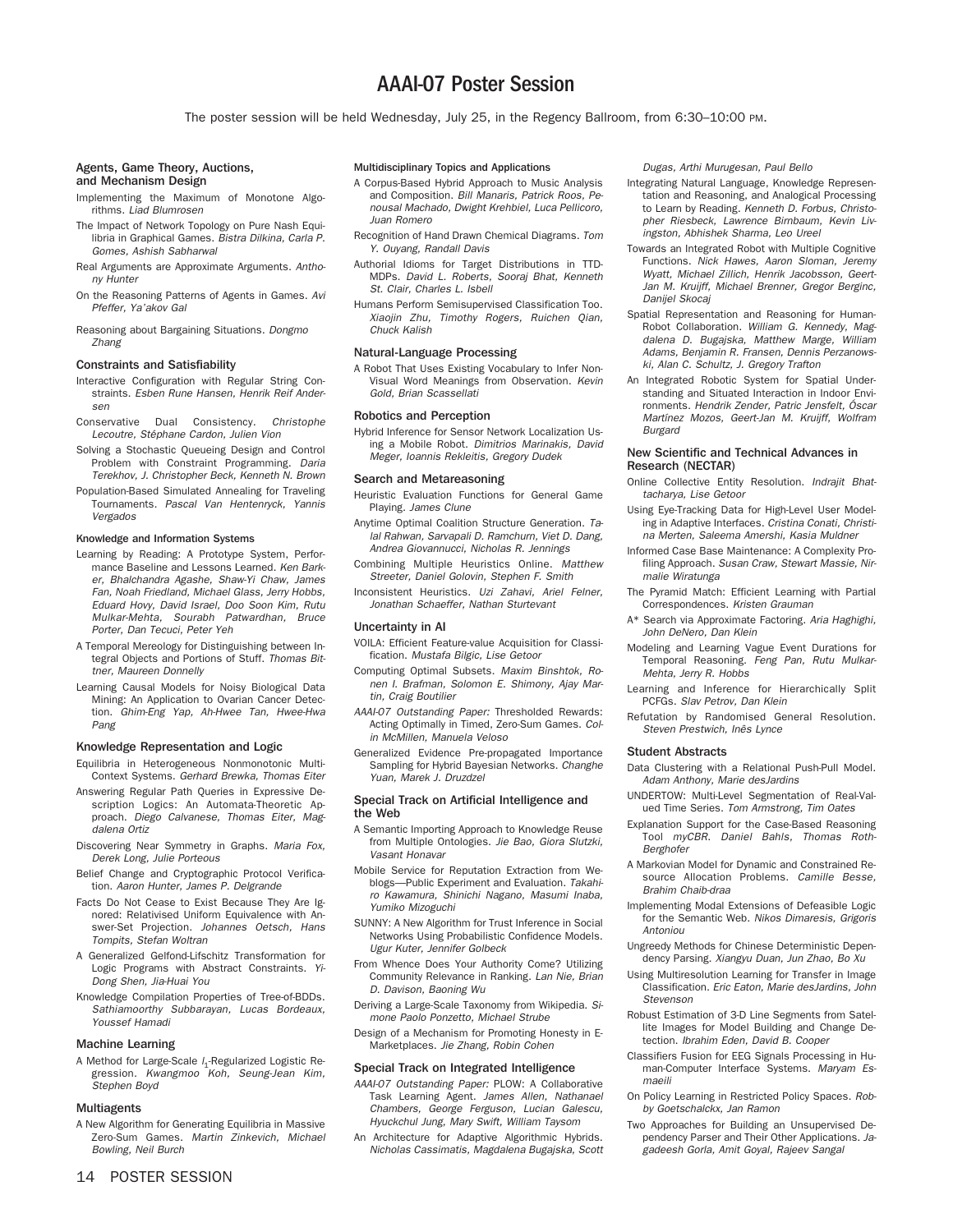- ASKNet: Automated Semantic Knowledge Network. Brian Harrington
- TeamTalk: A Platform for Multi-Human-Robot Dialog Research in Coherent Real and Virtual Spaces. Thomas K. Harris, Alexander I. Rudnicky
- Reputation in the Venture Games. Philip Hendrix, Barbara J. Grosz
- Evolutionary Rhythm Composition with Trajectorybased Fitness Evaluation. John Huddleston, Jianna Zhang
- Identifying Protein Interaction Abstracts with Contextual Bag of Words. Hsi-Chuan Hung, Richard Tzong-Han Tsai, Wen-Lian Hsu
- Modeling User Perception of Interaction Opportunities in Collaborative Human-Computer Settings. Ece Kamar, Barbara J. Grosz, David Sarne
- Towards an Adaptive Approach for Distributed Resource Allocation in a Multi-agent System for Solving Dynamic Vehicle Routing Problems. Igor Kiselev, Andrey Glaschenko, Alexander Chevelev, Petr Skobelev
- On Possible Applications of Rough Mereology to Handling Granularity in Ontological Knowledge. Pavel Klinov, Lawrence J. Mazlack
- Fuzzy Set Theory-Based Belief Processing for Natural Language Texts. Ralf Krestel, René Witte, Sabine Bergler
- Knowledge-Driven Learning and Discovery. Benjamin Lambert, Scott E. Fahlman
- Reinforcement Using Supervised Learning for Policy Generalization. Julien Laumonier
- Aggregating User-Centered Rankings to Improve Web Search. Lin Li, Zhenglu Yang, Masaru Kitsuregawa
- Recommending Travel Packages Upon Distributed Knowledge. Fabiana Lorenzi, Ana L.C. Bazzan, Mara Abel
- BlogVox: Learning Sentiment Classifiers. Justin Martineau, Akshay Java, Pranam Kolari, Tim Finin, Anupam Joshi, James Mayfield
- Impromptu Teams of Heterogeneous Mobile Robots. Ross Mead, Jerry B. Weinberg
- Time-Delay Neural Networks and Independent Component Analysis for EEG-Based Prediction of Epileptic Seizures Propagation. Piotr W. Mirowski, Deepak Madhavan, Yann LeCun
- Using Iterated Best-Response to Find Bayes-Nash Equilibria in Auctions. Victor Naroditskiy, Amy Greenwald
- The Marchitecture: A Cognitive Architecture for a Robot Baby. Marc Pickett I, Tim Oates
- Integrative Construction and Analysis of Conditionspecific Biological Networks. Sushmita Roy, Terran Lane, Margaret Werner-Washburne
- Extracting Student Models for Intelligent Tutoring Systems. John C. Stamper, Tiffany Barnes, Marvin Croy
- Unscented Message Passing for Arbitrary Continuous Variables in Bayesian Networks. Wei Sun, Kuo-Chu Chang
- An Investigation into Computational Recognition of Children's Jokes. Julia M. Taylor, Lawrence J. Mazlack
- Representation Transfer via Elaboration. Matthew E. Taylor, Peter Stone
- Situated Conversational Agents. Will Thompson
- Scaling Up: Solving POMDPs through Value Based Clustering. Yan Virin, Guy Shani, Solomon E. Shimony, Ronen I. Brafman
- Learn to Compress and Restore Sequential Data. Yi Wang, Jianhua Feng, Shixia Liu
- Interest-Matching Comparisons Using CP-nets. Andrew W. Wicker, Jon Doyle
- Counting Models Using Extension Rules. Minghao Yin, Hai Lin, Jigui Sun
- User Model and Utility Based Power Management.<br>Chih-Han Yu, Shie Mannor, Georgios Chih-Han Yu, Shie Mannor, Georgios Theocharous, Avi Pfeffer
- Measuring the Uncertainty of Differences for Contrasting Groups. Jilian Zhang, Shichao Zhang, Xiaofeng Zhu, Xindong Wu, Chengqi Zhang
- Cost-Sensitive Imputing Missing Values with Ordering. Xiaofeng Zhu, Shichao Zhang, Jilian Zhang, Chengqi Zhang

#### Doctoral Consortium Abstracts

- Continuous State POMDPs for Object Manipulation Tasks. Emma Brunskill
- Approximate Inference in Probabilistic Graphical Models with Determinism. Vibhav Gogate
- Handling Non-Sentential Utterances in a Continuous Understanding Framework. Carlos Gómez Gallo
- ASKNet: Automatically Generating Semantic Knowledge Networks. Brian Harrington
- A Framework for Modeling Influence, Opinions and Structure in Social Media. Akshay Java
- Empirical Game-Theoretic Methods for Strategy Design and Analysis in Complex Games. Christopher Kiekintveld
- Using Spatial Language in Multi-Modal Knowledge Capture. Kate Lockwood
- Responding to Student Affect and Efficacy through Empathetic Companion Agents in Interactive Learning Environments. Scott W. McQuiggan
- The Übercruncher: Concept Formation by Analogy Discovery. Marc Pickett I
- Harnessing Algorithm Bias in Classical Planning. Mark Roberts
- Reacting to Agreement and Error in Spoken Dialogue Systems Using Degrees of Groundedness. Antonio Roque
- A Framework for Ontology-Based Service Selection in Dynamic Environments. Murat Sensoy
- Flexible Provisioning of Service Workflows. Sebastian Stein
- Autonomous Inter-Task Transfer in Reinforcement Learning Domains. Matthew E. Taylor
- Predictive Exploration for Autonomous Science. David R. Thompson
- Spatial Reference Resolution for an Embodied Dialogue Agent. Timothy Weale
- An Incentive Mechanism for Promoting Honesty in E-Marketplaces. Jie Zhang

Please see page 17 for the list of Intelligent Systems Demonstrations.

## Regency Ballroom, Poster / Demo Floorplan

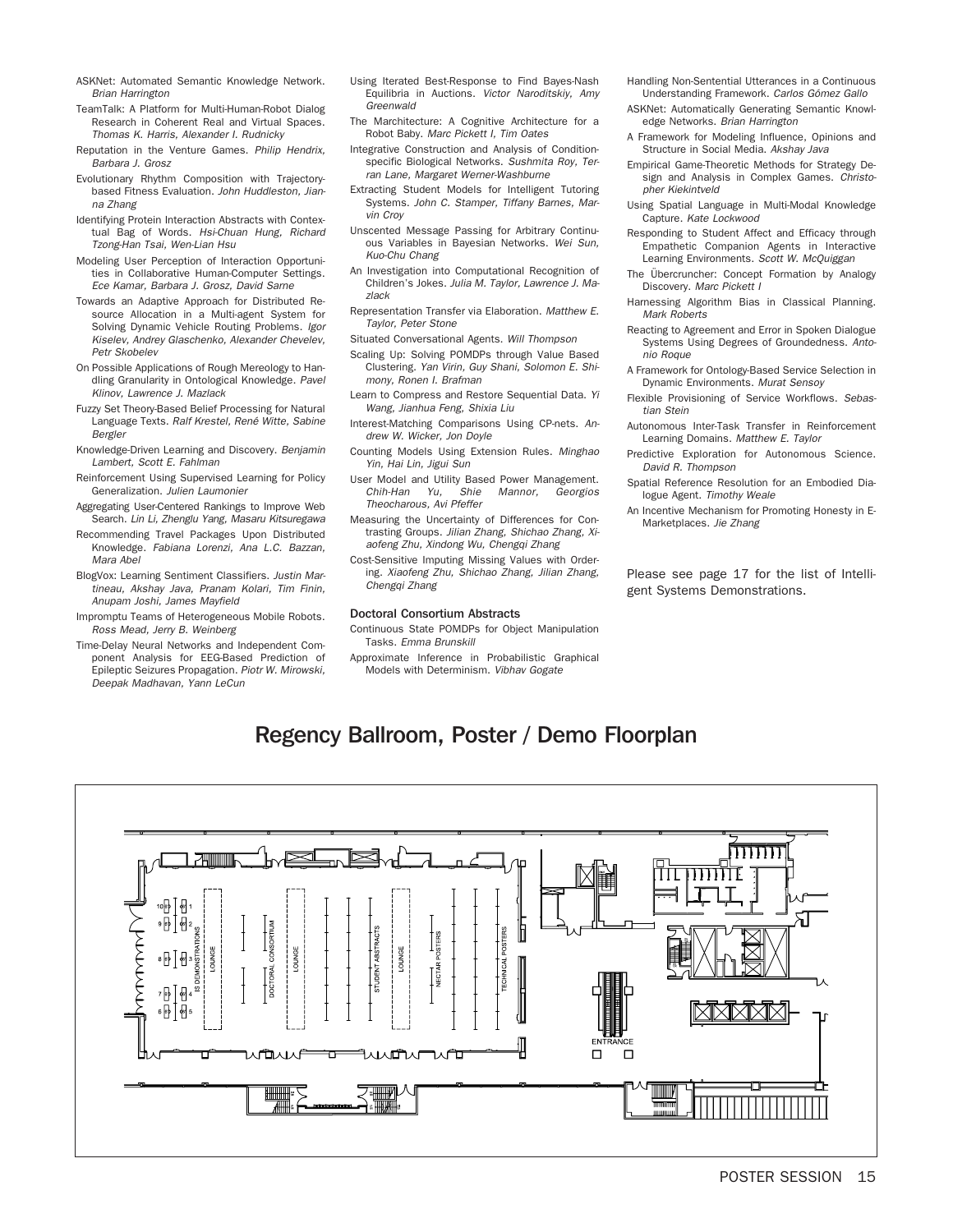## Exhibit Program

The AAAI-07 Exhibit Program will be held Tuesday–Thursday, July 24–26, in the Regency Foyer, Convention Level, Hyatt Regency.

#### Exhibit Hours

Tuesday, July 24: 9:00 AM–6:00 PM Wednesday, July 25: 1:00 PM–9:30 PM Thursday, July 26: 9:00 AM–12:00 PM

#### **Exhibitors**

#### AAAI Press

445 Burgess Drive Menlo Park, CA 94025-3442 Tel: 650-328-3123 Fax: 650-321-4457 Email: info07@aaai.org Online: www.aaai.org/Press/press.php

#### BAE Systems, Advanced Information **Technologies**

6 New England Executive Park Burlingon, MA 01803 Tel: 781-262-4511 Baesystems.com

#### Cambridge University Press

32 Avenue of the Americas New York, NY 10013-2473

Visit the CUP stand for a 20 percent discount on all books and journals on display at AAAI-07. New editions of bestselling titles include the eagerly-awaited Third Edition of Numerical Recipes; the second edition of Suchman's Human-Machine Configurations; and the second edition of The Description Logic Handbook by Baader, et al. Brand-new titles include Kogan's Introduction to Clustering Large and High Dimensional Data; Cucker and Zhou's Learning Theory; and Apt and Wallace's Constraint Logic Programming Using Eclipse.

#### Google Inc.

1600 Amphitheatre Parkway Mountain View, CA 94043 650-253-0000 650-253-0001 (Fax)

Google's innovative search technologies connect millions of people around the world with information every day. Founded in 1998 by Stanford Ph.D. students Larry Page and Sergey Brin, Google today is a top web property in all major global markets. Google's targeted advertising program provides businesses of all sizes with measurable results, while enhancing the overall web experience for users. Google is headquartered in Silicon Valley with offices throughout the Americas, Europe, and Asia. Stop by our booth to learn more about research and career opportunities around the world.

#### Kodak Intelligence Systems Research Center

1999 Lake Avenue Rochester, NY 14650-2217 isrc@kodak.com 585-588-9945

The Intelligent Systems Research Center at Kodak Research Laboratories performs research in machine learning, computer vision, automated planning, and ubiquitous computing in support of Kodak's digital business units. Current projects include learning to interpret multi-modal data, automated planning for print shop workflow, gesture recognition, and the camera of the future. KRL supports research collaborations at many universities through Kodak Educational Alliances, and has opportunities for graduate summer internships in computer science, material science, electrical engineering, and other fields. For more information visit research.kodak. com.

#### Microsoft Research

One Microsoft Way Redmond, WA 98052

#### The MIT Press

55 Hayward Street Cambridge MA 02142-1315 mitpress.mit.edu

The MIT Press publishes extensively in the fields of computer science, artificial intelligence, robotics, and intelligent systems. Please visit our booth for a 20 percent discount on our latest titles.

#### Morgan and Claypool Publishers

1537 Fourth Street, Suite 228 San Rafael, CA 94901 415-462-0004

Morgan and Claypool is announcing the Synthesis Lectures on Artificial Intelligence and Machine Learning edited by Ron Brachman and Tom Dietterich. Synthesis lectures are 50-150 page revisable digital documents presenting key topics written by prominent contributors for an audience of students, researchers and developers. Synthesis lectures are available by institutional subscription to the Synthesis Digital Library of Engineering and Computer Science and for individual digital and print purchase. Just published: Peter Stone: Intelligent Autonomous Robotics: A Robot Soccer Case Study and Nikos Vlassis: A Concise Introduction to Multiagent Systems and Distributed Artificial Intelligence.

#### Springer

233 Spring Street New York, NY 10013 www.springer.com

Visit the Springer booth and Save 20 percent on all computer science books. Take your research and skills to the next level with Springer by getting further acquainted with a remarkable portfolio of publications—an abundant selection of top-notch titles by award-winning authors and highly cited journals in all areas of computer science. You will find an authoritative range of journals, books, and major reference works, including the highly respected Lecture Notes in Computer Science. Don't forget to ask about how to receive free access to journals and books in the Computer Science Reading Room!

#### TextDigger, Inc.

12 South First Street, Suite 620 San Jose, CA 95113 www.textdigger.com

#### University of Alberta

AICML, Computing Science 2-21 Athabasca Hall University of Alberta Edmonton, AB Canada T6G 2E8 www.aicml.ca

The Alberta Ingenuity Centre for Machine Learning is a world-class institute recognized for its pure and applied research into many areas of machine learning. We are seeking the best undergraduates, graduate students and post doctoral fellows to join us at the University of Alberta. Long term (sabbatical) visits available.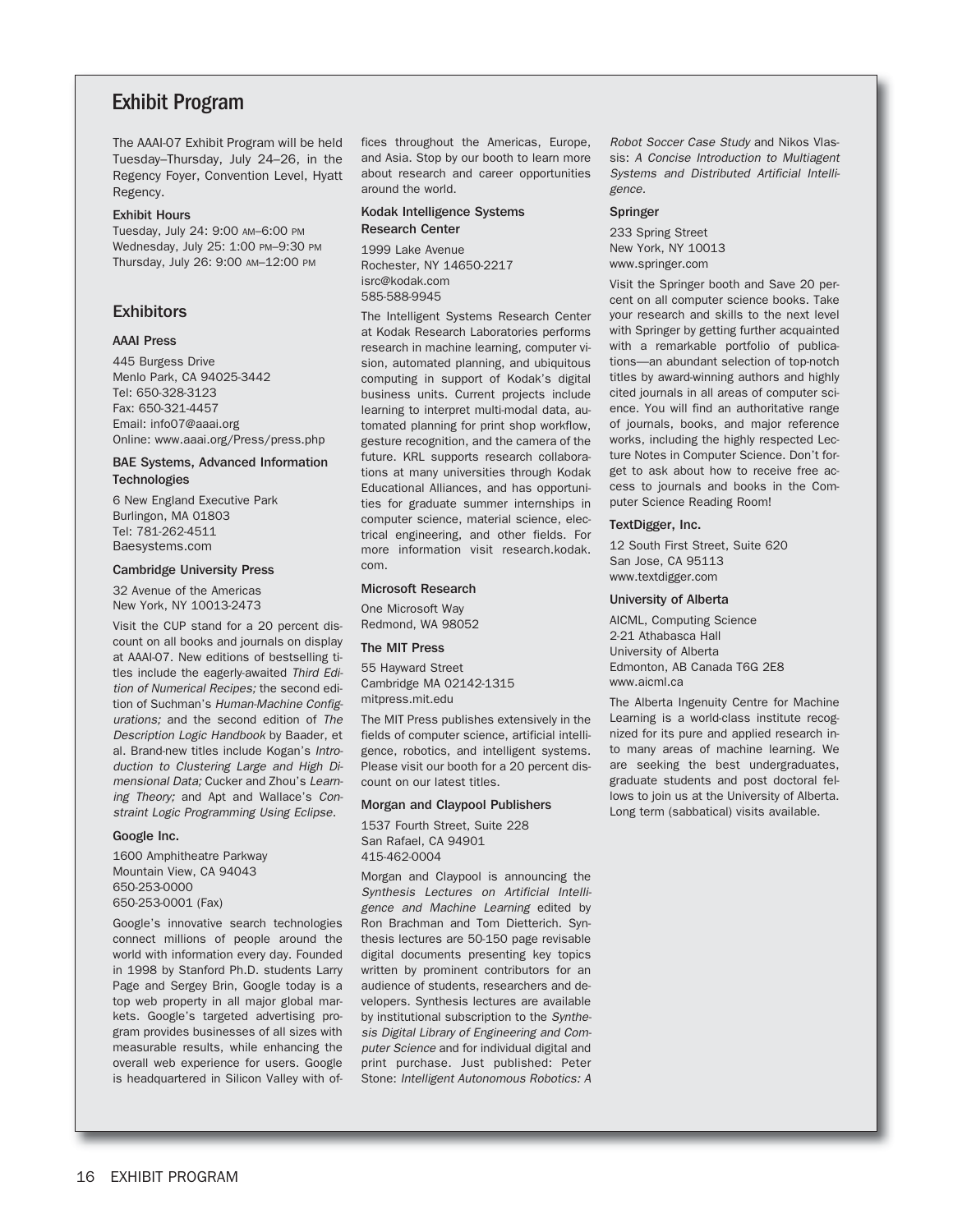## Intelligent Systems **Demonstrations**

The Intelligent Systems Demonstrations will be held Wednesday, July 25, in the Regency Ballroom, from 6:30–10:00 PM.

Continuing advances in artificial intelligence research are making it possible to develop intelligent systems in a wide range of application areas. The AAAI-07 Intelligent Systems Demonstrations program showcases state-of-the-art AI implementations and provides AI researchers with an opportunity to show applications of their research in action. The program is intended to highlight innovative contributions to the science of AI with an emphasis on the benefits to be gained from developing and using implemented systems in AI research.

This year's demonstrations cover a broad range of domains: game playing, semantic web, distributed optimization, intelligent tutors, and more. System builders will be on hand to present their work. All that is needed to make this evening a big success is your active exploration of these interactive systems!

#### Table #6

#### AURA: Enabling Domain Experts to Construct Declarative Knowledge Bases from Science Textbooks

Ken Barker (University of Texas at Austin), Vinay Chaudhri (SRI International), Shaw-Yi Chaw (University of Texas at Austin), Peter E. Clark (The Boeing Company), Daniel Hansch (Ontoprise), Bonnie John (Carnegie Mellon University), Sunil Mishra (SRI International), John Pacheco (SRI International), Bruce Porter (University of Texas at Austin), Aaron Spaulding (SRI International), Moritz Weiten (Ontoprise)

We will demonstrate the AURA system that can enable students in physics, chemistry, and biology to author knowledge in a college level science textbook in a way that the resulting knowledge base can be used to answer questions from an Advanced Placement examination in the respective discipline. The system supports a knowledge formulation interface based on concept maps, equations, tables and a query formulation interface based on controlled English. We will also demonstrate a semantic wiki application for collaborative knowledge formulation and show how users can map large amounts of the wiki's knowledge into AURA.

#### Table #1

#### A Demonstration of ScriptEase Interruptible and Resumable Behaviors for CRPGs

Maria Cutumisu, Duane Szafron, Jonathan Schaeffer, Kevin Waugh, Curtis Onuczko, Jeff Siegel, Allan Schumacher (University of Alberta)

We developed a behavior model based on generative design patterns for intelligent non-player characters (NPCs) using ScriptEase that solves the difficult problem of interacting NPCs and of interruptible and resumable behaviors. We demonstrate how this model generates complex NPC behaviors from behavior patterns in a commercial game without writing code.

#### Table #2

#### A Deployed Semantically-Enabled Interdisciplinary Virtual Observatory

Deborah McGuinness (Stanford University and McGuinness Associates), Peter Fox (National Center for Atmospheric Research), Luca Cinquini (National Center for Atmospheric Research), Patrick West (National Center for Atmospheric Research), Jose Garcia (National Center for Atmospheric Research), James L. Benedict (McGuinness Associates), Don Middleton (National Center for Atmospheric Research)

We have used semantic technologies to design, implement, and deploy an interdisciplinary virtual observatory. The Virtual Solar-Terrestrial Observatory is a production data framework providing access to observational datasets. It is in use by a community of scientists, students, and data providers interested in the middle and upper Earth's atmosphere, and the Sun. The data sets span upper atmospheric terrestrial physics to solar physics. The observatory allows virtual access to a highly distributed and heterogeneous set of data that appears as if all resources are organized, stored and accessible from a local machine. The system has been operational since the summer of 2006 and has shown registered data access by over 75 percent of the active community (last count over 600 of the estimated 800 person active research community). This demonstration will highlight how semantic technologies are being used to support data integration and more efficient data access in a multi-disciplinary setting. A full paper on this work is being published in the IAAI 07 deployed paper track.

#### Table #7

#### Evac-Op: Disaster Evacuation Support

Christopher J. Carpenter, Christopher J. Dugan, Joseph B. Kopena, Robert N. Lass, Gaurav Naik, Duc N. Nguyen, Evan Sultanik, Pragnesh Jay Modi, William C. Regli (Drexel University)

Evac-Op is a prototype system for assisting emergency personnel in monitoring and conducting evacuation and sheltering operations. It is a novel application of distributed constraint optimization combined with mobile wireless networking to sharing situation information and making global decisions on issues such as shelter assignments. In addition to exploring this application and new applications of distributed constraint optimization, Evac-Op is intended as a vehicle for investigating distributed decision making under poor communications, uncertainty, and change.

#### Table #3

#### A Framework for Experimental Research of Autonomous Trading Agents

Eric Sodomka, John Collins, Maria Gini (University of Minnesota)

The Trading Agent Competition for Supply Chain Management is a market simulation in

which autonomous agents act as manufacturers in a two- tier supply chain marketplace. The objective of this demonstration is to showcase various methods our research team and others have developed in this domain to run simulations and analyze agent performance in an efficient manner.

#### Table #4

#### Freebase: A Shared Database of Structured General Human Knowledge

Kurt Bollacker and Timothy Kientzle (Metaweb Technologies, Inc.)

Freebase is a practical, scalable, graphshaped database of structured, general human knowledge, inspired by semantic web research and collaborative data communities such as wikipedia. Freebase allows public reads and writes through an http-based graphquery API and a sophisticated AJAX for web access. (See www.freebase.com)

#### Table #8

#### Generating and Solving Logic Puzzles through Constraint Satisfaction

Barry O'Sullivan and John Horan (University College Cork, Ireland)

Solving logic puzzles has become a very popular pasttime, particularly since the Sudoku puzzle started appearing in newspapers all over the world. We have developed a puzzle generator for a modification of Sudoku, called Jidoku, in which clues are binary disequalities between cells on a 9 x 9 grid. Our generator guarantees that puzzles have unique solutions, have graded difficulty, and can be solved using inference alone.

This demonstration provides a fun application of many standard constraint satisfaction techniques, such as problem formulation, global constraints, search and inference. It is ideal as both an education and outreach tool. Our demonstration will allow people to generate and interactively solve puzzles of user-selected difficulty, with the aid of hints if required, through a specifically built Java applet.

#### Table #5

#### An Interactive Constraint-Based Approach to Sudoku

Christopher G. Reeson (University of Nebraska-Lincoln), Kai-Chen Huang (USC/Information Sciences Institute), Berthe Y. Choueiry (University of Nebraska-Lincoln and USC/Information Sciences Institute)

We present a Java applet that allows a user to interactively solve a Sudoku puzzle using constraint processing (CP) techniques. Our system showcases the power of CP techniques in solving problems through a widely familiar and easily approachable puzzle. It allows the users to apply several consistency algorithms or work independently of our algorithms. The system is available online: sudoku.unl.edu /Solver and sudoku.unl.edu/Constructor.

#### Table #10

#### The More the Merrier: Multi-Party Negotiation with Virtual Humans

Patrick Kenny, Arno Hartholt, Jonathan Gratch, David Traum, Stacy Marsella, Bill Swartout (USC/Institute for Creative Technologies)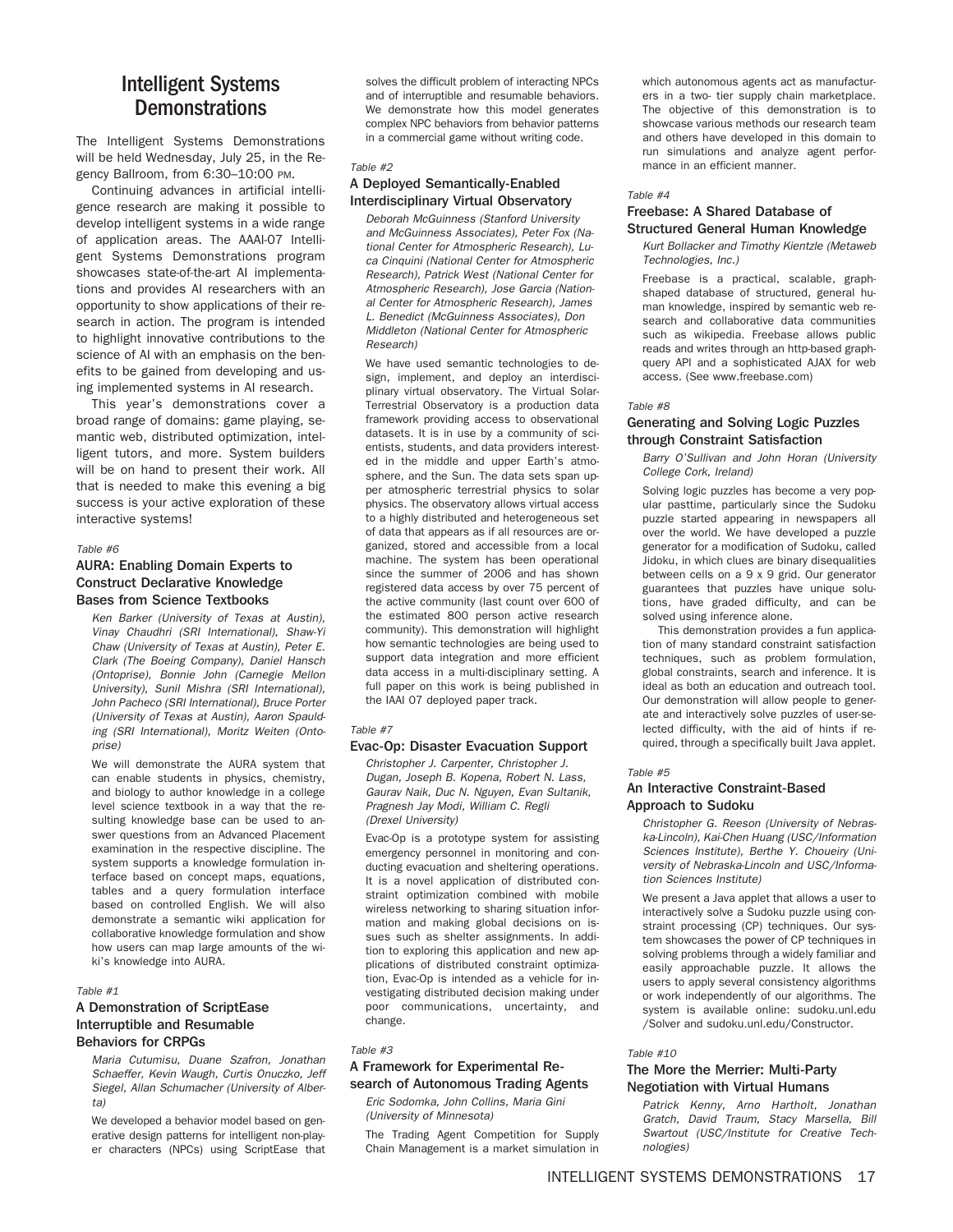The Institute for Creative Technologies at USC virtual human demo will focus on fully embodied conversational characters that contain task and emotion models. The user will use natural speech to negotiate with the agents to move a clinic. The agents will engage in multiparty dialogue using verbal and nonverbal behavior.

#### Table #9

#### The PhotoSlap Game: Play to Annotate

Tsung-Hsiang Chang, Chien-Ju Ho, and Jane Yung-jen Hsu (National Taiwan University)

PhotoSlap, an intelligent system for semantic annotation of photos, contains a semiautomatic face detector, a bulk annotation tool, and a multi-player online game. By exploring the design principles of gameplay and applying game theoretic analysis, PhotoSlap is designed as a fun and productive game, which adapts itself to different players to produce the desired output.

## **Competitions**

#### AI Video Competition

The AI Video competition will be held Monday, July 23, 9:00 AM–8:00 PM in the North Regency Foyer. Awards will be presented at 7:00 PM.

AAAI is holding an exciting new event this year at AAAI-07, which will take place during the opening reception: The inaugural AI Video Competition (www.aivideo.org). Come and watch some exciting videos about AI. And witness the best videos in the field win a "Shakey"—AAAI's new award for the best short videos in AI.

The objective of this competition has been to communicate to the world the fun of pursuing research in AI, and illustrate the impact of some of our applications. Submitters were asked to create narrated videos of 1-5 minutes in length, focused on interesting AI research. Videos were then reviewed by an international program committee, led by the founding chairs of this competition, David Aha and Sebastian Thrun. The creators of the best videos will be presented with awards named in honor of Shakey, SRI's pioneering robot. Be sure not to miss the winners of this cool online video about AI research and applications! AAAI gratefully acknowledges the generous contributions of Microsoft Research and Yahoo! Research, which made this program possible.

## General Game Playing Competition

The General Game Playing Competition will be held Sunday–Monday, July 22–23, in the Prince of Wales room and the follow-up Human Versus Machine Exhibition will be held Tuesday–Thursday, July 24–26, in Plaza A.

General game players are systems able to accept declarative descriptions of arbitrary games at "runtime" and able to use such descriptions to play those games effectively without human intervention.

Because game descriptions are presented at runtime, unlike specialized game players such as Deep Blue, general game players cannot rely on algorithms designed in advance for specific games. Instead, to perform well general game players must incorporate various artificial intelligence technologies and techniques such as knowledge representation, reasoning, learning, and rational decision-making. Moreover, they must do so in an integrated fashion.

While general game playing is a topic with inherent interest, work in its area has practical value as well. Its underlying technology can be used in a variety of other application areas, such as business process management, electronic commerce, and military operations.

#### The Competition

This year's AAAI competition is designed to test the abilities of general game playing systems by comparing their performance on a variety of previously unseen games. The 2007 competition will consist of four rounds of competition held during June 2007, with a final championship round to be held in Vancouver at the AAAI. Over the four rounds, each general game player will play approximately 80 matches, where the combined scores accumulated during those matches will be used to determine player rankings as well as the finalists in the championship round. The winner of the championship round will be crowned the winner of the competition, and its programmer(s) will be awarded a \$10,000 prize. Additionally, this year's winner will be given the opportunity to compete in a special general-game-player-versus-human exposition match. AAAI gratefully acknowledges the generous contribution of Michael Genesereth, who has made this award possible.

Entrants will compete on a wide variety of games organized into taxonomies designed to isolate features of general games that are both exploitable and scientifically interesting. Examples of such taxonomies include number of players, branching factor, repeated states, and decomposability into independent subgames. Entrants will be expected to play games that require both competition and cooperation, as well as games that may not be exhaustively searchable in the time allowed. Prior to competition, entrants will be told nothing about the games that they will play beyond the taxonomies that they will be organized into. Instead, the rules for all games will be transmitted to players electronically at the beginning of each match.

#### Computer Poker Competition

The Computer Poker Competition will be held Tuesday–Thursday, July 24–26 in Plaza B.

For the second annual AAAI Computer Poker Competition, 28 teams from 10 countries will develop computer programs for playing heads-up limit and no-limit Texas Hold'em. Programs will be judged based upon their robustness (ability to beat any opponent head-to-head) and their ability to learn (to exploit weaker opponents for more money). The University of Alberta is providing 34 months of computer time to allow each program to play millions of hands. At AAAI, the results, highlighted hands, and posters describing the bots will be presented. Visitors will have an opportunity to play against some of the submitted poker programs.

#### Man Versus Machine Poker Challenge

The Man Versus Machine Poker Challenge will be held Monday, July 23, from 12:00 PM-7:00 PM, in Regency B and Tuesday, July 24, from 9:00 AM–5:00 PM, in Plaza B.

AAAI will play host to the first scientific man versus machine challenge in poker. Poker is a game of skill and luck. A "short" match, even one of 10,000 hands, may not be enough to identify the better player. At AAAI, two professional poker players (Phil Laak and Ali Esmali) will play a duplicate match against two copies of the University of Alberta Polaris poker program. There will be four sessions played, each with \$5,000 at stake. In a session, each human plays 500 hands against a copy of Polaris. However, the cards dealt in the first match to the human will be dealt to the computer in the second match, and vice versa. The result of the session is the sum of the two humans' scores versus the sum of the two programs' scores. This format, inspired by the rules of duplicate bridge, significantly reduces the luck element, increasing the chances that the best team will win based on skill.

The matches will be played in front of an audience, and the human competitors will be encouraged to think out loud. The result will be entertaining, and give insights as to the state of the art in AI technology for a challenging imperfect information domain.

#### Trading Agent Competition

The Trading Agent Competition will be held Tuesday–Thursday, July 24–26, in Plaza C.

The annual Trading Agent Competition (TAC) pits agents from research groups around the world against each other in challenging market-trading domains. The 2007 tournament features a supply chain management (SCM) game, as well as a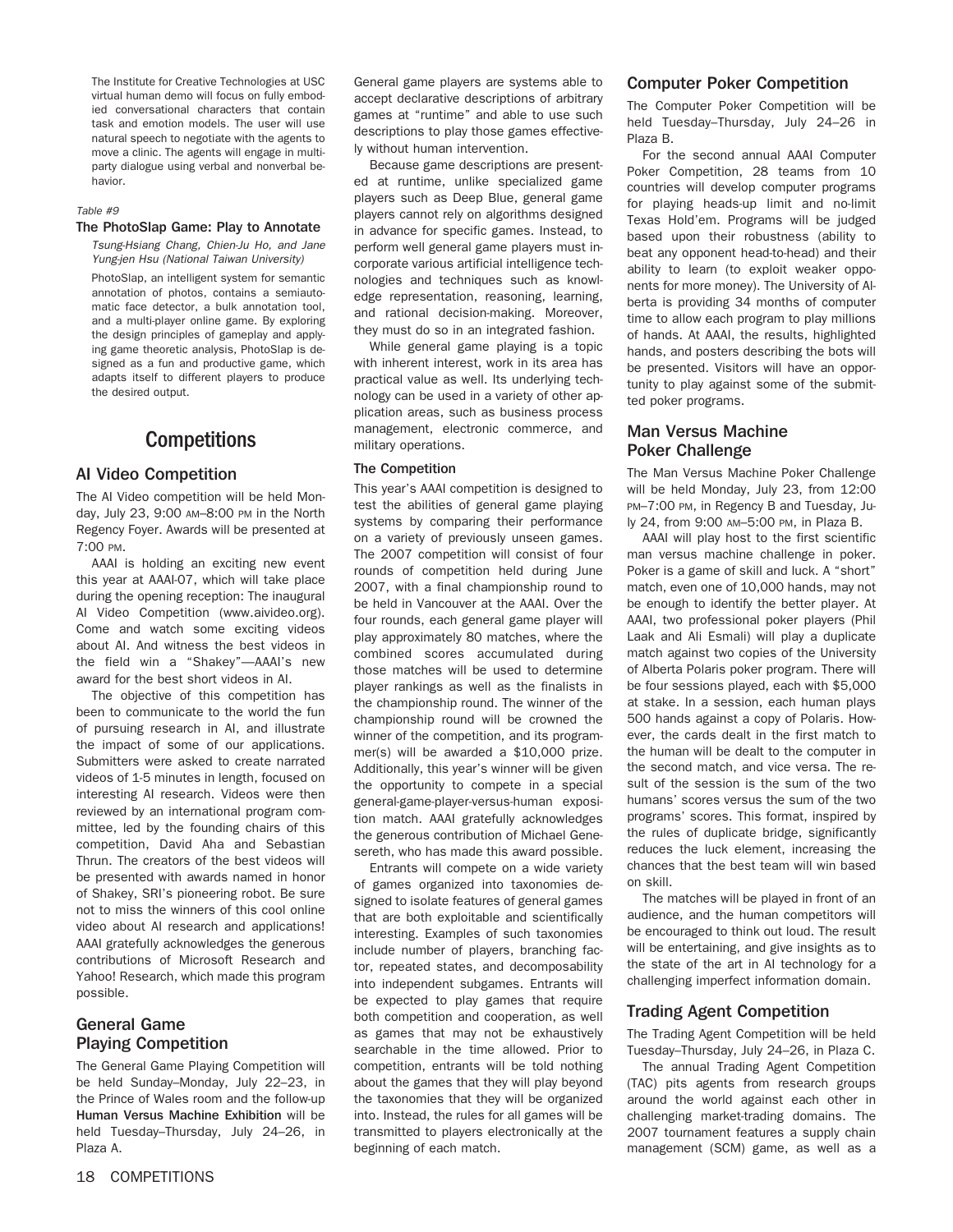new game in the domain of market design. In TAC/SCM, agents representing PC manufacturers bid for customer orders, negotiate with suppliers for components, and manage their production schedules in order to maximize profits.

The 2007 TAC/SCM tournament comprises a main event for the SCM game, and two special challenge divisions focusing on specialized tasks: price forecasting and long-term procurement. In a new market design game (dubbed "CAT," or reverse TAC), the agents represent market specialists who compete by setting rules and matching policies to attract traders and mediate profitable trades.

Preliminary rounds for TAC-07 were held during June and July, with final rounds to be held at the AAAI-07 conference, starting Monday at the workshop on Trading Agent Design and Analysis, and continuing Tuesday and Wednesday during the main conference. More details, including game rules and the call for participation can be found at www.sics.se/tac.

## Sixteenth Annual AAAI Mobile Robot Competition and Exhibition

The AAAI Mobile Robot Competition and Exhibition will be held Monday–Thursday, July 23–26 in Balmoral.

The robot program brings together teams from universities, colleges, and research laboratories to compete and to demonstrate cutting edge, state of the art research in robotics and artificial intelligence.

#### Mobile Robot Workshop

The robot events commence with a workshop where participants describe the research behind their entries. The workshop will include a panel of academic, industrial, and governmental roboticists that will address "The Personal Robotics Revolution: Where does it stand and where is it going?"

#### Semantic Robot Vision Challenge

In this competition, robots are given a listing of objects that they must locate and recognize. In order to determine what these objects look like, the robots are given an opportunity to search the web for images of the objects in their list before starting their search. This competition attempts to push the state of the art of semantic image understanding by requiring that robots make use of the wealth of unstructured image data that exist on the Internet today.

#### The Robot Exhibition

The mission of the Robot Exhibition is twofold. The first goal is to demonstrate state of the art research in a less structured environment than the competition events. The exhibition gives researchers an opportunity to showcase current robotics and embodied-AI research that does not fit into the competition tasks. Second, the exhibition provides a venue for faculty using robotics in education to present their approaches and experiences.

#### General Cochairs

Jeffrey Forbes, Duke University Paul Oh, Drexel University

#### Semantic Robot Vision Cochairs

Paul Rybski, Carnegie Mellon University Alexei Efros, Carnegie Mellon University

#### Exhibition Chairs

Research: Andrea L. Thomaz, Massachusetts Institute of Technology

Education: Zach Dodds, Harvey Mudd College

## Mobile Robot Workshop Chair

Chad Jenkins, Brown University

#### Robot Teams

#### Brown University

Robotics, Learning and Autonomy at Brown Event: Robot Exhibition

Harvey Mudd College Event: Robot Exhibition

#### Kansas State University

KSU Willie Event: Robot Competition

#### Princeton University/University of Illinois at Urbana-Champaign

#### OPTIMOL

Team Members: Fei-Fei Li (Princeton), Jia Li (Illinois), Juan Carlos Niebles (Illinois), Brendan Collins (Princeton), Rahul Mehta (Illinois) Event: Robot Competition and Exhibition

OPTIMOL is a novel, automatic dataset collecting and model learning system for object categorization developed by a joint UIUC-Princeton team. Our algorithm mimics the human learning process of iteratively cumulating model knowledge and image examples. As a fully automated system, OPTIMOL uses the Internet as the (nearly) unlimited resource for images. The learning and image collection processes are done by applying object recognition techniques in an iterative and incremental way. The goal of this work is to use the tremendous web resource to learn robust object category models in order to detect and search for objects in real-world cluttered scenes.

#### Southern Illinois University, Edwardsville Fishtank Assassin

Event: Robot Exhibition

#### University of British Columbia

UBC LCI Robotics Event: Robot Competition

## University of Manitoba

Keystone Mixed Reality Event: Robot Exhibition

#### University of Washington

Team Sunflowers Team Contact: Masaharu Kobashi Event: Robot Competition and Exhibition Our robot interprets the environment by vision

and it does not use any range finder. It has two video cameras whose pan, tilt, vergence, focus, and exposure are controlled by the installed computers to perform the active vision. It can accommodate un to five ATX size computer motherboards to handle the CPU intensive vision computation. The robot is designed for both indoor and outdoor use equipped with two powerful motors and sturdy chassis that can carry up to 250 pounds of batteries for extended operation of powerful computers.

#### Virginia Tech

RoMeLa: Robotics and Mechanisms Laboratory Team Members: Dennis Hong, Karl Muecke, Brad Pullins, and Gabriel Goldman Event: Robot Exhibition

"DARwIn: Dynamic Anthropomorphic Robot with Intelligence" is a humanoid bipedal robot research platform to study dynamic gaits and locomotion. Outfitted with a sensor suite and computers, DARwIn can also perform complicated high-level tasks and autonomous behaviors such as playing soccer. DARwIn will be the first and only US entry into the humanoid division of the international autonomous soccer competition, RoboCup.

## General Information

#### Admission

Each conference attendee will receive a name badge upon registration. This badge is required for admittance to the technical, tutorial, IAAI and workshop programs. Tutorial and Workshop attendees must present their attendance tickets for admittance to the rooms. Smoking, drinking and eating are not allowed in any of the technical, tutorial, workshop or IAAI sessions.

#### Banking

There is an ATM at Royal Bank located in the Royal Centre Mall by Rexall Drugs, adjacent to the Hyatt. The Bank of Montreal is located across the street from the Hyatt in Bentall Mall.

#### Business Centers

The Hyatt Regency Vancouver offers an extensive selection of business services for its guests. The services include photocopying, on-site computer and software use, courier services, facsimile services, office supplies, equipment rental, shipping and postal services and more. The Business Center is located on the Lobby Level, across from the front desk and is open Monday–Friday, 7:00 AM–7:00 PM. If you need assistance with copying, faxing or computer services after hours, please contact the front desk. Telephone: 604-639- 4767.

Staples Office Supply and services is located in Royal Centre Mall. FedEx Kinko's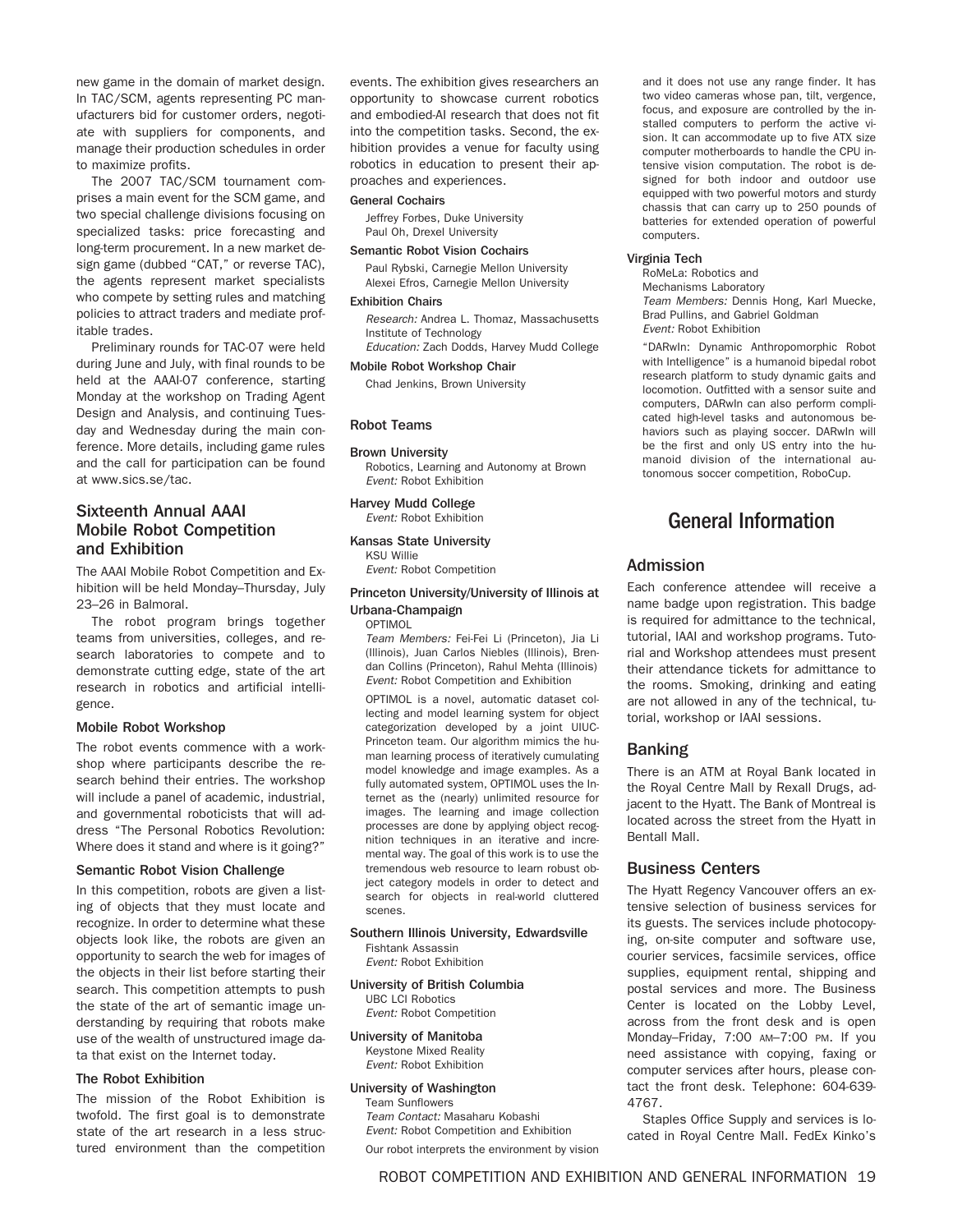is located on Pender Street (3 blocks from the Hyatt).

#### Career Information

A bulletin board for job opportunities in the artificial intelligence industry will be made available in the registration area. Attendees are welcome to post job descriptions of openings at their company or institution.

### Handicapped Facilities

The Hyatt Regency Vancouver is committed to ensuring that they meet and exceed all of the requirements of Access Canada. The staff is trained to accommodate guests with special needs, so that all guests, including those with disabilities, are able to have an enjoyable and safe stay.

## Hotel Shops

A host of shops and services are available to Hyatt guests in the adjacent Royal Centre. Easily accessible through the hotel lobby, Royal Centre features men's and women's clothing, sundries and gifts, drugs and cosmetics, travel agency, office supplies, newsstand, florist, shoe repair and a full service spa. Shopping Hours: Monday–Friday, 9:30 AM–5:30 PM and Saturday, 10:00 AM–4:00 PM. Closed on Sundays.

### Housing

For information regarding hotel reservations, please contact the hotel directly. For student housing, please contact University of British Columbia at 604-822-1000.

### Internet Access

Arrangements have been made for AAAI-07 attendees to receive complimentary wireless access in some of the public areas of the Hyatt. The number of users is limited per area. There is a charge of \$9.95 CAD per 24-hour day for wireless Internet access in the sleeping rooms.

Please Note: AAAI-07 and the Hyatt Regency Vancouver strongly recommend that users take measures to ensure the security of their Internet connections. Like any high-speed service, including DSL and cable, the Hyatt's wireless network is not inherently secure. Although they support customer-initiated security solutions such as virtual private networks (VPN), encryption and personal firewalls, they do not provide these solutions for their users and cannot guarantee or otherwise be responsible for their effectiveness. It is the user's responsibility to adopt security measures that are best suited to their situation.

## List of Attendees

A list of preregistered attendees of the conference will be available for review at the AAAI Desk in the registration area. Attendee lists will not be distributed.

#### Parking

Hyatt Regency Vancouver offers valet and self-parking options for its guests. The cost for valet parking is \$28.00/CAD per day and the cost for self-parking is \$24.00/CAD per day. All parking includes 24-hour in/out privileges, as well as taxes.

### Printed Materials

Display tables for the distribution of promotional and informational materials of interest to conference attendees will be located in the registration area.

## Proceedings CD

Each technical registrant will receive a ticket with the registration materials for one copy of the conference CD. Tickets can be redeemed at the proceedings distribution center in the King George Room, located on the third level of the Hyatt Regency Vancouver during registration hours. All tickets must be redeemed onsite by Thursday, July 26 at 11:00 AM. AAAI cannot mail CDs to registrants after the conference.

## **Restaurants**

There are over 20 restaurants and fast food outlets in the Royal Center Mall connected to the Hyatt. Popular eateries in the Royal Center include McDonald's, Starbucks Coffee, Subway, Six Sense Care, Flying Wedge Pizza and more. Restaurant hours vary and they are closed on Sunday.

#### Mosaic Bar and Grille, (Hyatt Regency Vancouver)

From the elevated perch of the second-story locale, diners can gaze upon the bustling street scenes as well as the nearby mountains and ocean. The Mosaic offers hearty breakfasts, gourmet lunch entrees and salads, delicious dinner options, and tempting desserts. Be sure to visit the colorful and welcoming lounge for a refreshing drink before dinner in the Mosaic.

Breakfast Hours: Monday through Friday, 6:30 AM–11:00 AM (buffet until 10:00 AM); Saturday and Sunday, 6:30 AM–11:30 AM

Lunch Hours: 11:30 AM–2:00 PM daily

Dinner Hours: 5:30 PM–10:00 PM daily; Mosaic Bar, 11:30 AM–11:00 PM daily

#### Latte Café and Bistro (Hyatt Regency Vancouver)

Latte Café and Bistro serves up delicious foods and beverages for its busy guests on the run. Freshly brewed coffee, pastries and open-faced sandwiches and salads are available. Wi-fi service is available in the Bistro. Open Monday through Friday, 6:00 AM–5:00 PM and weekends, 6:30 AM–2:00 PM.

## Shipping

The Hyatt Regency Vancouver Business Centre located on the Lobby Level, across from the front desk can assist with shipping and postal services.

#### **Transportation**

#### Taxi

Taxis are available at the airport 24-hours a day, including wheelchair accessible vans. Taxi queue areas are located at both the domestic and international terminals. The approximate cost to the Hyatt is \$30.00 CAD.

#### Shuttle Service

Airporter Bus (to and from Vancouver International Airport): Bright green bus labeled "Airporter." To the airport: Scheduled pickups begin at 7:30 AM at the hotel. Please see the concierge for an exact schedule.

Tickets may be purchased at the hotel, airport, or on the bus. The cost is \$13.50 CAD one way, and \$21.00 CAD roundtrip per adult, \$6.00 CAD one way and \$12.00 CAD roundtrip for children. Senior and family discounts are available. For more information, visit www.yvrairporter.com/

#### City Transit System

Skytrain—this fast and effective transportation system will get you to your destination quickly and easily. The Burrard Station is located across the street from the Hyatt Regency. Single trip and Day Passes are available.

### Volunteer Station

The volunteer station will be located in the onsite registration area. All volunteers are required to sign in prior to their shift, and sign out when they finish.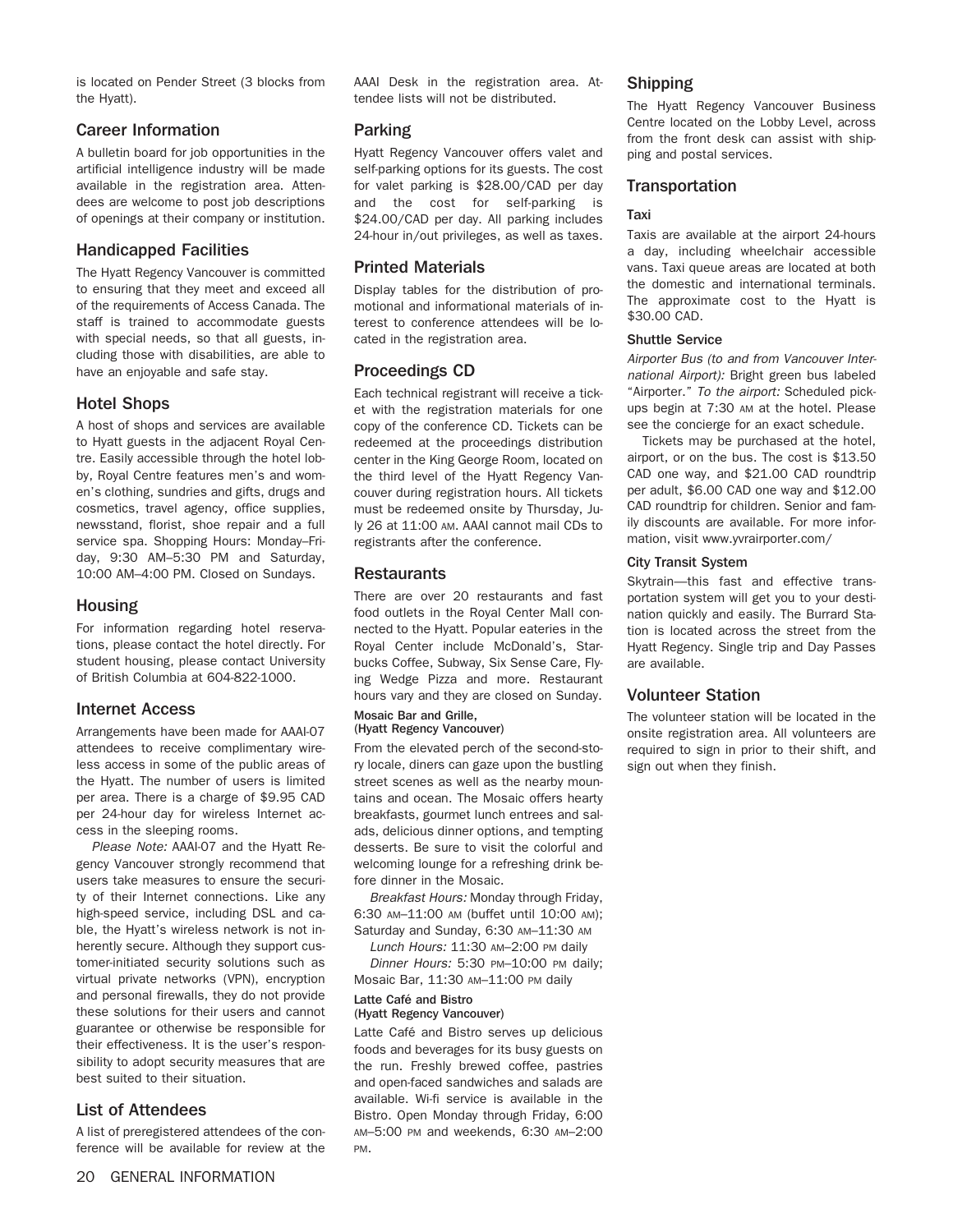## Disclaimer

In offering the Hyatt Regency Vancouver, University of British Columbia, Levy Show Service Inc., Vancouver International Airport, and all other service providers (hereinafter referred to as "Supplier(s)" for the AAAI Conference on Artificial Intelligence and the Innovative Applications Conference), AAAI acts only in the capacity of agent for the Suppliers that are the providers of the service. Because AAAI has no control over the personnel, equipment or operations of providers of accommodations or other services included as part of the AAAI-07/IAAI-07 program, AAAI assumes no responsibility for and will not be liable for any personal delay, inconveniences or other damage suffered by conference participants which may arise by reason of (1) any wrongful or negligent acts or omissions on the part of any Supplier or its employees, (2) any defect in or failure of any vehicle, equipment or instrumentality owned, operated or otherwise used by any Supplier, or (3) any wrongful or negligent acts or omissions on the part of any other party not under the control, direct or otherwise, of AAAI.

## Registration

Conference registration is located on the third level of the Hyatt Regency Vancouver, beginning Sunday, July 22. Registration hours are:

| Sunday, July 22    | 7:30 AM-6:00 PM  |
|--------------------|------------------|
| Monday, July 23    | 7:30 AM-6:00 PM  |
| Tuesday, July 24   | 8:00 AM-5:30 PM  |
| Wednesday, July 25 | 8:30 AM-5:30 PM  |
| Thursday, July 26  | 8:30 AM-12:00 PM |

Only checks drawn on U.S. banks, U.S. and Canadian currency, VISA, MasterCard, American Express, and traveler's checks will be accepted.

#### Registration Fees

#### All fees quoted are in US dollars. A Canadian conversion rate is available at onsite registration.

The AAAI-07/IAAI-07 technical program registration includes admission to all technical paper and poster sessions, invited talks, exhibits, demos, and competitions, the opening reception, and a copy of the AAAI-07/IAAI-07 conference proceedings on CD (the hardcopy proceedings is available at additional cost). Students must present proof of full-time student status to qualify for the student rate. Onsite technical program fees are as follows:

#### Technical Registration Fees

Regular Member \$765 Regular Nonmember \$935 Student Member \$295 Student Nonmember \$395

#### AAAI Platinum Fees

(Includes one year new or renewal membership in AAAI)

Regular US/Canada \$860

Regular International \$900

Student US/Canada \$330

Student International \$370

#### Tutorial Forum

Includes admittance to up to four consecutive tutorials. In addition to the fee below, all tutorial participants must register for the AAAI-07/IAAI-07 technical program.

Regular \$150 Student\$40

#### Workshop Program

Includes admittance to one workshop and the accompanying technical report.

Workshop with technical program

Regular \$170 (\$255 for 2-day)

Student\$150 (\$230 for 2-day)

Workshop Only (no technical program)

Regular \$305 (\$380 for 2-day) Student \$200 (\$270 for 2-day)

Opening Reception (Monday, July 23)

Adult Guest \$30.00 Child \$10.00

Poster/Demo Reception (Wednesday, July 25) Adult Guest \$45.00 Child \$10.00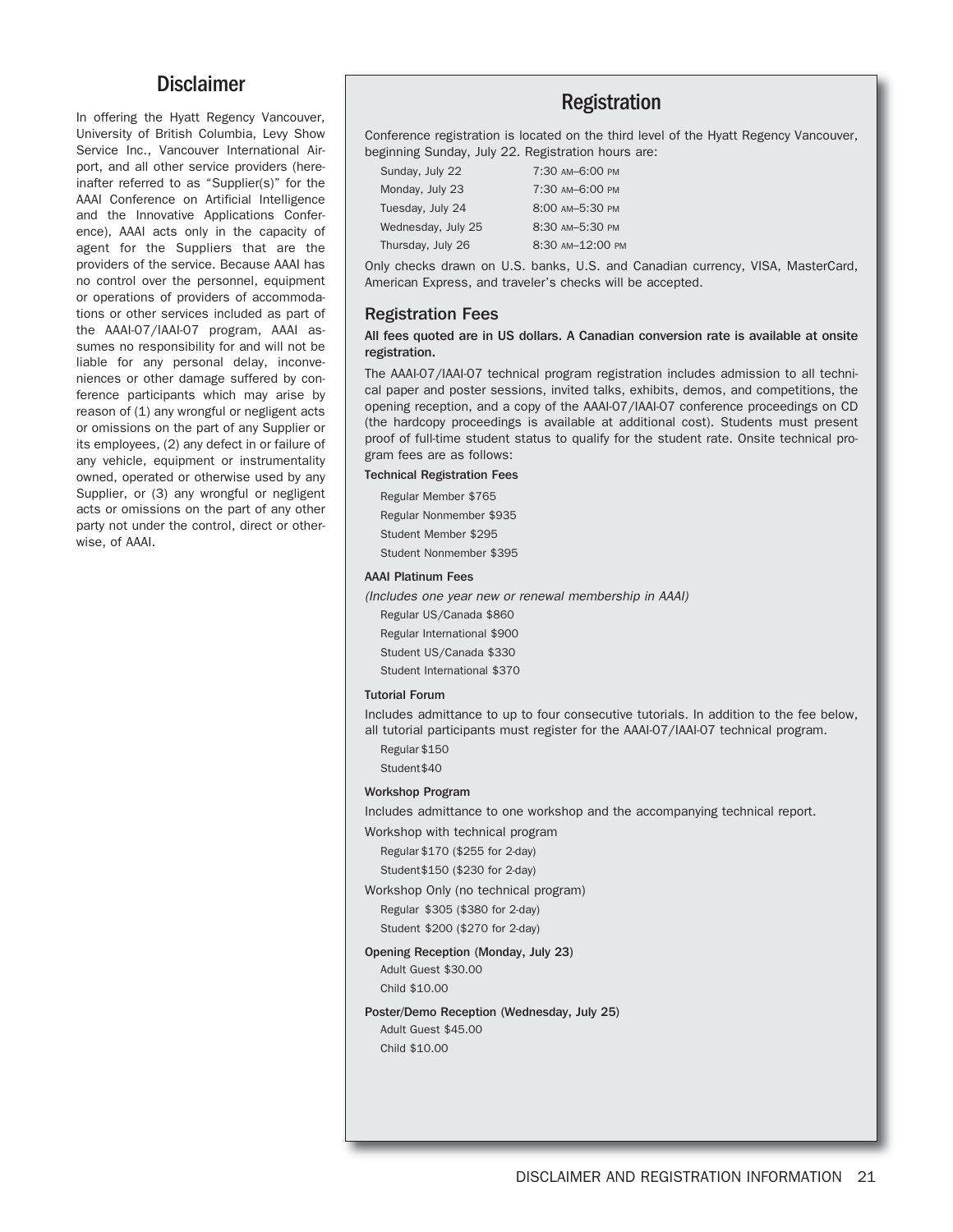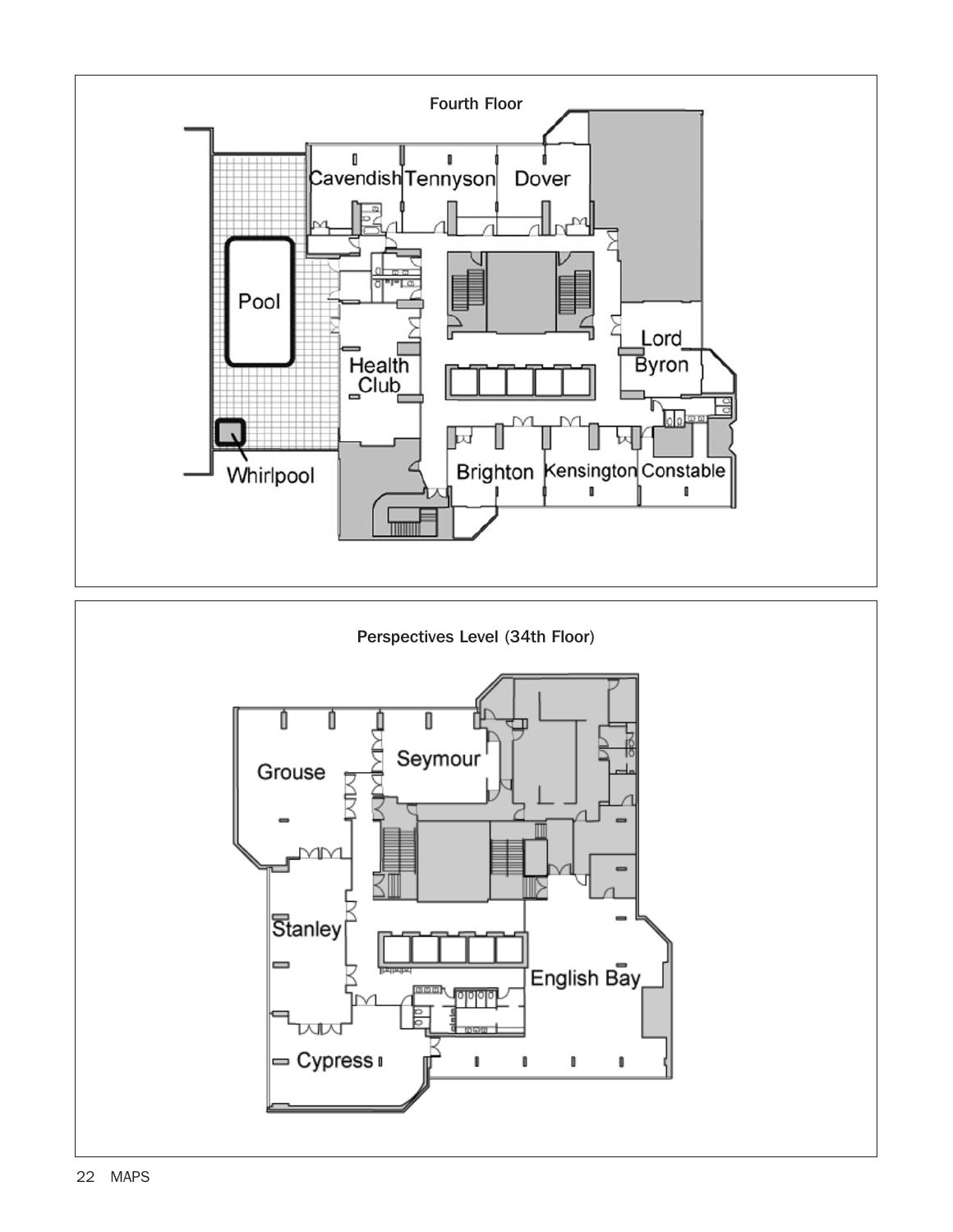